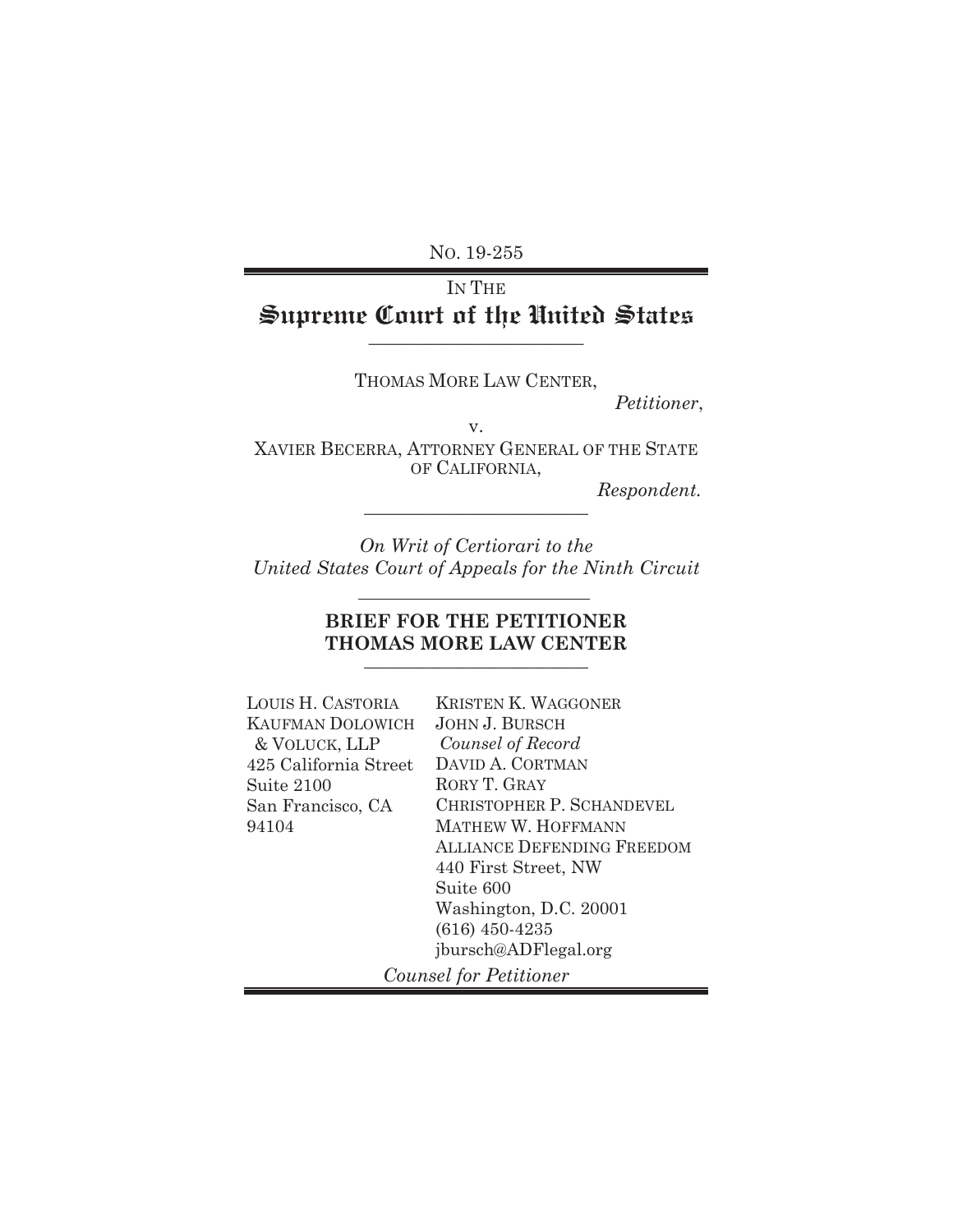## **QUESTIONS PRESENTED**

1. Whether exacting scrutiny or strict scrutiny applies to disclosure requirements that burden nonelectoral, expressive association rights.

2. Whether California's disclosure requirement violates charities' and their donors' freedom of association and speech rights facially or as applied to the Law Center.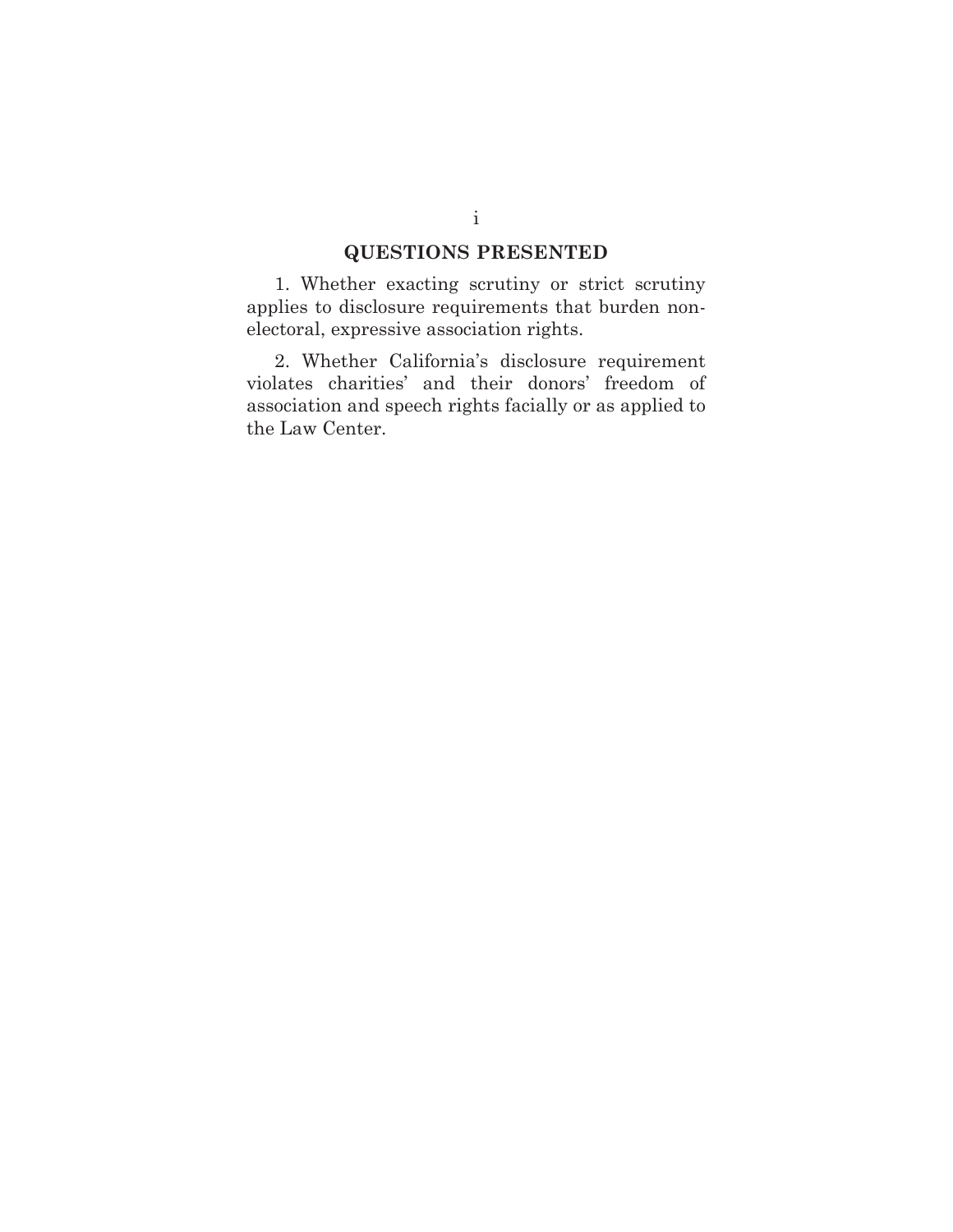#### **PARTIES TO THE PROCEEDING AND CORPORATE DISCLOSURE**

Petitioner is Thomas More Law Center. Respondent is Xavier Becerra, successor to Kamala Harris as Attorney General of the State of California. In the Ninth Circuit, Petitioner's case was combined for decision with Americans for Prosperity Foundation's similar lawsuit against Respondent.

Petitioner Thomas More Law Center is a Michigan nonprofit corporation with no parent corporation. No publicly held company owns 10% or more of its stock.

#### **LIST OF ALL PROCEEDINGS**

U.S. Court of Appeals for the Ninth Circuit, Nos. 16-56855 & 16-56902, *Thomas More Law Center* v. *Becerra*, judgment entered September 11, 2018, en banc review denied March 29, 2019, mandate withdrawn August 5, 2019.

U.S. Court of Appeals for the Ninth Circuit, No. 15-55911, *Thomas More Law Center* v. *Harris*, judgment entered December 29, 2015, en banc review denied April 6, 2016.

U.S. District Court for the Central District of California, No. 2:15-cv-03048-R-FFM, final judgment entered November 16, 2016.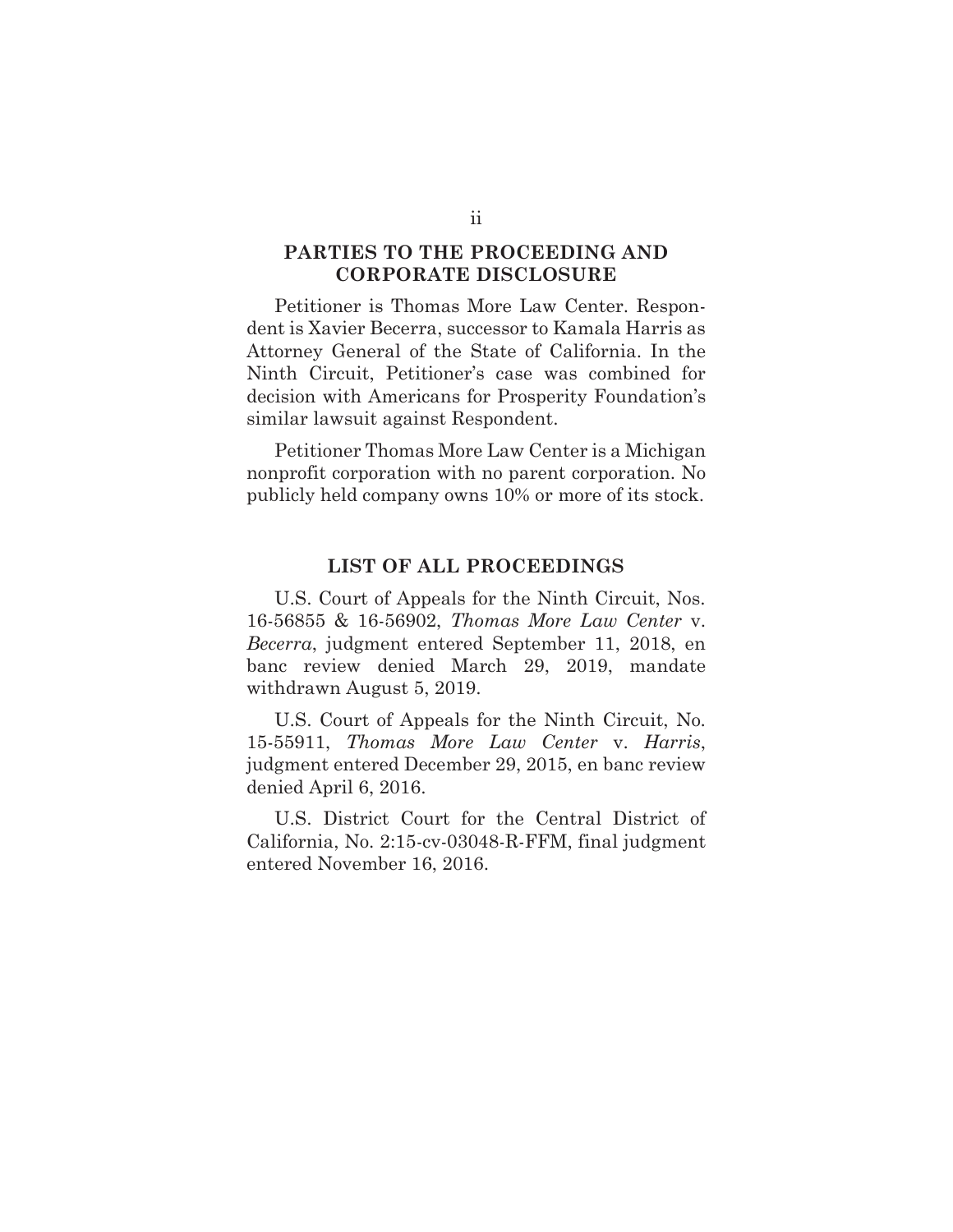## **TABLE OF CONTENTS**

|      | PARTIES TO THE PROCEEDING AND<br>CORPORATE DISCLOSURE  ii            |
|------|----------------------------------------------------------------------|
|      |                                                                      |
|      |                                                                      |
|      |                                                                      |
|      |                                                                      |
|      | PERTINENT CONSTITUTIONAL, STATUTORY,<br>AND REGULATORY PROVISIONS  2 |
|      |                                                                      |
|      |                                                                      |
| I.   |                                                                      |
| II.  |                                                                      |
| III. | California demands the Law Center                                    |
|      |                                                                      |
| V.   | California's Charitable Trust Section and                            |
| VI.  | California leaks confidential information                            |
|      |                                                                      |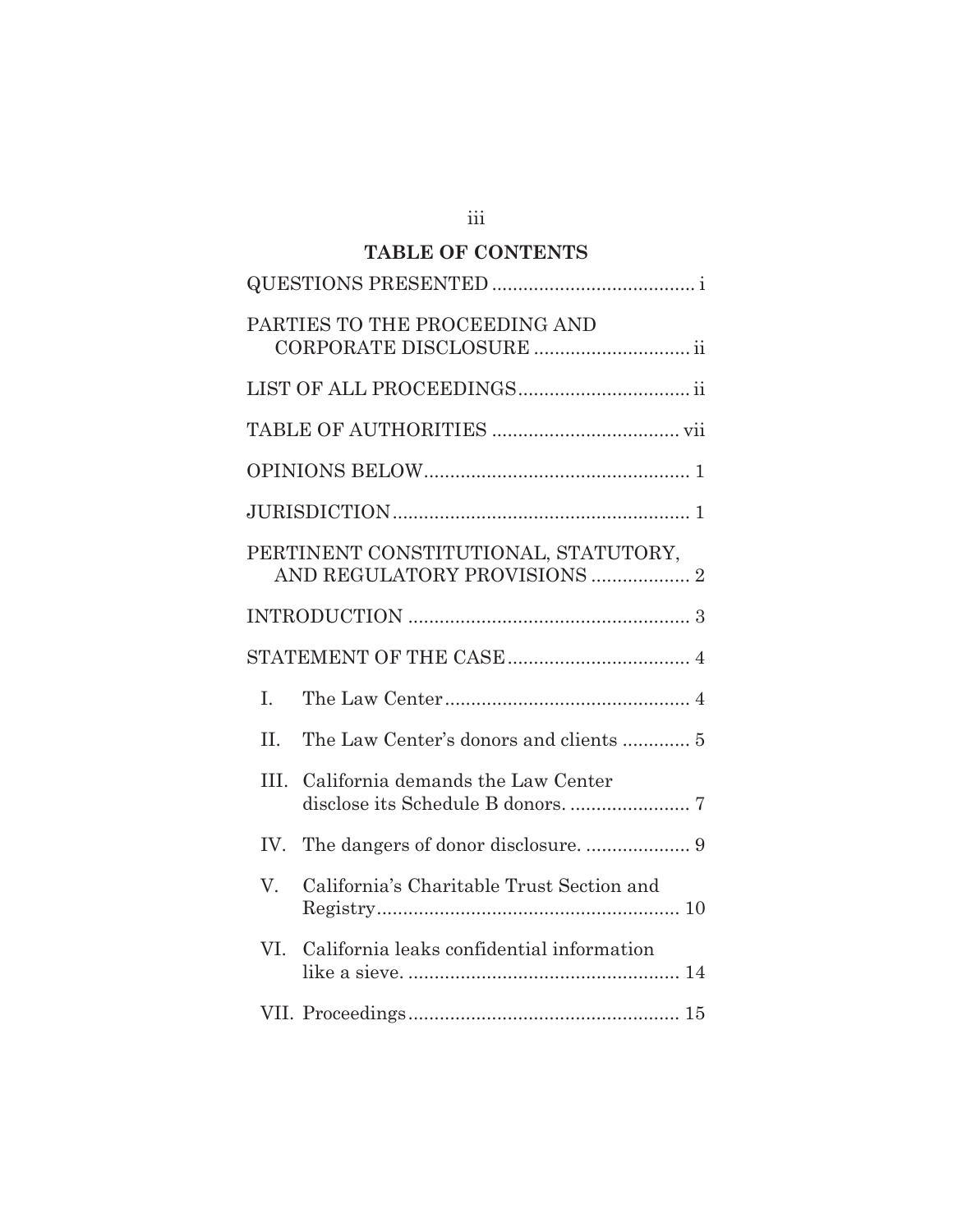|    | SUMMARY OF THE ARGUMENT 17                                                                                                                                                                |  |
|----|-------------------------------------------------------------------------------------------------------------------------------------------------------------------------------------------|--|
|    |                                                                                                                                                                                           |  |
| I. | California's compelled disclosure of a<br>charitable organization's donors is<br>constitutional only if narrowly tailored to                                                              |  |
|    | A. Free association is a fundamental right<br>closely related to freedom of speech that<br>safeguards charitable donations 19                                                             |  |
|    | B. Donor privacy is built on venerable<br>precedents protecting anonymous                                                                                                                 |  |
|    | C. The First Amendment protects donors from<br>the devastating consequences of public                                                                                                     |  |
|    | D. NAACP and its progeny require the<br>government to prove that a compelled-<br>disclosure scheme is narrowly tailored to                                                                |  |
|    | E. <i>Buckley's</i> exacting-scrutiny standard is<br>tailored to preventing corruption in<br>electoral processes. It has no application to<br>$501(c)(3)$ charities since they are barred |  |
|    | F. At a minimum, compelled-disclosure<br>schemes must be narrowly tailored 32                                                                                                             |  |

iv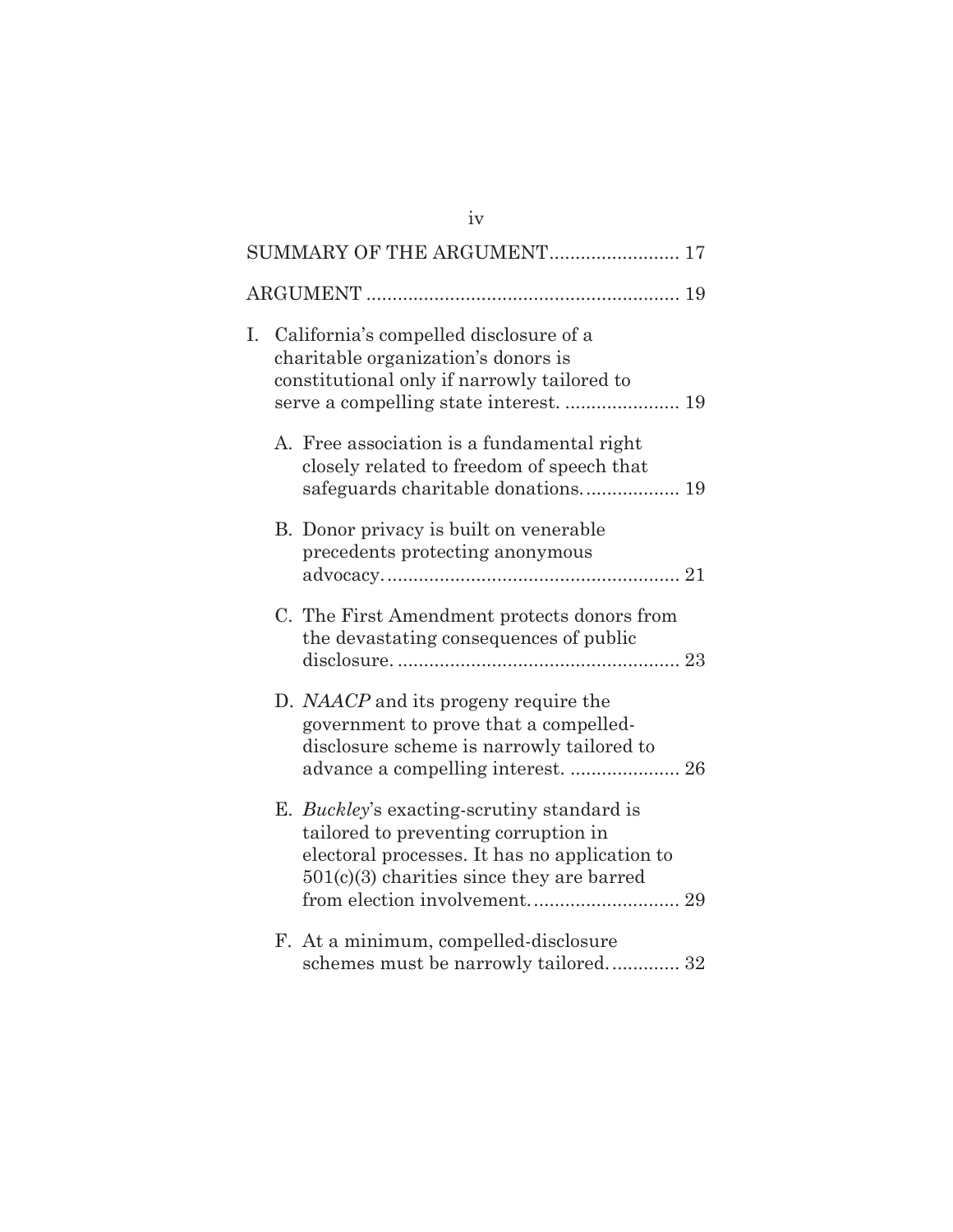|  |                | $\overline{\mathbf{V}}$                                                                                                                                                                                            |  |
|--|----------------|--------------------------------------------------------------------------------------------------------------------------------------------------------------------------------------------------------------------|--|
|  |                | II. California's blanket donor-disclosure mandate<br>is unconstitutional under either standard of                                                                                                                  |  |
|  |                |                                                                                                                                                                                                                    |  |
|  |                | 1. On its face, the mandate fails strict<br>scrutiny because in all its applications<br>it creates an unnecessary risk of                                                                                          |  |
|  |                | 2. On its face, California's blanket-<br>disclosure mandate fails Buckley's                                                                                                                                        |  |
|  | a.             | The Attorney General's<br>charity-policing interest is<br>not sufficiently important<br>to justify the mandate's<br>severe burden on free                                                                          |  |
|  | $\mathbf{b}$ . | The Attorney General's<br>disclosure mandate is a<br>prophylactic measure of<br>convenience that bears no<br>substantial relation to any<br>interest in policing<br>charities and is not<br>narrowly tailored.  42 |  |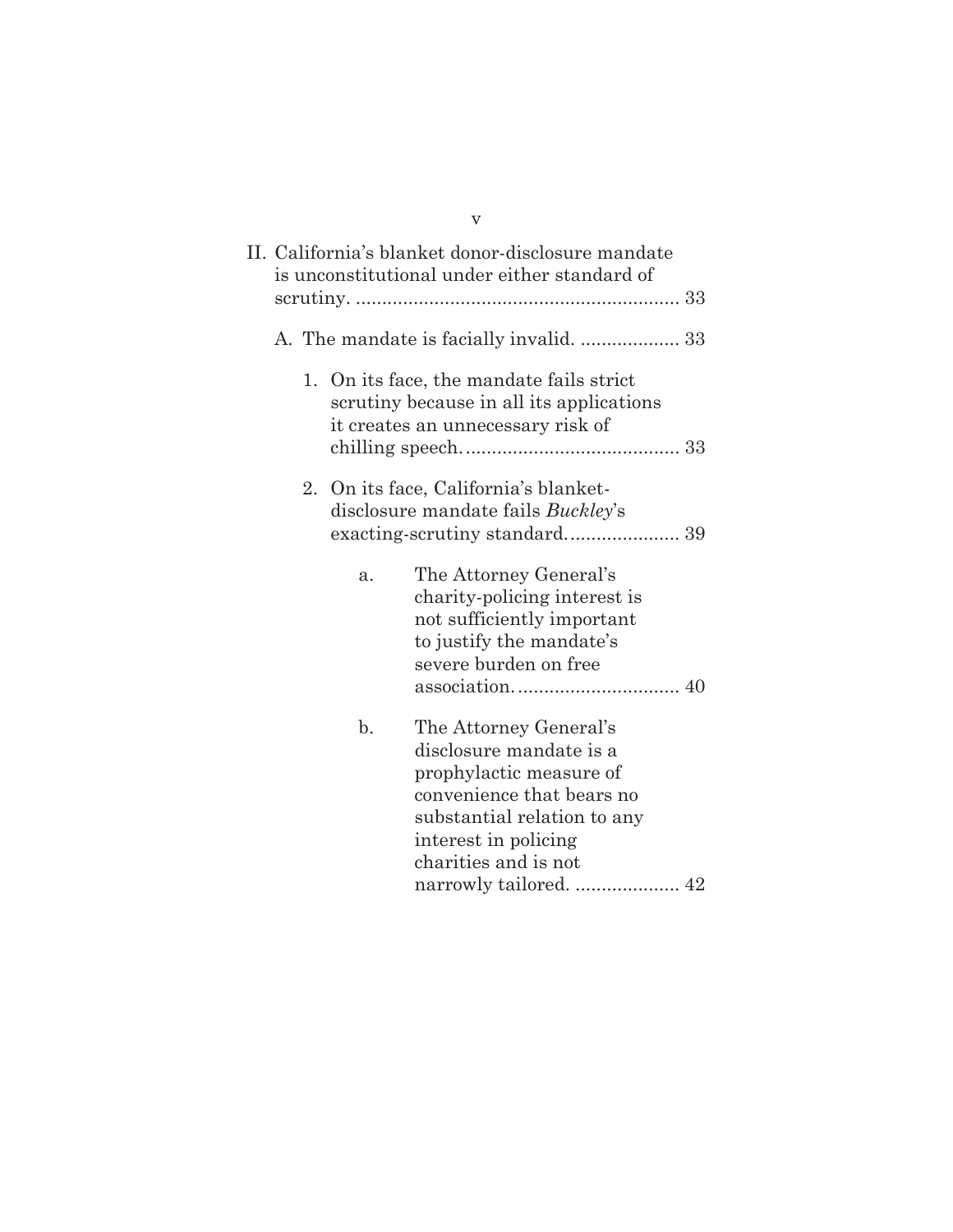| vi                                                                                                                                                                          |
|-----------------------------------------------------------------------------------------------------------------------------------------------------------------------------|
| B. At a minimum, the Law Center is entitled<br>to an as-applied exemption because it<br>showed at trial a reasonable probability<br>that disclosure would subject donors to |
| 1. The Law Center's advocacy has led to<br>threats and harassment 45                                                                                                        |
| 2. The Law Center's clients have received<br>death threats in response to their                                                                                             |
| Law Center donors and staff have been<br>3.<br>boycotted and subjected to vile                                                                                              |
| Religious exercise can lead to<br>4.<br>harassment and even harm to those<br>who try to live their faith in the public                                                      |
| C. The Ninth Circuit's version of exacting<br>scrutiny is distorted, free-form, and<br>hazardous to First Amendment rights 51                                               |
| D. The Law Center satisfies the remaining                                                                                                                                   |
| III. The Internal Revenue Service does not seek to<br>control charities' speech and its donor-<br>disclosure rule is readily distinguishable from                           |
|                                                                                                                                                                             |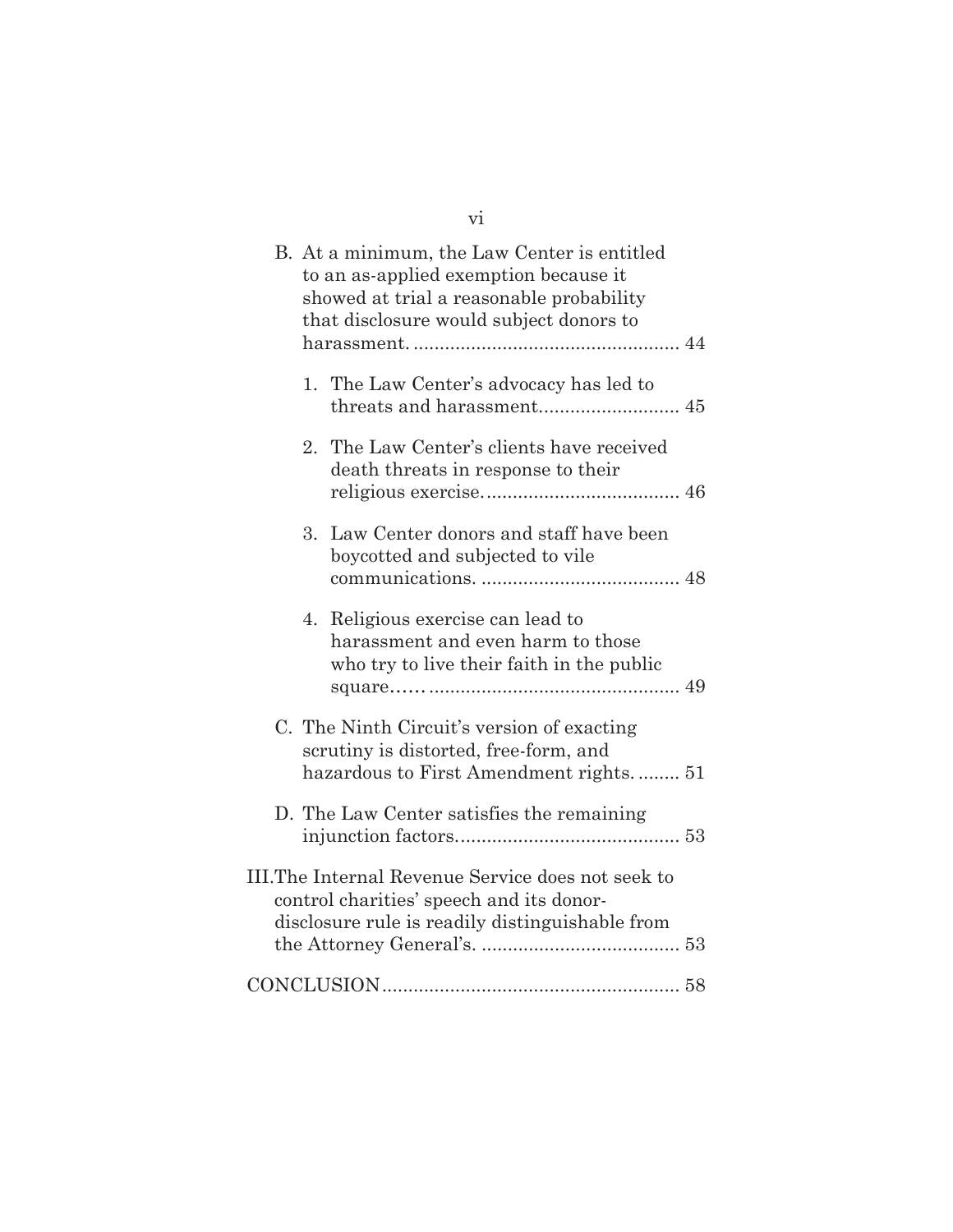# **TABLE OF AUTHORITIES**

## **Cases**

| Allee v. Medrano,                                                                  |
|------------------------------------------------------------------------------------|
| Anderson v. Bessemer City,                                                         |
| Ashcroft v. ACLU,                                                                  |
| Baird v. State Bar of Arizona,                                                     |
| Bates v. City of Little Rock,                                                      |
| Board of Trustees of State University of New<br>York v. Fox,                       |
| Boy Scouts of America v. Dale,                                                     |
| Brown v. Socialist Workers '74 Campaign<br>Committee,                              |
| Buckley v. American Constitutional Law<br>Foundation, Inc.,                        |
| Buckley v. Valeo,                                                                  |
| California Bankers Association v. Shultz,                                          |
| Center for Competitive Politics v. Harris,<br>784 F.3d 1307 (9th Cir. 2015) 15, 52 |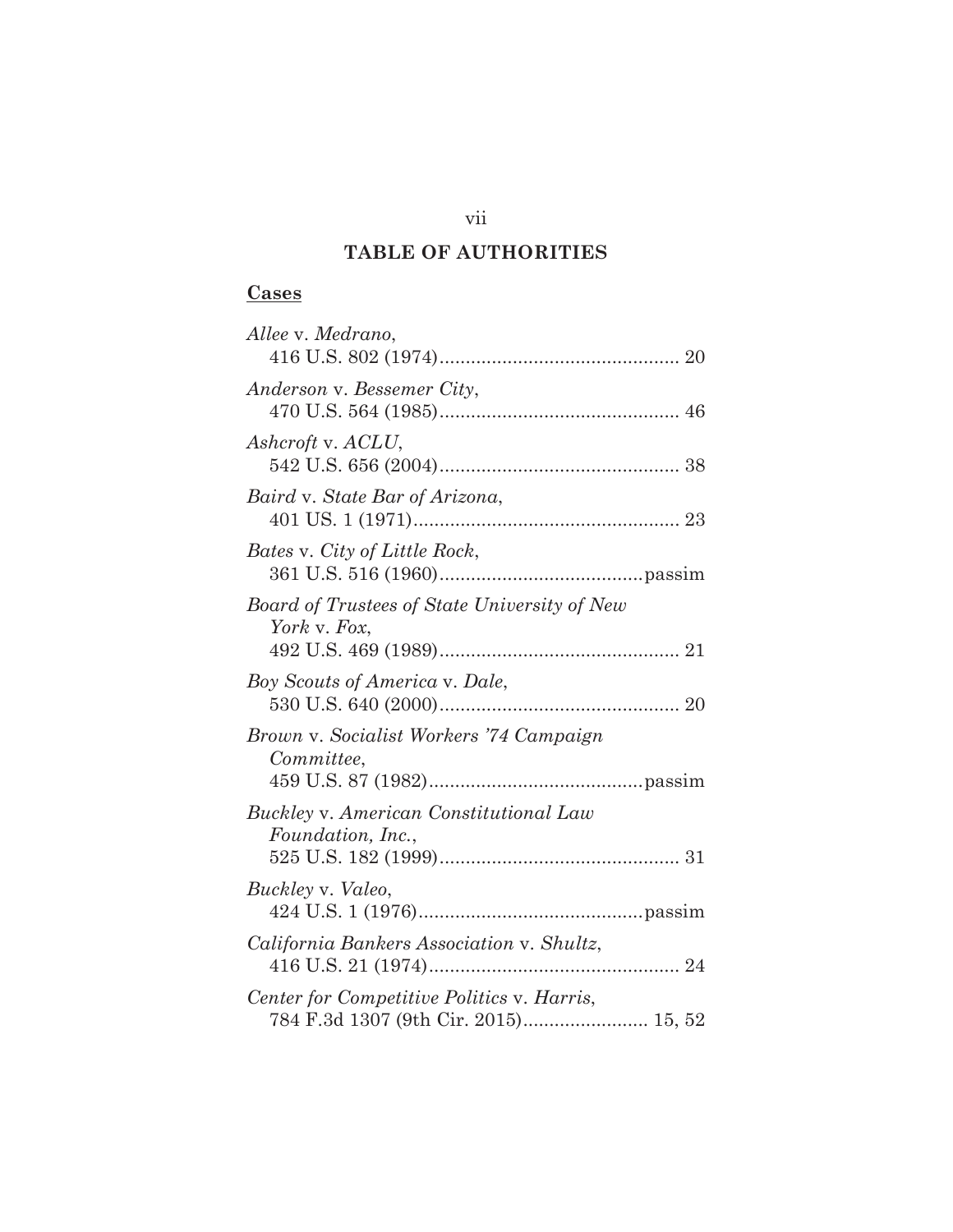| Citizens United v. FEC,                                                 |
|-------------------------------------------------------------------------|
| Davis v. FEC,                                                           |
| Delaware Strong Families v. Denn,                                       |
| Elrod v. Burns,                                                         |
| Eu v. San Francisco County Democratic Central<br>Committee.             |
| F.C.C. v. League of Women Voters of California,                         |
| FEC v. National Conservative Political Action<br>Committee,             |
| Gibson v. Florida Legislative Investigation<br>Committee,               |
| Grosjean v. American Press Co.,                                         |
| Healy v. James,                                                         |
| Illinois, ex rel. Madigan v. Telemarketing Assocs.,                     |
| In re Primus,                                                           |
| Janus v. American Federation of State, County &<br>Municipal Employees, |

| × | × |  |
|---|---|--|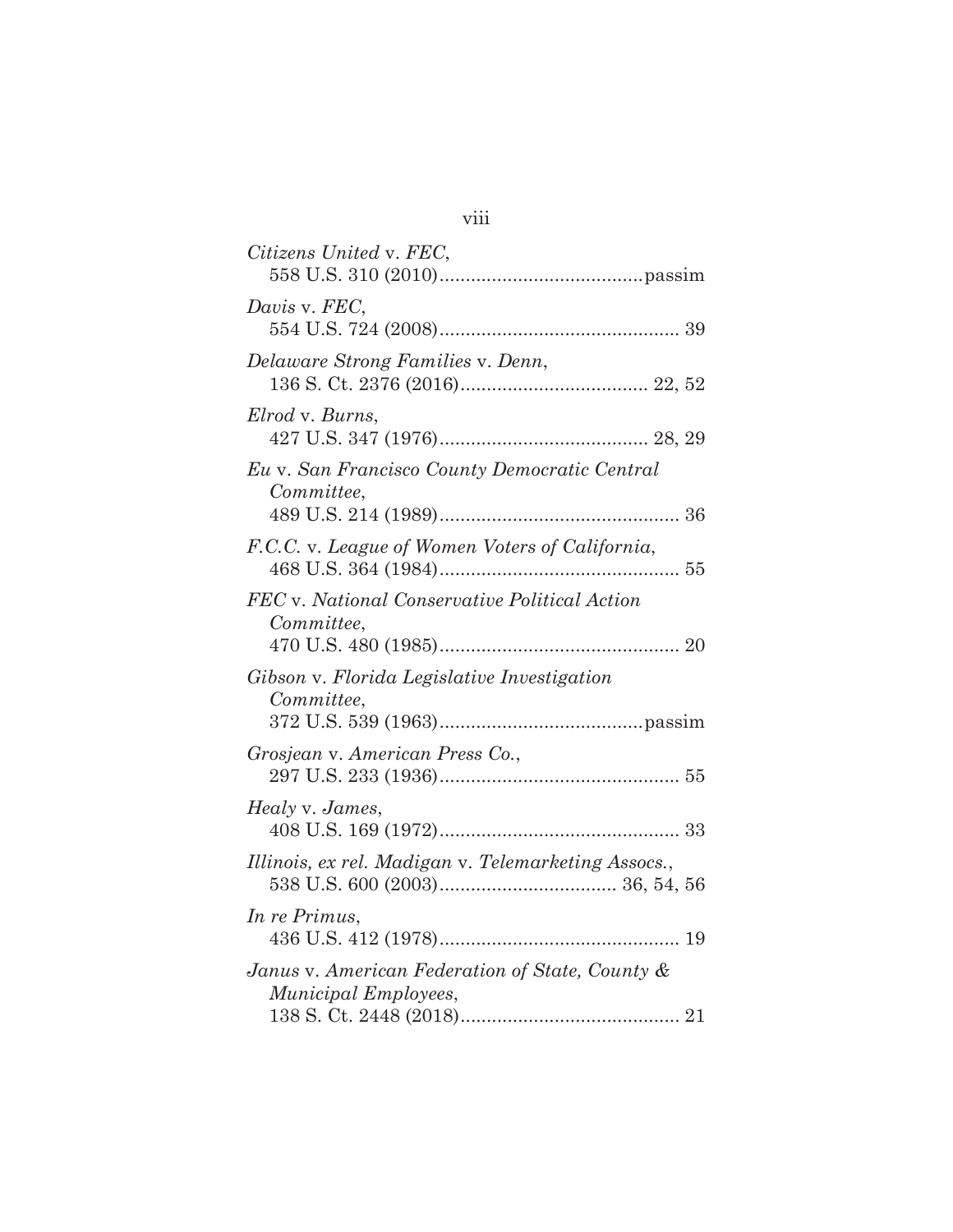| John Doe No. 1 v. Reed,                                       |
|---------------------------------------------------------------|
| Knox v. Service Employees International Union,                |
| <i>Kusper v. Pontikes,</i>                                    |
| Louisiana ex rel. Gremillion v. NAACP,                        |
| Martin v. City of Struthers,                                  |
| McCullen v. Coakley,                                          |
| McCutcheon v. FEC,                                            |
| McIntyre v. Ohio Elections Commission,                        |
| NAACP v. Alabama ex rel. Flowers,                             |
| NAACP v. Alabama,                                             |
| NAACP v. Button,                                              |
| New York State Club Association, Inc. v. City of<br>New York, |
| Novak v. City of Parma,                                       |
| Reed v. Town of Gilbert,                                      |

ix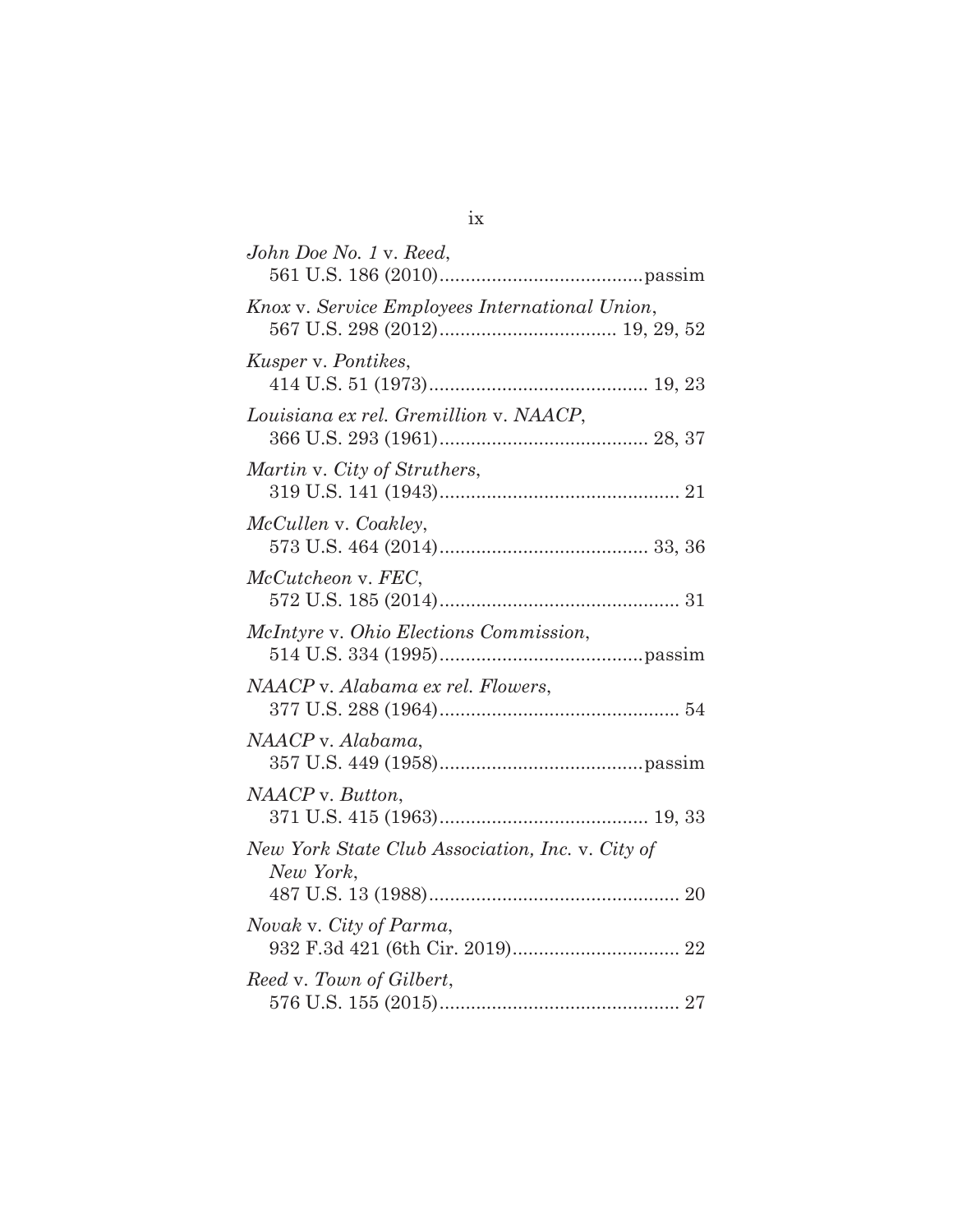| Regan v. Taxation With Representation of<br>Washington,                                              |
|------------------------------------------------------------------------------------------------------|
| Riley v. National Federation of the Blind of<br>North Carolina,<br>487 U.S. 781 (1988)33, 36, 37, 38 |
| Roberts v. United States Jaycees,                                                                    |
| Rumsfeld v. Forum for Academic & Institutional<br>Rights, Inc.,                                      |
| Secretary of State of Maryland v. Joseph H.<br>Munson Co., Inc.,                                     |
| Shelton v. Tucker,                                                                                   |
| Talley v. California,                                                                                |
| United States v. Stevens,                                                                            |
| Village of Schaumburg v. Citizens for a Better<br><i>Environment,</i>                                |
| <i>Watkins v. United States,</i>                                                                     |
| Williams-Yulee v. Florida Bar,                                                                       |
| <b>Statutes</b>                                                                                      |
|                                                                                                      |

x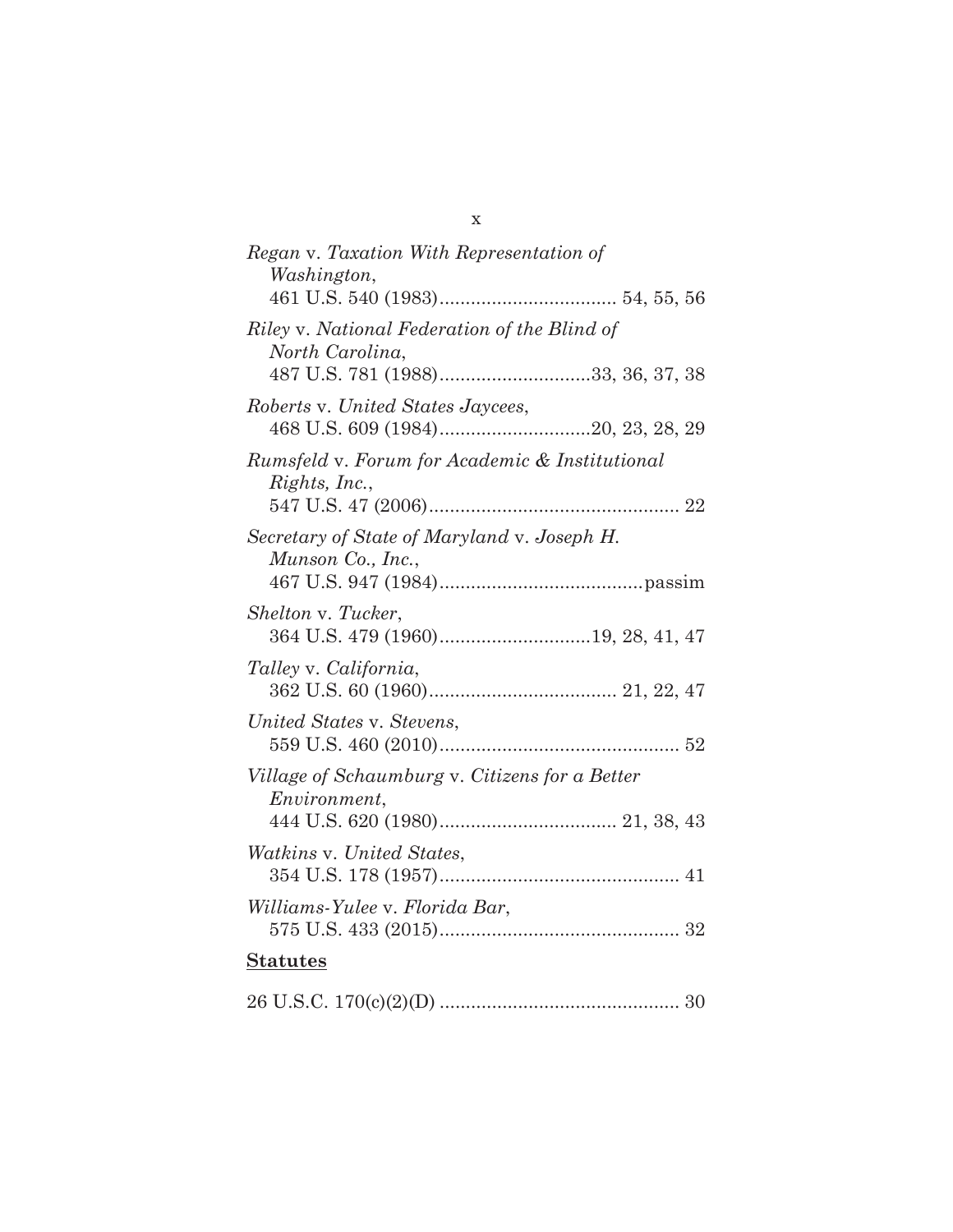# **Other Authorities**

| California Franchise Tax Board, FTB 927                                                                                                             |
|-----------------------------------------------------------------------------------------------------------------------------------------------------|
| Publication, Tax-Exempt Status and Federal                                                                                                          |
| Exemption (Dec. 2020), https://perma.cc/S9EV-                                                                                                       |
|                                                                                                                                                     |
| Gregory L. Colvin & Marcus S. Owens, Outline on<br>Form 990 Donor Disclosure, 35 Exempt. Org. Tax<br>Rev. 408 (2002), https://perma.cc/9BJ7-D78D 25 |
| Jack Greenberg, Crusaders in the Courts (1994) 26                                                                                                   |
| Oral Argument, Center for Competitive Politics v.<br><i>Harris</i> , No. 14-15978 (Dec. 5, 2014), <i>available at</i>                               |
| Regulations                                                                                                                                         |
|                                                                                                                                                     |

California Code of Regulations, title 11, § 301 ......... 7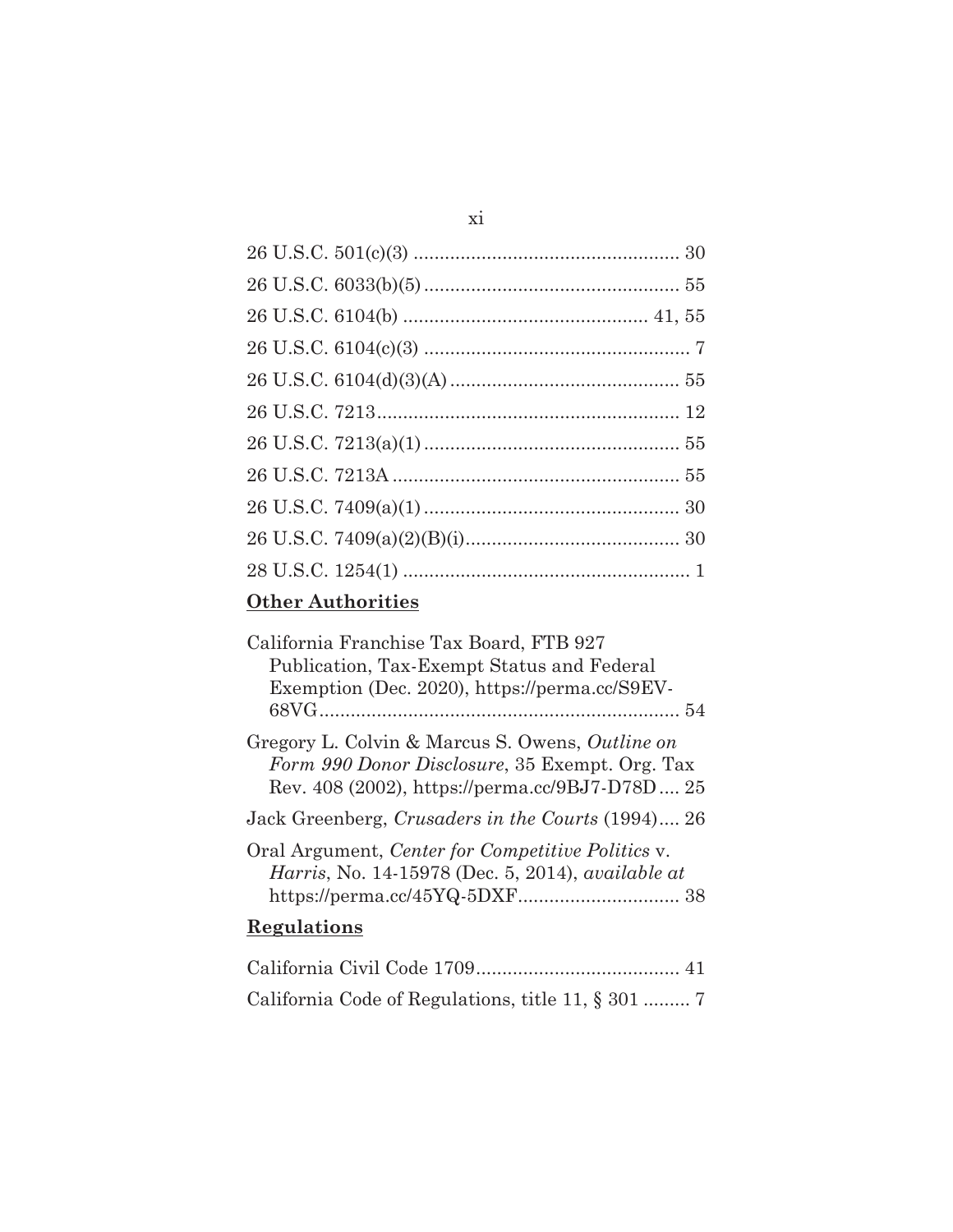# xii

| <b>Constitutional Provisions</b>                       |  |
|--------------------------------------------------------|--|
| California Revenue & Taxation Code 23151(a)  54        |  |
|                                                        |  |
|                                                        |  |
|                                                        |  |
| California Code of Regulations, title 11, § 310(b)  12 |  |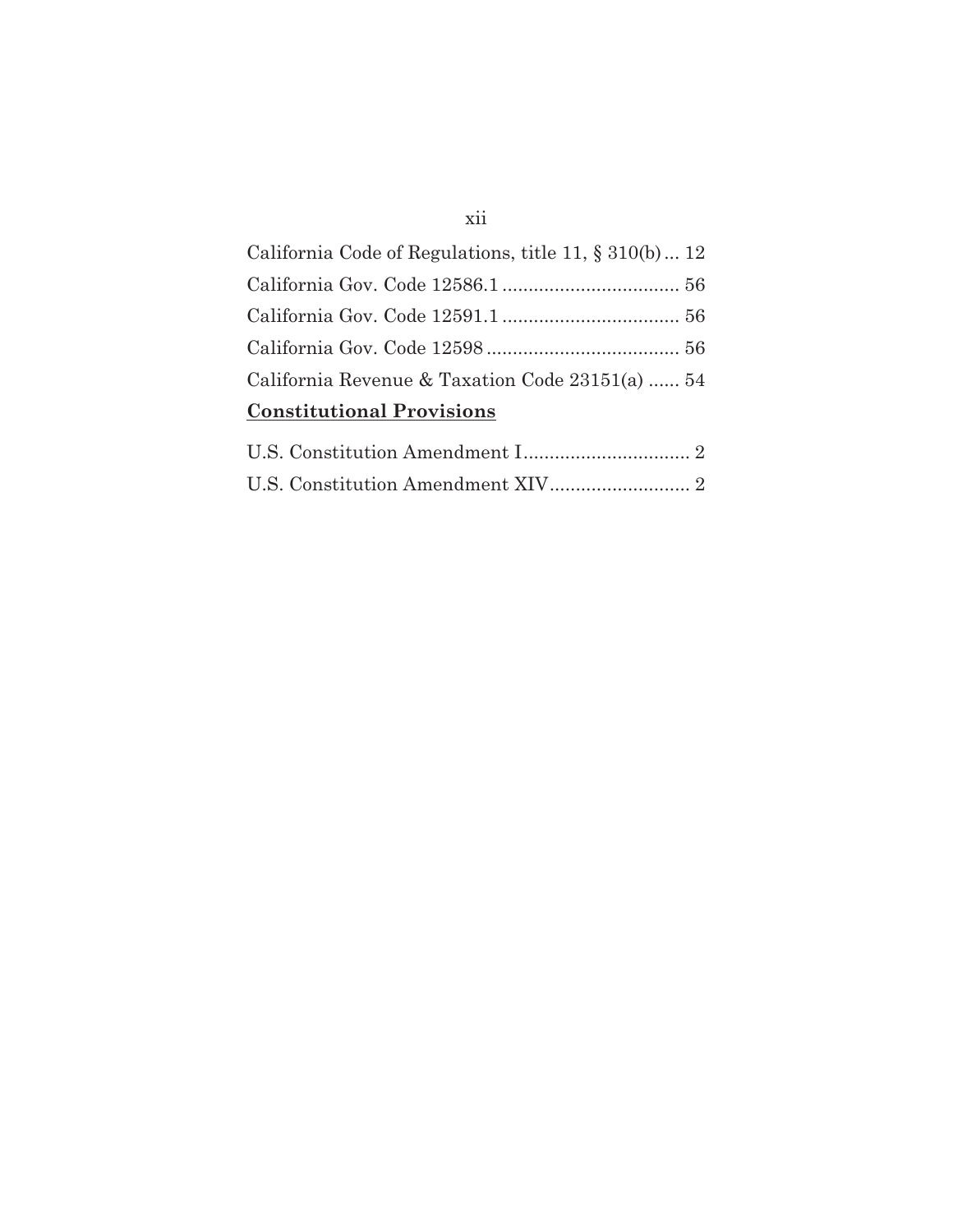#### **OPINIONS BELOW**

The district court's initial opinion granting a preliminary injunction is not reported but reprinted at Pet.App.90a–96a. The court of appeals' opinion vacating the preliminary injunction with instructions is reported at 809 F.3d 536 and reprinted at Pet.App.76a–89a. The district court's opinion granting a permanent injunction is not reported but is available at 2016 WL 6781090 and reprinted at Pet.App.51a–67a. The court of appeals' opinion vacating that decision is reported at 903 F.3d 1000 and reprinted at Pet.App.1a–50a. The court of appeals' order denying rehearing en banc is reported at 919 F.3d 1177 and reprinted at Pet.App.104a–45a.

#### **JURISDICTION**

The court of appeals' judgment was entered on September 11, 2018. Pet.App.1a–50a. The court of appeals denied rehearing en banc on March 29, 2019. Pet.App.104a–45a. Justice Kagan extended the time to file a petition for a writ of certiorari to August 26, 2019, and the petition was filed August 26, 2019. This Court has jurisdiction under 28 U.S.C. 1254(1).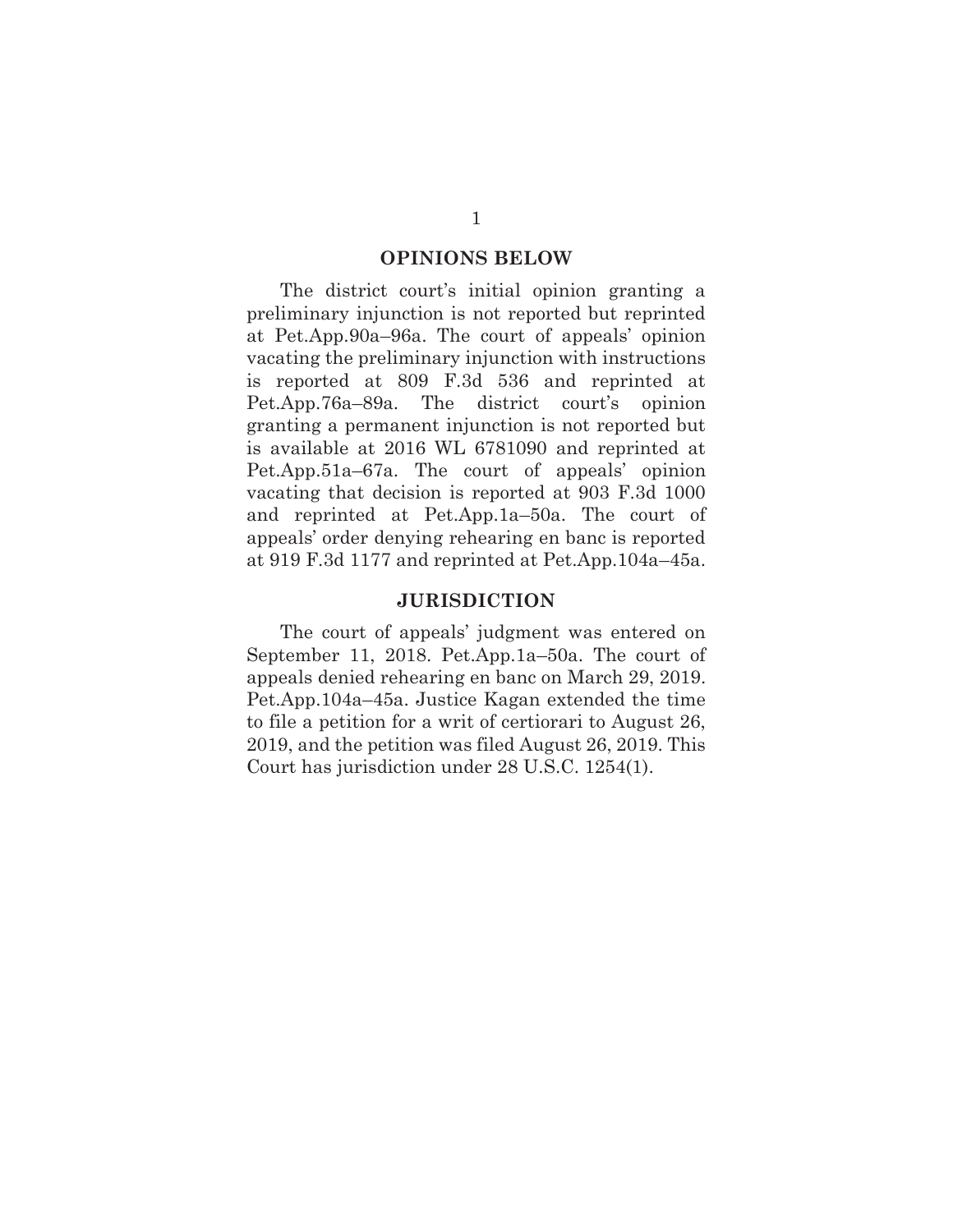## **PERTINENT CONSTITUTIONAL, STATUTORY, AND REGULATORY PROVISIONS**

The First Amendment to the United States Constitution states, in relevant part: "Congress shall make no law . . . abridging the freedom of speech . . . or the right of the people peaceably to assemble." U.S. Const. amend I.

The Fourteenth Amendment to the United States Constitution states, in relevant part: "[N]or shall any State deprive any person of life, liberty, or property, without due process of law." U.S. Const. amend XIV.

Excerpts from relevant California statutes appear at Pet.App.148a–50a, and excerpts from California regulations appear at Pet.App.151a–57a. Excerpts from pertinent federal statutes are included at Pet.App.158a–61a, and excerpts from regulations appear at Pet.App.161a–62a.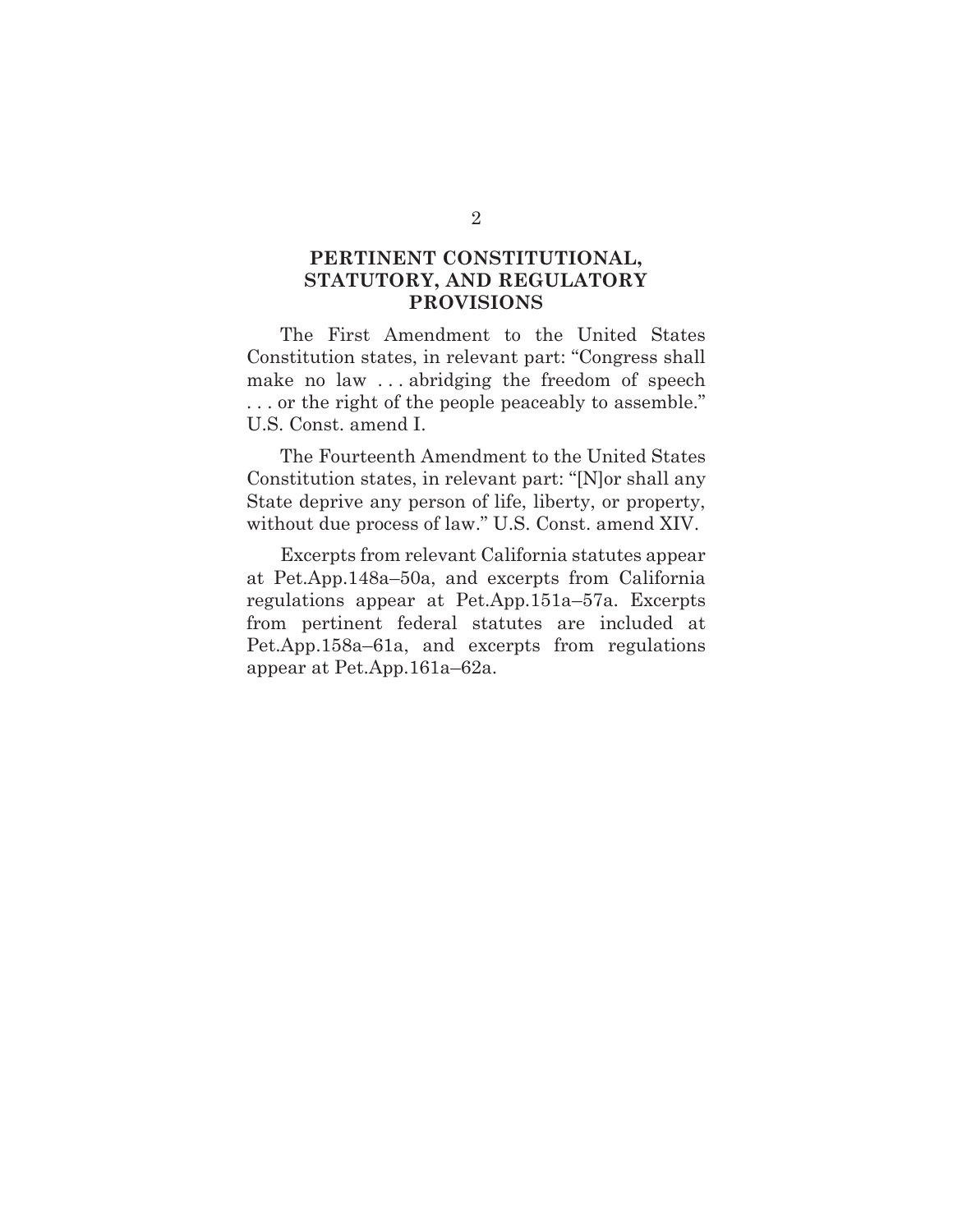#### **INTRODUCTION**

All Americans should be free to support causes they believe in without fear of harassment. Yet the California Attorney General's Office demands that all nonprofits fundraising in the State turn over major donors' names and addresses, then leaks that data like a sieve. Indeed, the Office *admits* it cannot ensure donor confidentiality, though technology makes it easier than ever to harass, threaten, and defame.

Sixty years ago, this Court struck down an indistinguishable demand that the NAACP turn over its member list for reasons that apply equally here. First, "effective advocacy of both public and private points of view, particularly controversial ones, is undeniably enhanced by group association." *NAACP* v. *Alabama*, 357 U.S. 449, 460 (1958). And second, "compelled disclosure of affiliation with groups engaged in advocacy may constitute as effective a restraint on freedom of association as" direct government bans. *Id.* at 462.

As the district court found here, a blanketdisclosure policy creates risks to charitable organizations and their donors that chill First Amendment rights. And the Attorney General does so for no compelling reason: his office never uses donor information to launch a fraud investigation, rarely uses the data at all, and can easily obtain the information—and has—in less intrusive ways. Indeed, 47 states regulate charities without a blanket-disclosure scheme.

This Court should apply strict scrutiny and hold the Attorney General's overbroad disclosure policy facially unconstitutional. At a minimum, the Court should reinstate the district court's permanent injunction as applied to Thomas More Law Center.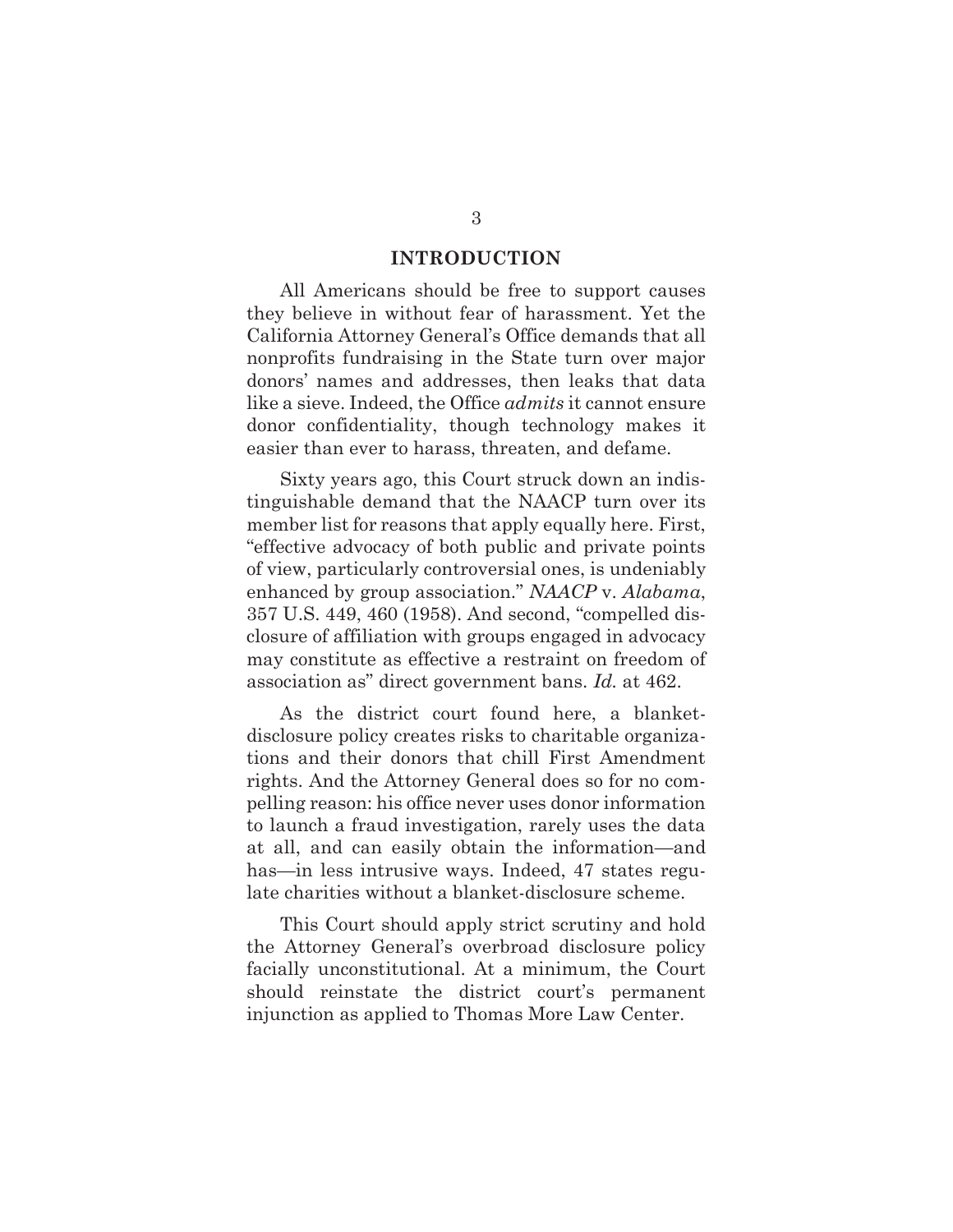#### **STATEMENT OF THE CASE**

#### **I. The Law Center**

Thomas More Law Center is a 501(c)(3) publicinterest law firm in Ann Arbor, Michigan. J.A.87–88, 90, 93–94, 352–53. It was co-founded by Richard Thompson, the Law Center's president and chief counsel, and Thomas Monaghan, a deeply religious man concerned about the culture's direction, especially on life issues. J.A.85–90. The Law Center's mission is to protect religious freedom, free speech, family values, and the sanctity of human life. J.A.90. All the Law Center's representation is pro bono; its main income source is donations, mainly from mail solicitations. J.A.93–96. Roughly 5% of its donors are California residents. Pet.App.93a.

Due to its mission, the Law Center often litigates issues that divide public opinion, such as legal challenges to pro-life buffer zones, lawsuits against the Affordable Care Act's contraceptive mandate, and defense of marriage between one man and one woman. J.A.95–96, 101, 104. The Law Center also often communicates with the public about these issues, though it does not engage in politics. J.A.102, 141–42.

Those hostile to the Law Center's work have made vulgar calls and sent vile communications to its staff. J.A.100–01, 302, 304–19. An opponent even reported a Law Center attorney to the state bar association, simply for representing the mother of a student who was disciplined for saying that homosexuality was against his Catholic religion. J.A.105–07. And the Law Center has been falsely listed on a "Hate Watch" site for its religious views. J.A.144–45.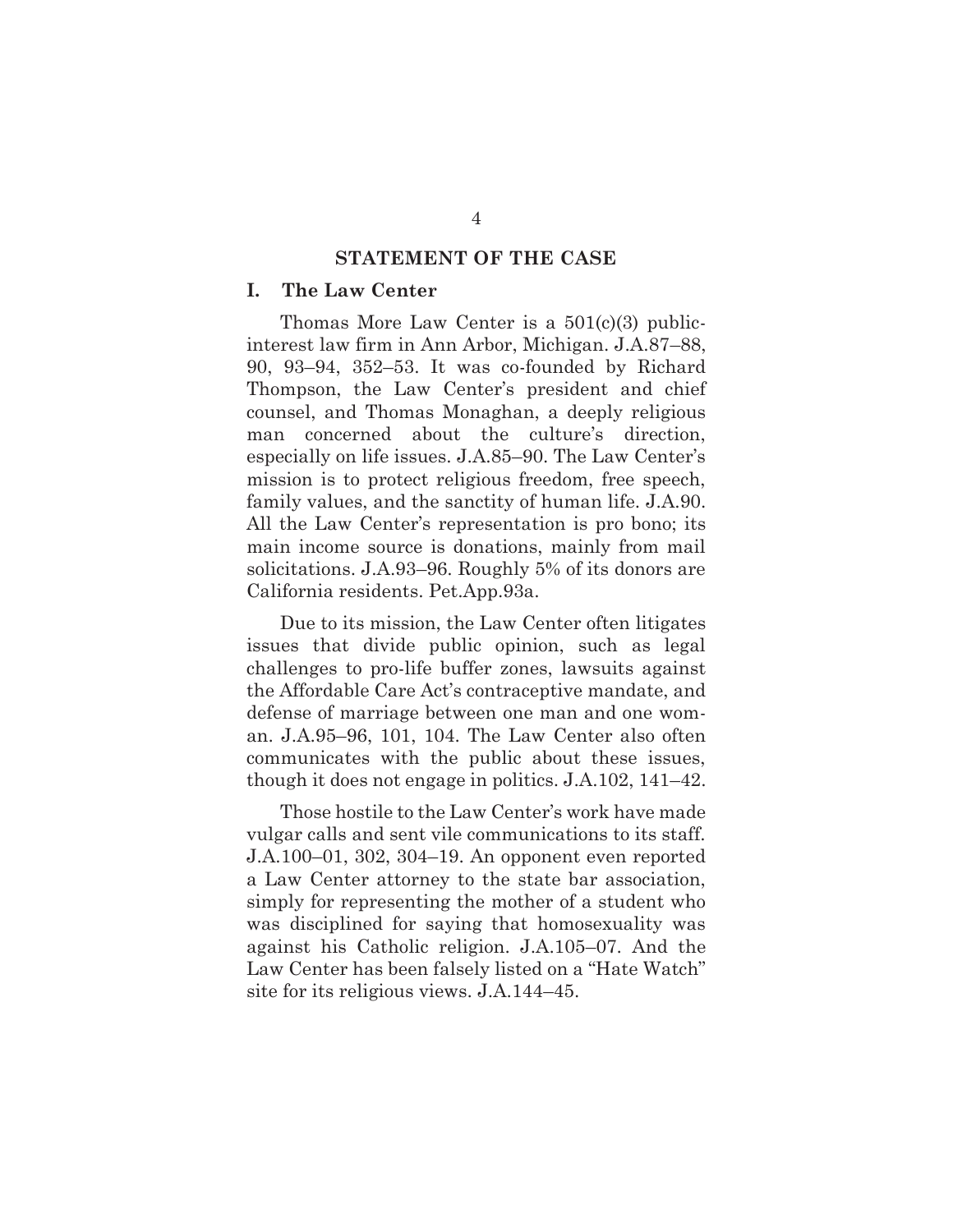#### **II. The Law Center's donors and clients**

Since its inception, the Law Center has maintained a privacy policy that memorializes the Center's promise to keep its donors' personal information confidential. J.A.107–08, 297–98. The Law Center supports this promise by requiring all employees to sign a confidentiality agreement, J.A.109–10, 299– 301, and refusing to sell its donor list, J.A.122–23. Donors depend on this commitment; as one anonymous cash contributor explained, he did not want to risk having his identity exposed for fear that ideological opponents would hunt him down. J.A.111, 303.

That fear was justified. One Law Center client, Pamela Geller, was the subject of a fatwa and two assassination plots—one in Garland, Texas (shooting) and one in New York (beheading)—for her speech about radical Islamists. J.A.112–13, 234–38, 241–47, 328–30, 341–51. Ideological opponents boasted of having 71 trained soldiers in 15 states prepared to kill her. J.A.114. And because the fatwa targeted not only Ms. Geller but anyone who supported her expression, that threat included the Law Center and its donors. J.A.248–49. Indeed, the Law Center's donor list is "exactly the kind of list" that those trying to harm Ms. Geller would want "to get their hands on directly or through hacking of government electronic records." J.A.250–51.

Clients Mr. and Mrs. Wood's daughter was the victim of disturbing social-media comments after the family refused to allow the daughter to complete a religious lesson plan at her public high school to which Mr. Wood, a former Marine, objected. J.A.130–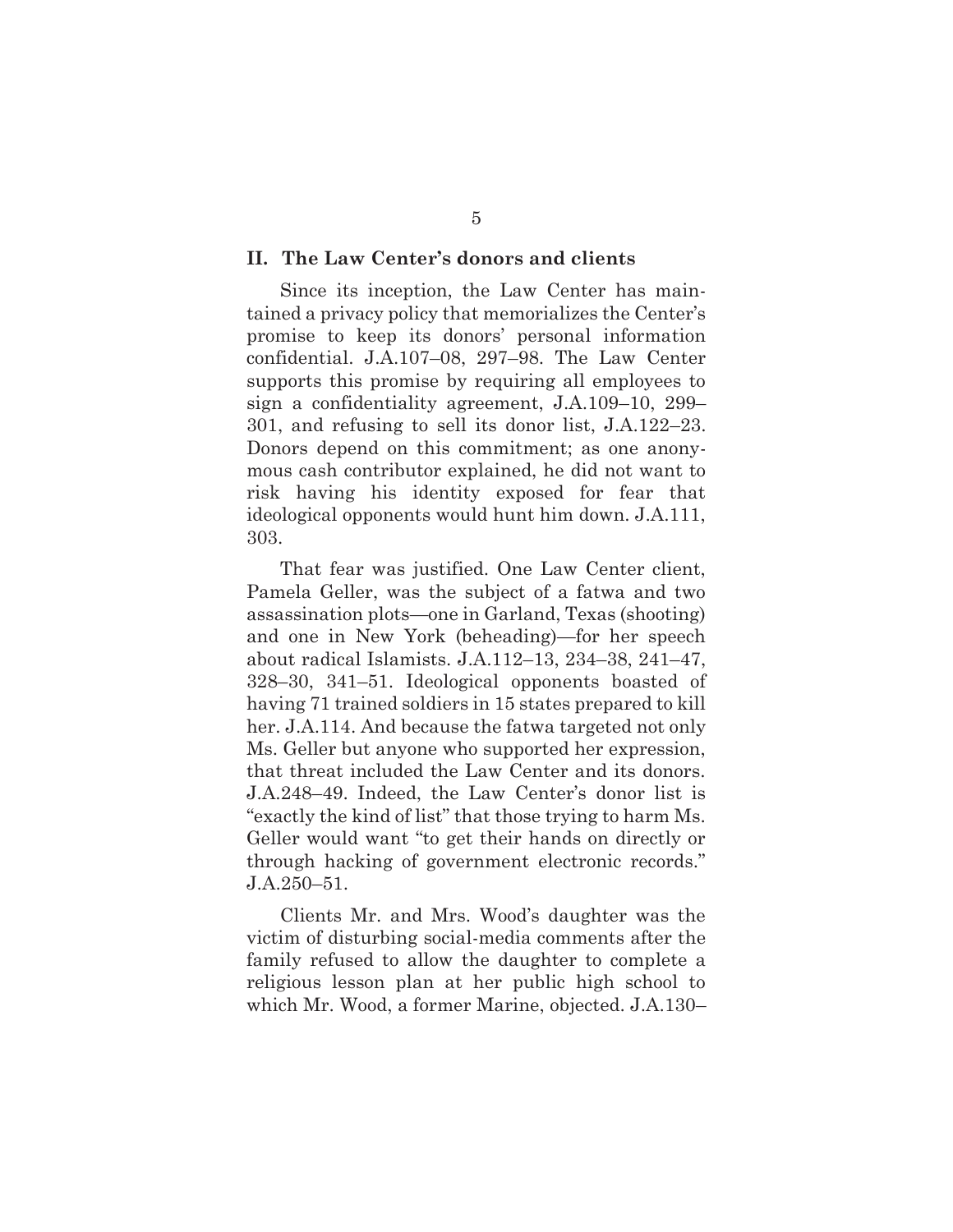31, 339–40. Someone threatened in writing to kidnap, torture, and kill the teenage girl. J.A.339–40. And threats against Mr. Wood led to a visit from the FBI. J.A.358–59.

Client Sally Kern, an Oklahoma State Representative, received death threats and was "inundated with vulgar emails" for speaking publicly about groups promoting same-sex lifestyles. J.A.131– 32. During one tumultuous week, she received 30,000 hateful emails and calls, forcing the family to eliminate their landline phone. J.A.153–54, 159–60, 331–36. These messages said Kern "should be killed," that "Christianity should be eliminated," and prayed that she would "rot in hell." J.A. 155–56, 331–36. State police assigned a trooper to protect Kern on the House floor and to follow her to and from work. J.A.158. Her family members were verbally attacked and wrongly accused of KKK membership. J.A.160.

The National Organization for Women boycotted Domino's Pizza, the business owned by the Law Center's co-founder and largest donor, Tom Monaghan, based on his pro-life views. J.A.438–40, 446–47. And after the Law Center considered filing a lawsuit on behalf of the family of a young boy murdered by a gay man, an advocacy group designated Monaghan No. 1 on a list of people it "considered to be antigay." J.A.441–43.

In short, donors and supporters would be reticent to reveal publicly their identities.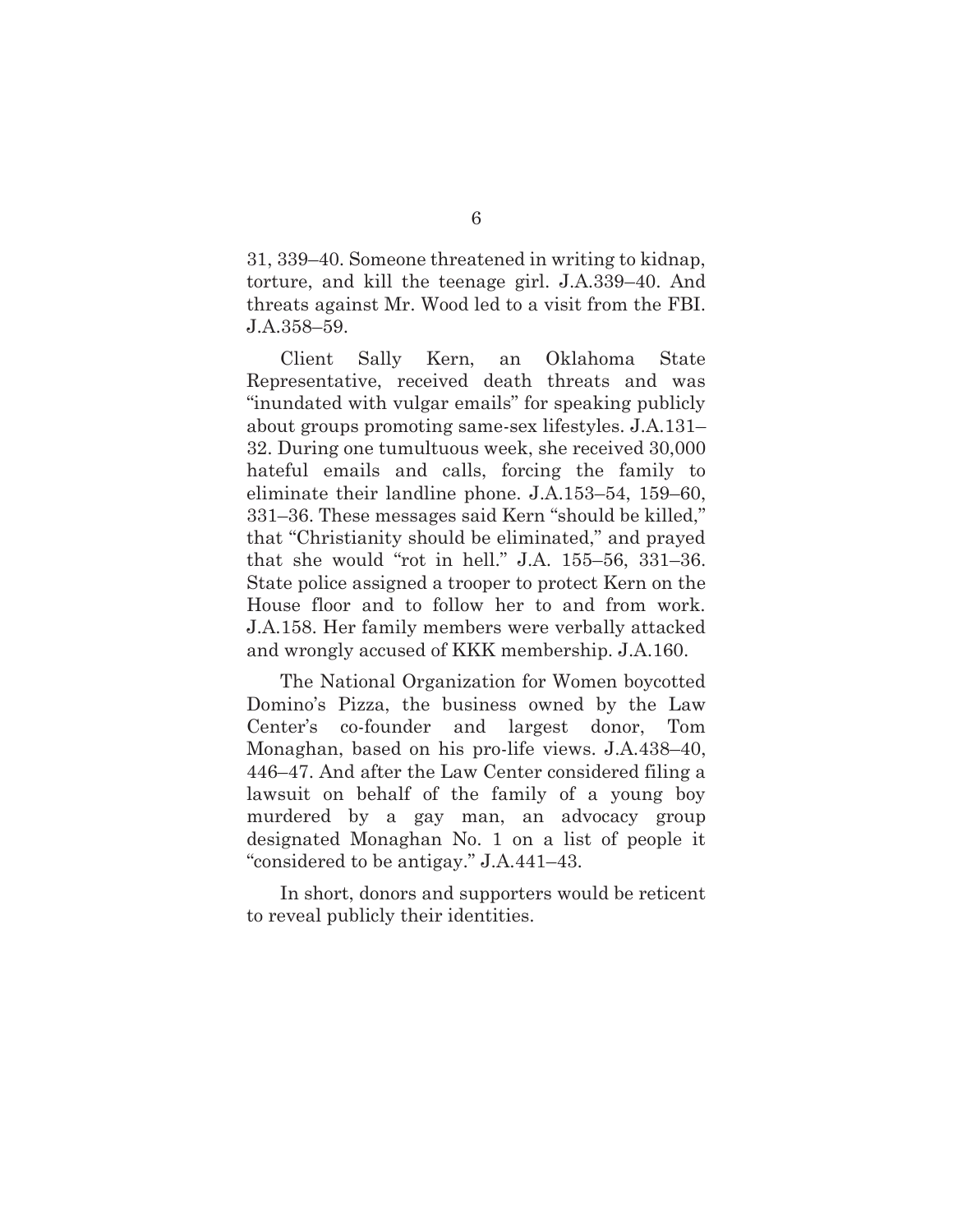#### **III. California demands the Law Center disclose its Schedule B donors.**

Every charity that desires to solicit donations in California must register with the State's Office of Registry of Charitable Trusts and file annually certain forms, including IRS Form 990. Cal. Code Regs., tit. 11, § 301. Form 990's Schedule B details the name, address, total contributions, and types of donations of any contributor that donated more than \$5,000 or 2% of the organization's budget during the tax year. IRS Form 990, Sch. B at 1, J.A.390. Unlike political committees, which must make their donor lists publicly available, public charities may keep their donors' identities private. And federal law prohibits the disclosure of donor lists to state officials "for the purpose of . . . regulating the solicitation or administration of the charitable funds or charitable assets of such organizations." 26 U.S.C. 6104(c)(3).

California has never received a complaint against and has never pursued an investigation involving the Law Center. J.A.266–69, 286. But bypassing the federal prohibition, California began regularly demanding in 2012 that the Law Center produce its Schedule B (for tax year 2010). J.A.124–26, 389–98. The Law Center has never filed an unredacted Schedule B in the 40 states that require the Law Center to submit its Form 990. J.A.121–22. And the Law Center refuses to disclose its Schedule B to California because the Law Center keeps its promise of donor confidentiality and respects its donors' concerns about repercussions. J.A.117–18. The Law Center keeps its own copies of its Schedules Bs under lock and key, limiting access to its chief counsel and board members on a need-to-know basis. J.A.122.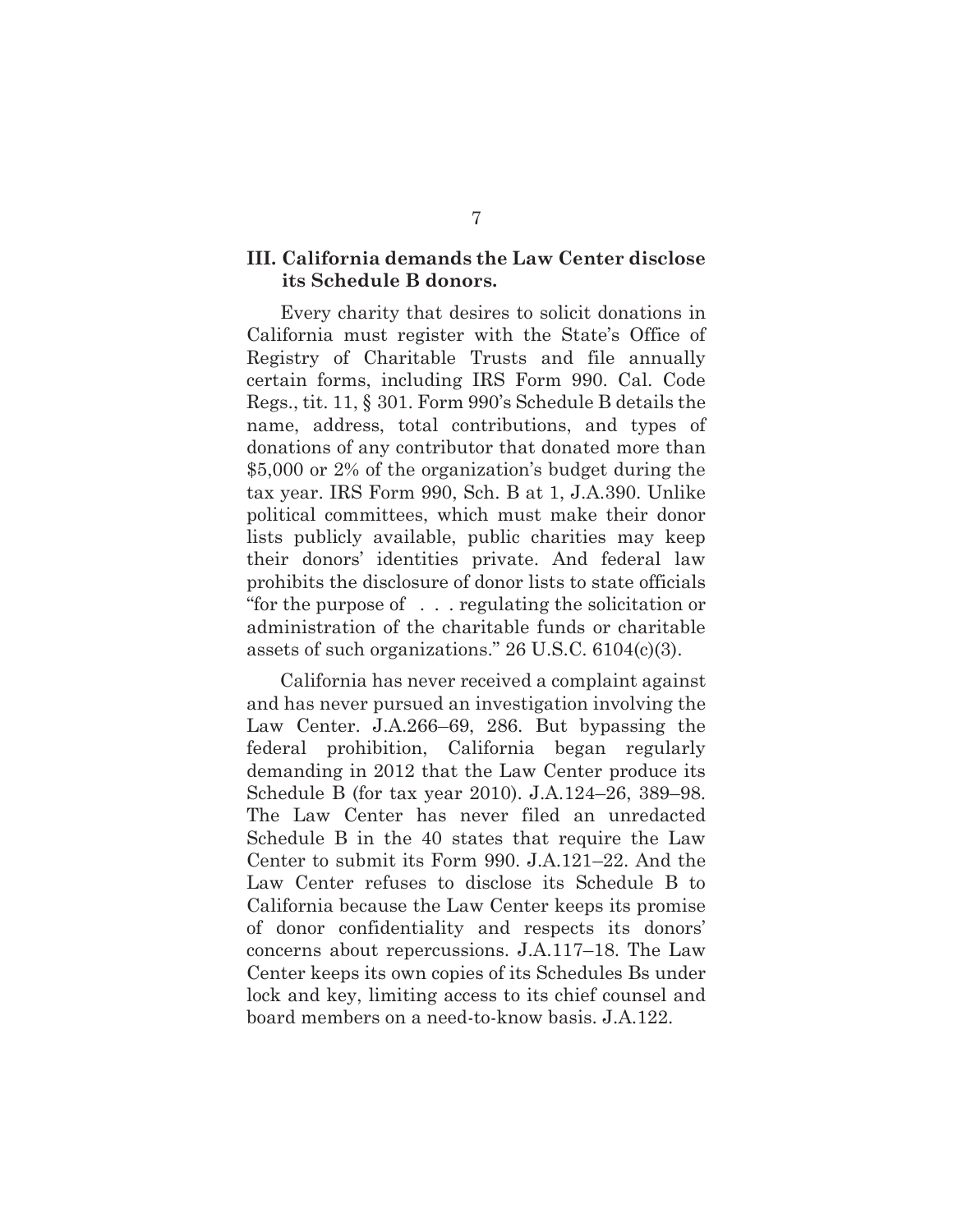Rather than address the problem of the more than 170,000 charities that solicit in California without having *ever* registered, J.A.255–56, the Attorney General's Office has focused its regulatory resources on a few, law-abiding charities like the Law Center. Understandably, this has informed the Law Center's belief that the then-California Attorney General used the disclosure requirement to retaliate against the Law Center because it took positions adverse to her. J.A.118–19. The Attorney General was on the opposite side of many legal issues on which the Law Center advocated. J.A.360–63. And the Center had "zero" comfort giving her unredacted Schedule Bs. J.A.132–34.

After the Law Center's outside counsel asked for the overbroad order's legal basis, J.A.126–28, 337–38, the Attorney General's threats escalated, promising to revoke the Law Center's charitable license and to impose personal fines against the Law Center's directors, officers, and tax preparers unless the Law Center handed over its Schedule B within 30 days. J.A.128; Pet.App.181a–83a. The Law Center's outside counsel again objected, J.A.128–29; Pet.App.184a– 86a, but the Attorney General never responded. J.A.129.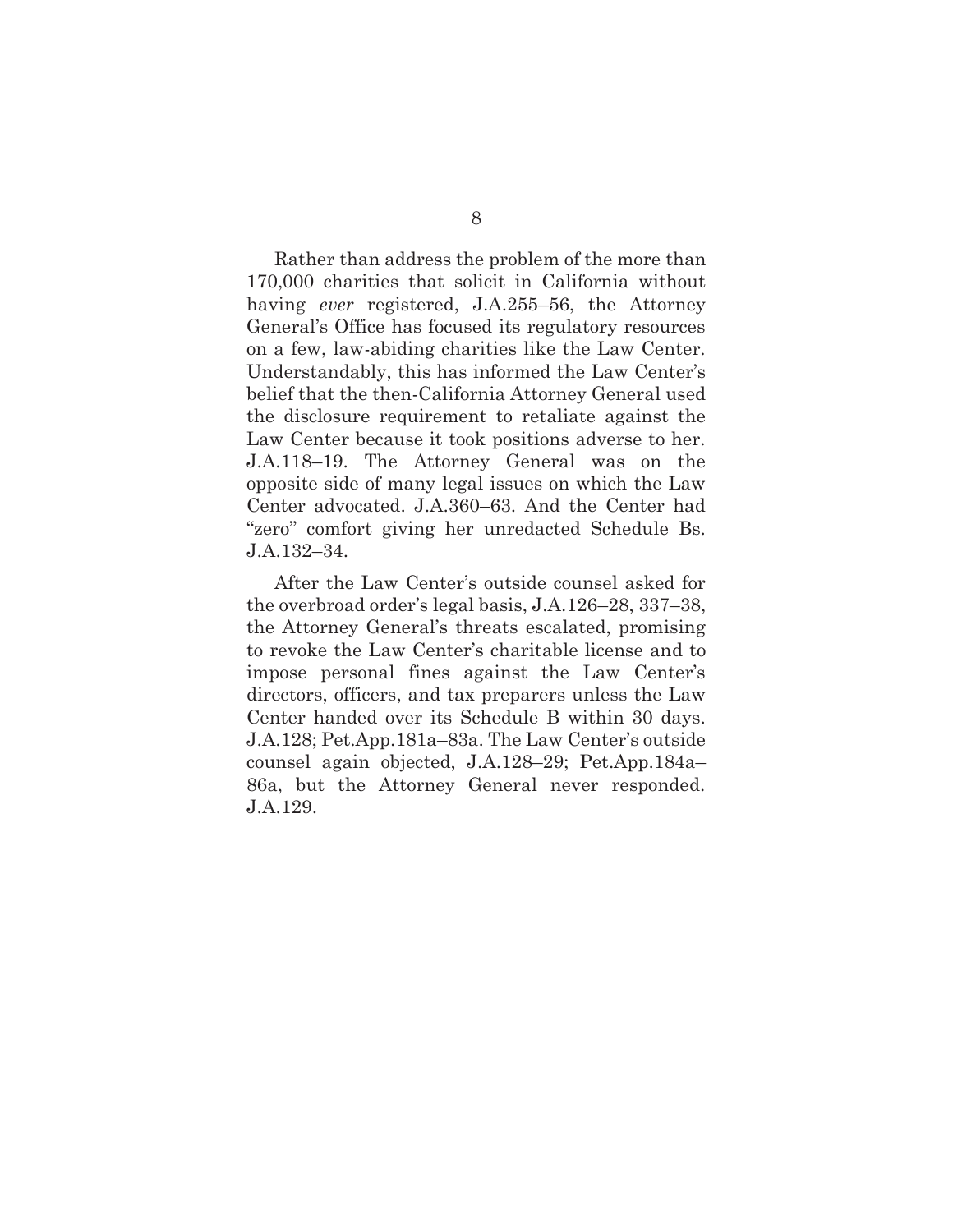#### **IV. The dangers of donor disclosure.**

Dr. Paul Schervish, the Law Center's unrebutted expert on anonymous donor behavior, explained that donors demand that their information be kept confidential for two primary reasons: (1) to avoid being "inundated with requests" from other charitable organizations, and (2) "they reasonably fear that disclosure of their names and addresses" may "lead to harassment." J.A.188–90.

That harassment can range from "demeaning, vulgar, [and] insulting" communications to lifethreatening behavior. J.A.199. These risks are exacerbated by technology: "you cannot withdraw or take back what has gotten out there." J.A.200–01. Dr. Schervish's conclusions about donor behavior apply not only to wealthy but small donors too. J.A.191; accord, *e.g.*, J.A.265–66.

Former Representative Kern had firsthand experience with this. Her ideological opponents contacted and harassed not only Kern and her family members but many of her donors. J.A.162–63. Predictably, some donors quit contributing. J.A.163. And the expectation is the same for Law Center donors: "they would be reluctant to give if they felt like [they're] going to receive harassment for giving." J.A.165.

Dr. Schervish concluded the Law Center's donors "have a legitimate and reasonable fear that they will be harassed [and] intruded upon[ ] if their names are revealed on Schedule B to the Attorney General of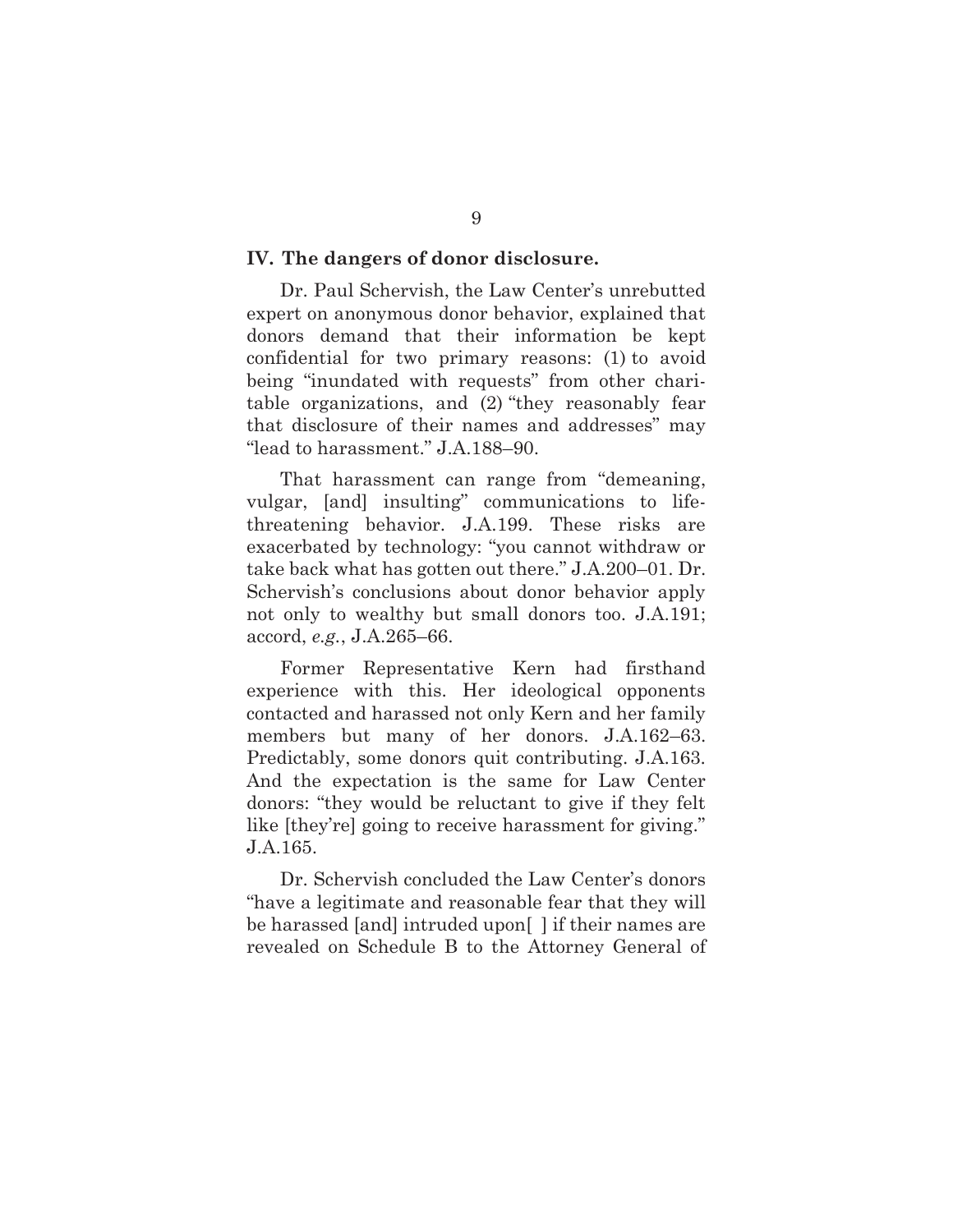California." J.A.210.1 The Law Center and its donors have a religious orientation and are involved in "more controversial areas than even some of the political areas that law firms and charities participate in." J.A.449–50. The "religious dimension" of the Law Center's work and mission "intensifies the violence in many instances that donors would face." J.A.451.

#### **V. California's Charitable Trust Section and Registry**

Housed within the California Attorney General's office, the Charitable Trust Section maintains the Registry of Charitable Trusts, protects charitable assets, and investigates charitable abuses. J.A.254– 55. There are either 118,000 or 122,000 charities on the Registry—depending on which California official you ask, J.A.256, 284—yet only 41 staff members to process all the information and protect 370,000 confidential documents in a database that includes more than two million records, J.A.282–84. Any charity that desires to solicit California donors must register and provide annual reports. J.A.256, 462. Charitable organizations that fail to comply are barred from soliciting contributions in California. J.A.257.

<sup>1</sup> Dr. Schervish did not interview Law Center donors because doing so risked the same chill as disclosing donors' information. He did review the extensive record of death threats, murder attempts, economic and social ostracism, and other harm done to those associated with the Law Center. J.A.209, 225–26.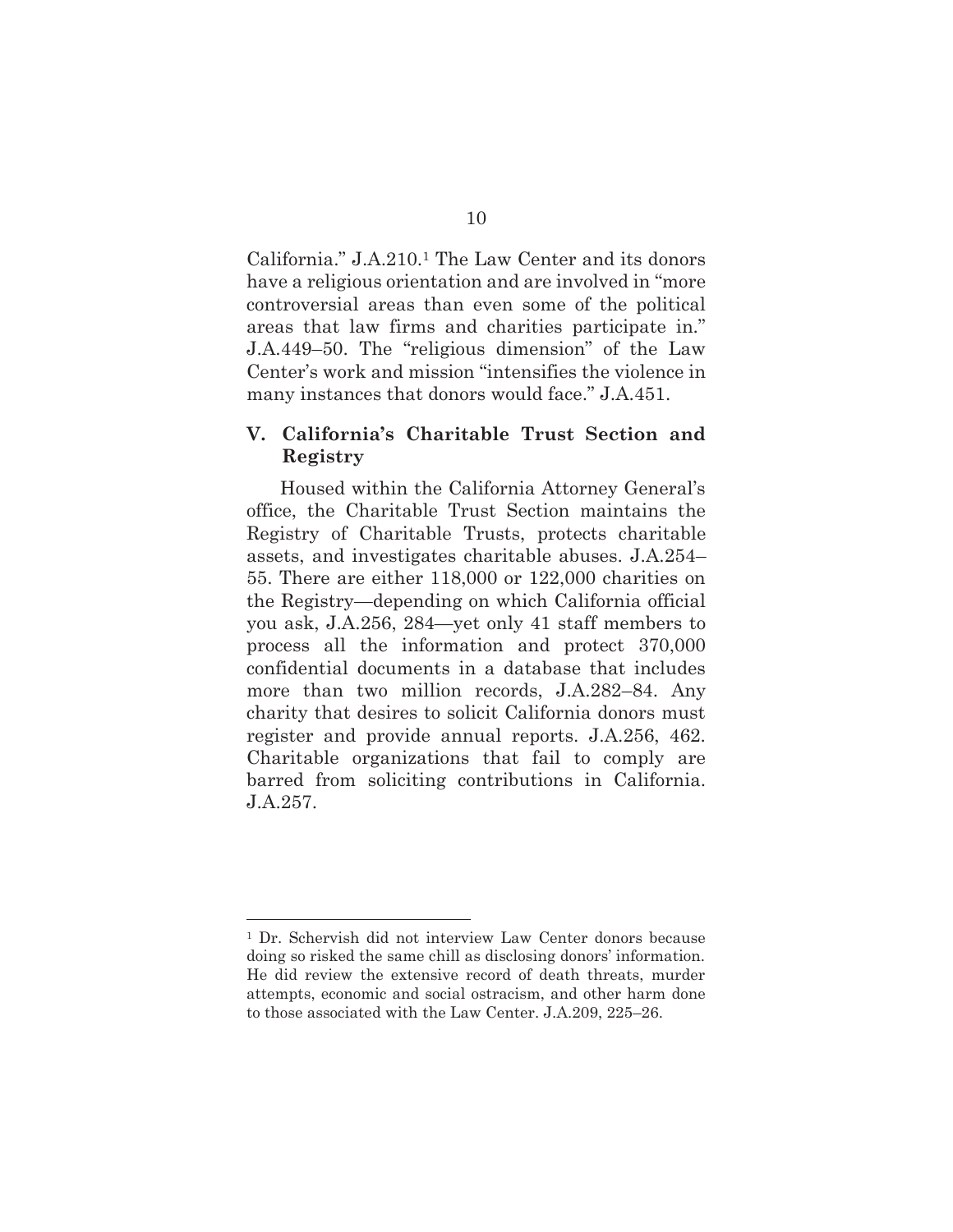To protect all this confidential information, the Attorney General does not rely on state employees. Instead, the Attorney General uses students, seasonal workers, and contractors to do much of the Schedule B identification and scanning. J.A.487–88, 492. One defense witness characterized this staff as "fairly low-level clerks." J.A.470. Nothing stops these workers—or other employees—from downloading, emailing, printing, or taking original Schedule Bs. J.A.497–98. Volume compounds the problem. The Registry processes more than 60,000 charityregistration renewals each year, most during two peak periods in the spring and fall. J.A.486–88. All the scanned documents are uploaded to the Internet, increasing the risk of inadvertent disclosures and hacking. J.A.489–90.

Despite all this, there is no California law or regulation that penalizes the unauthorized disclosure of Schedule B information with a fine or penalty, either civil or criminal. J.A.285–86. There is no written Registry requirement directing personnel on how to remedy a data breach. J.A.286. There is not even a written requirement that personnel prepare a report if they learn about a confidential Schedule B being uploaded or disclosed. J.A.286. There is also no employee discipline for publicly posting or sharing confidential information. J.A.472–73, 492–93. The Registry's view is that charities are responsible for looking at their *own* online Registry entries and ensuring the Registry hasn't posted anything confidential. J.A.494–95. But even if a charity discovers the Registry disclosed its donors, that information is already in the public domain and stays there forever.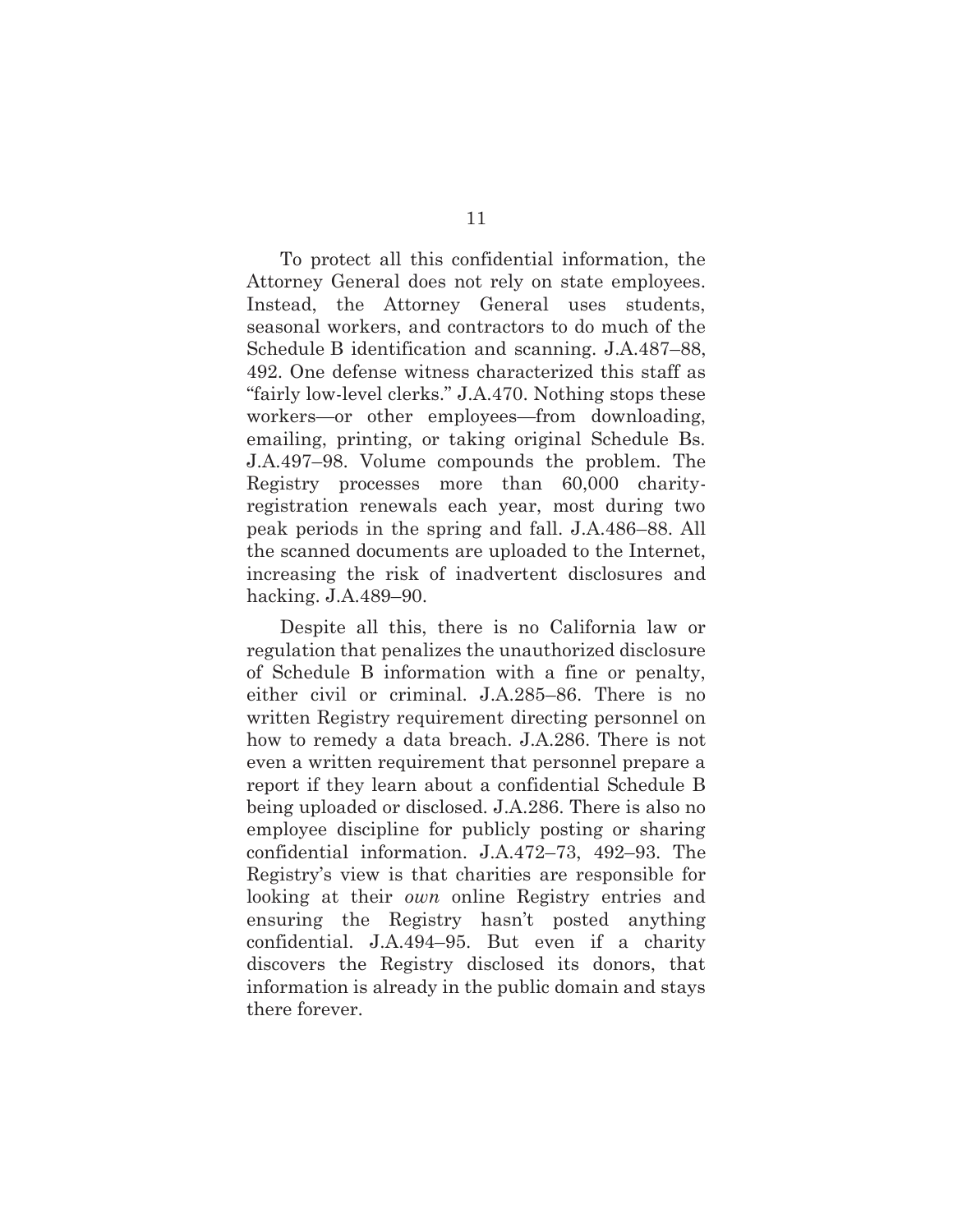On July 8, 2016, California promulgated a new regulation that merely declared donor information "confidential." Cal. Code Regs., tit. 11, § 310(b), J.A.407. The new Confidentiality Regulation does not change the Attorney General's pre-existing, toothless policies and practices. J.A.476. They are identical. Unlike federal law, which imposes harsh criminal liability for willful disclosure or publication of taxreturn information, *e.g.*, 26 U.S.C. 7213, California imposes no criminal penalties, no prescribed discipline, and no mandatory reporting of breaches to charities or donors. J.A.285–88. Malicious "hacking" of records and employee pilferage of Schedule Bs remain as possible as before. J.A.478–79.

The Attorney General accepts the disclosure risk of this highly sensitive and federally protected donor information despite having no prophylactic need for it. Charitable Trust Section auditors and investigators can obtain data about a charitable organization in many ways without imposing a blanket disclosure requirement for Schedule Bs, including (1) Schedule Ls (interested-party transactions), (2) audited financial statements (for charities that have more than \$2 million in annual revenue), and (3) even Schedule Bs themselves, obtained through a targeted informal request, audit, or investigative subpoena. J.A.261–62, 267–68, 465–67. When Joseph Zimring—one of the Section's investigative attorneys and an Attorney General trial witness—was asked how many times he had used a charitable organization's Schedule B in the last year, he couldn't provide even one example. J.A.273.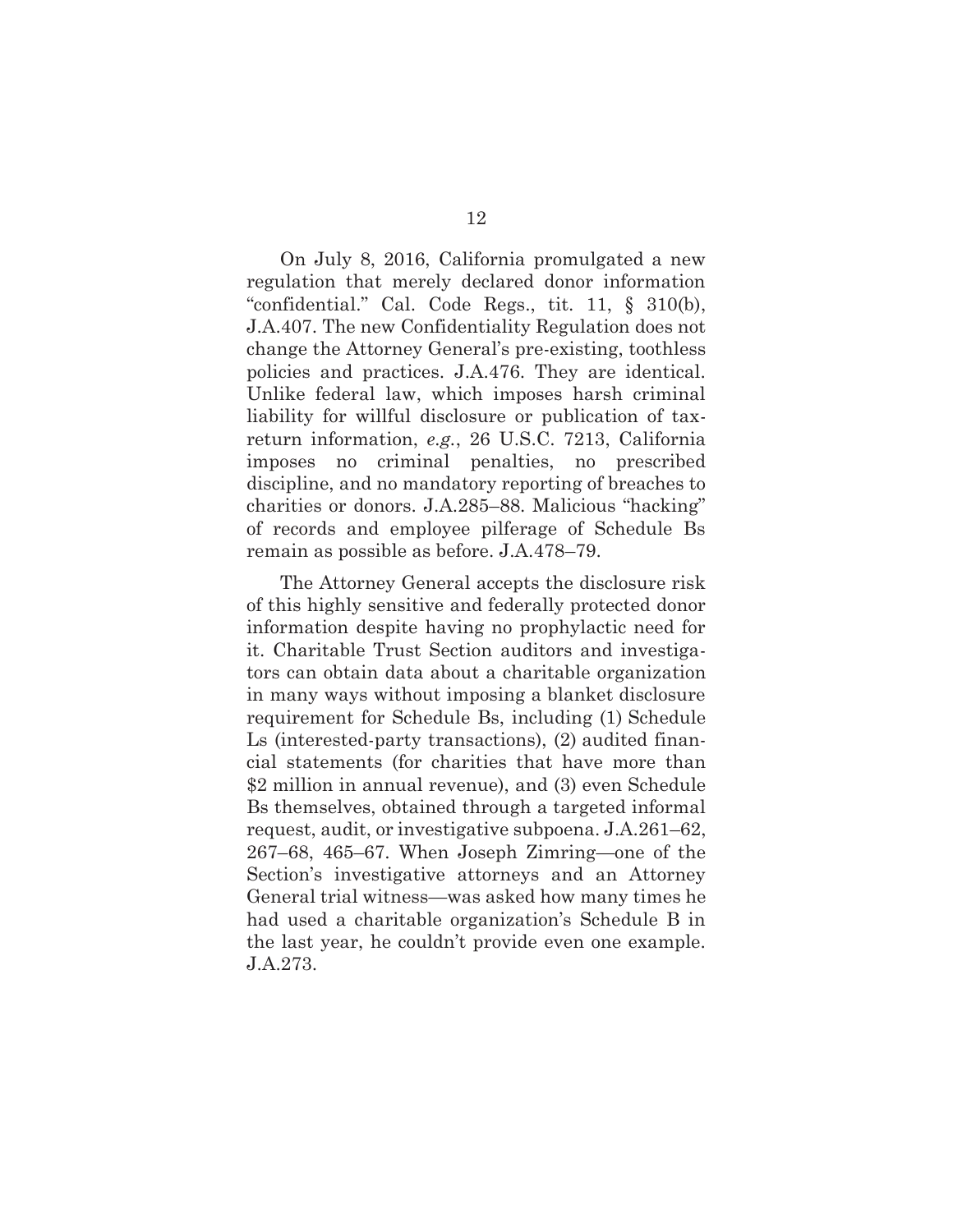Steven Bauman, the Registry's supervising investigative auditor since 2001, J.A.456, admitted that the Charitable Trust Section has never used a Schedule B "as the triggering document to open up an investigation," J.A.457. The Section only looks at the Schedule B *after* a complaint arrives. J.A.462–63. Bauman could identify only five instances in 540 cases—less than 1%—in which a Schedule B was even relevant. J.A.459–60. He conceded that no Schedule B was ever listed as an "important document" in any investigation. J.A.458. And Bauman has successfully investigated charitable organizations without having their Schedule Bs in advance. J.A.463–64.

Unsurprisingly, 47 states and the District of Columbia effectively regulate charities that solicit in their jurisdictions without blanket donor disclosure. Br. of Arizona, *et al.* at 5–8, *Americans For Prosperity Found.* v. *Becerra*, No. 19-251 (Sept. 25, 2019). And as California admitted at trial, "[t]here are other ways to get the information" on Schedule Bs, they just may be "not as efficient as having the information in advance." J.A.294–95, 460–61. Proving that point, before August 2010, California did not even send deficiency letters to organizations that failed to submit their Schedule Bs. J.A.419–21, 463–64.

Worse, California could not keep the data confidential. While telling the Ninth Circuit in July 2014 that "there is no evidence to suggest that any 'inadvertent disclosure' has occurred or will occur," Answering Br. of Appellee at 33, *Center For Competitive Politics* v. *Harris*, No. 14-15978, California knew such disclosure had taken place in July 2012, J.A.402, October 2013, J.A.366, and December 2013, J.A.385– 86. And that was just the tip of the iceberg.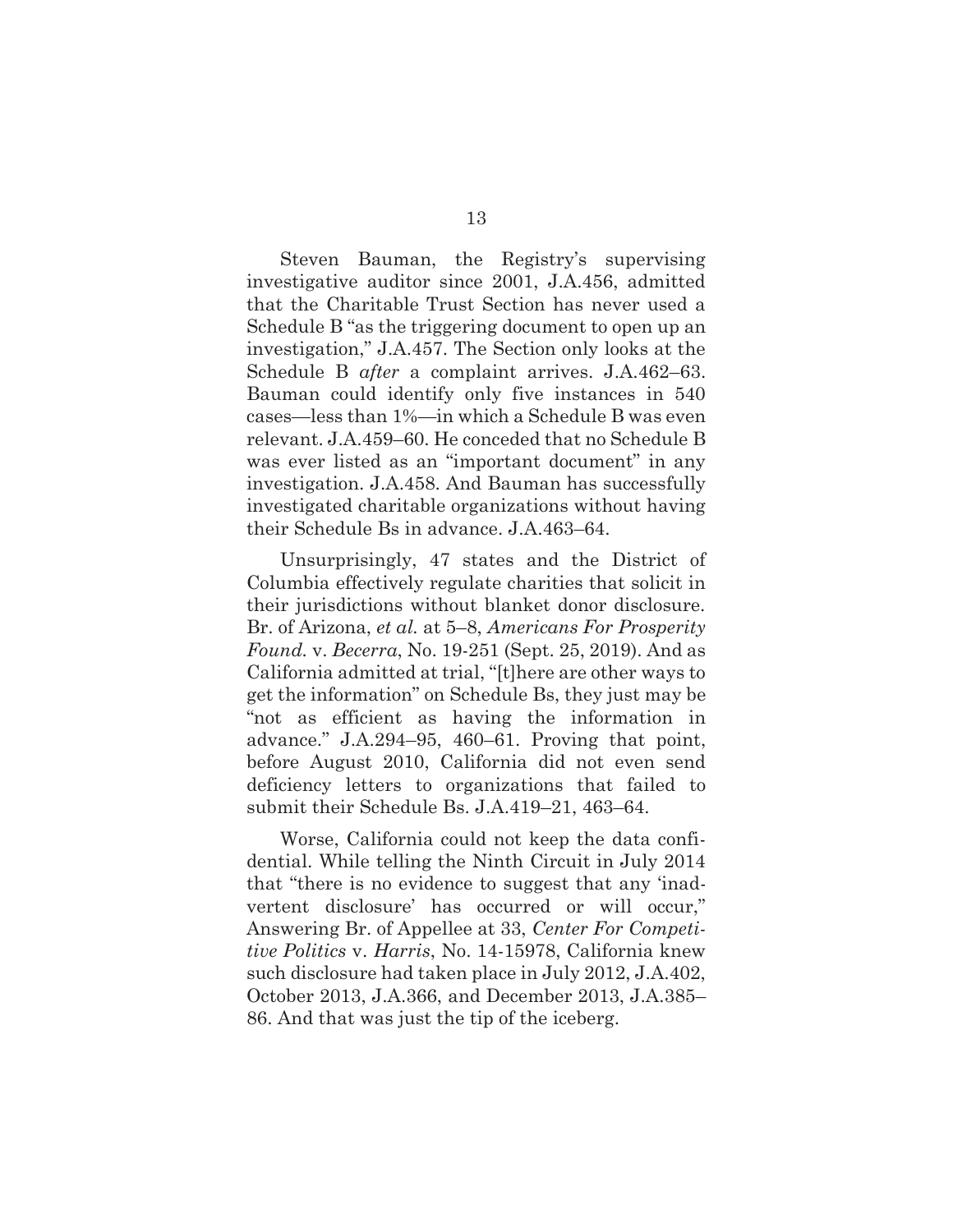#### **VI. California leaks confidential information like a sieve.**

Dr. James McClave, an expert data analyst, was tasked with determining whether California's lax policies could ensure Schedule B confidentiality. J.A.415–16. He found 1,740 "confidential" Schedule Bs on the Registry's website that could be easily accessed by the public, either by clicking a link or changing a single URL digit. J.A.423–31, 435–36. (Seventy-five of these were posted after a charitable organization submitted Schedule Bs in response to a California deficiency letter. J.A.427–29.) Based on Dr. McClave's analysis, more than 400,000 confidential documents on the Registry's website were publicly accessible. J.A.433.

Even after the Registry "fixed" the problem, Dr. McClave quickly accessed 40 confidential Schedule Bs left unprotected. J.A.433–34. He was confident he could find additional confidential documents on the Registry's website because the problems had *not* been resolved. J.A.435; accord, *e.g.*, J.A.365–88, 399–406.

Sure enough, after the trial in *Americans for Prosperity Foundation* v. *Beccera*, the Registry tried to fix its disclosure problems through manual inspections and daily searches. J.A.263–64. But the system was still vulnerable to hackers. J.A.478–84. When asked, the Registry's registrar confirmed that he could *not* guarantee that any charitable organization's confidential Schedule Bs would be safe from being uploaded or otherwise disclosed in the future. J.A.289–90; accord J.A.295.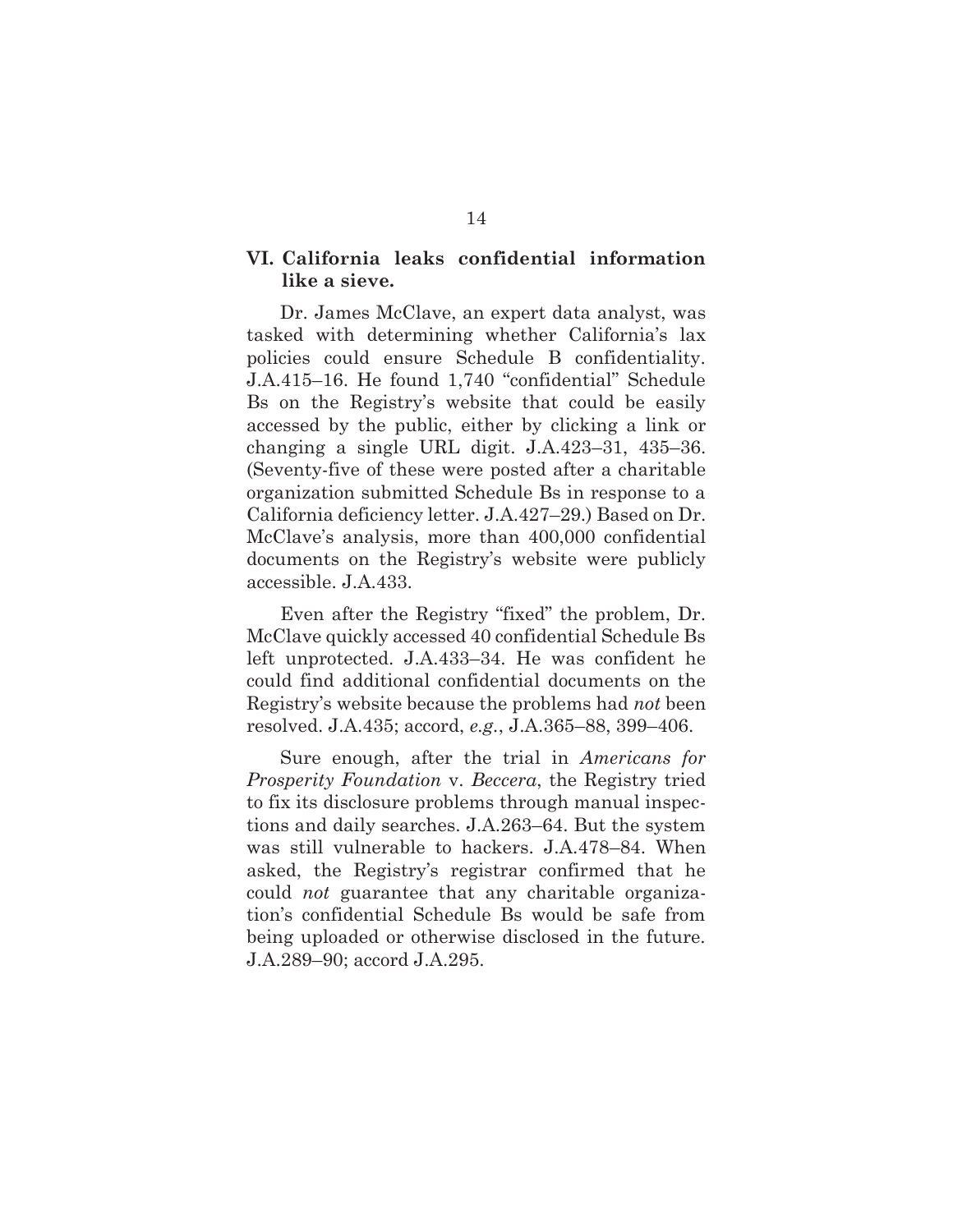#### **VII. Proceedings**

The Law Center sued to enjoin the Attorney General's blanket-disclosure policy, arguing that it violated the Law Center's and its donors' freedom of association both facially and as-applied. The district court issued a TRO, Pet.App.97a–103a, then a preliminary injunction, because persons associated with the Law Center had experienced threats and harassment, and the Attorney General had successfully regulated charities for years without collecting Schedule Bs. Pet.App.94a–96a.

The Ninth Circuit reversed in part. As to the Law Center's facial claim, the court believed it was bound by *Center for Competitive Politics* v. *Harris*, 784 F.3d 1307 (9th Cir. 2015), which upheld the Attorney General's disclosure scheme. Pet.App.79a. As for the as-applied challenge, the panel held that the Law Center failed to show "any actual burden on First Amendment rights flowing from the Attorney General's" policy. Pet.App.82a–85a. But recognizing a risk to donors, the court left in place a limited injunction that prohibited public disclosure of Schedule Bs. Pet.App.86a–88a.

On remand, the district court conducted a fourday bench trial and granted the Law Center a permanent injunction on its as-applied claim. Pet.App.51a– 67a. The court found that the Attorney General's collection of Schedule Bs did not substantially assist the monitoring of charities and would likely chill the Law Center's donors. *Ibid*. Moreover, the irreparable harm to the Law Center's and its donors' freedom of association and speech "far outweighed" the Attorney General's interest in convenience. Pet.App.66a.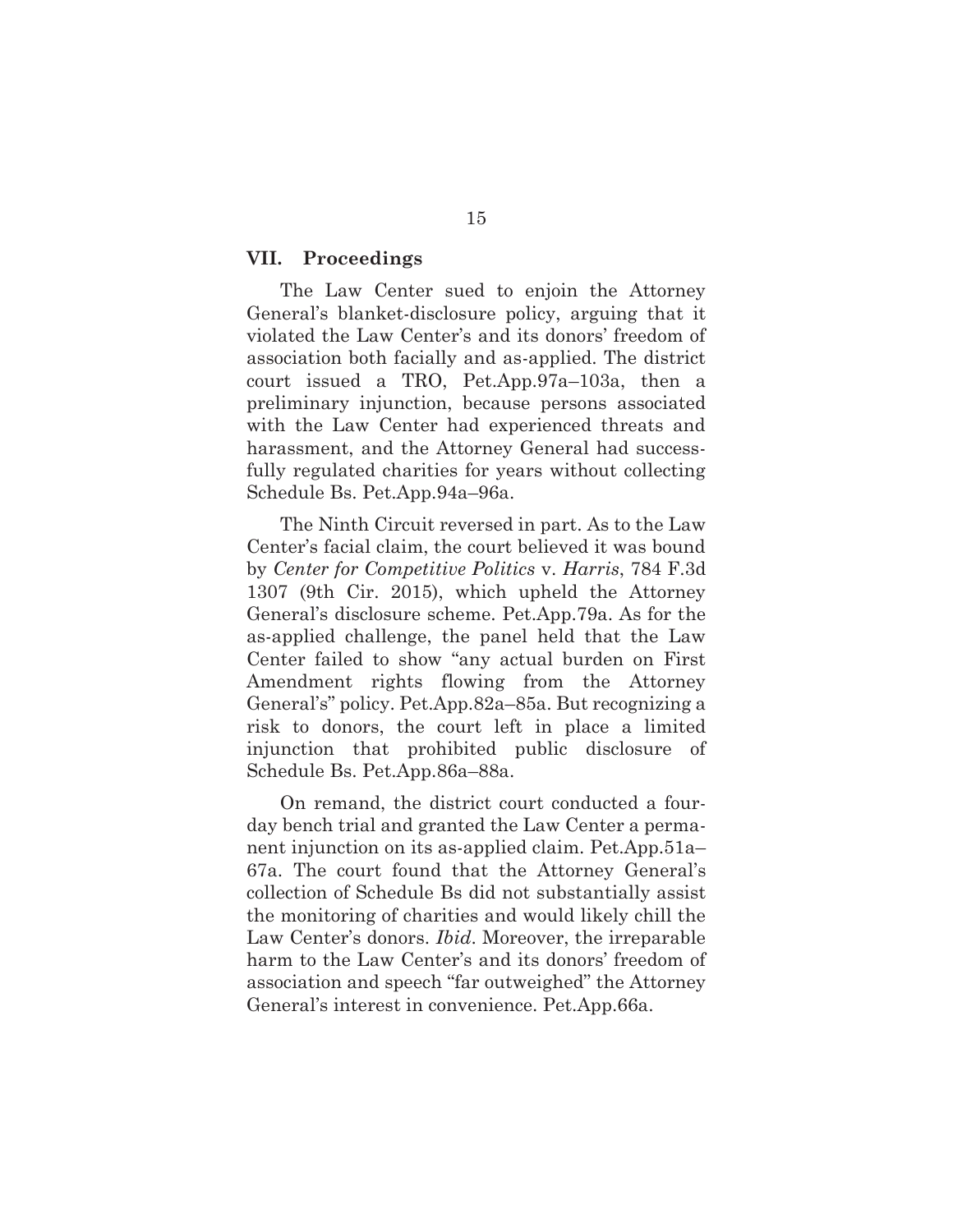On appeal again, the Ninth Circuit reversed, ordering judgment for the Attorney General. Pet.App.43a–44a. The court claimed to apply "exacting scrutiny," Pet.App.8a, but considered only whether the blanket-disclosure rule was substantially related to a sufficiently important government interest. Pet.App.16a. The panel declined to apply strict scrutiny or any form of narrow-tailoring analysis, Pet.App.17a–18a, disregarded trial-court fact finding and substituted its own, Pet.App.33a–43a, and required the Law Center to prove that harassment of its donors was "a foregone conclusion" of disclosure. Pet.App.37a. Ignoring ample evidence of the Registry's systematic incompetence and the Attorney General's lack of effort to thwart hacks, punish leaks, or prevent the improper accessing of Schedule Bs, the panel concluded that the Law Center could not show a reasonable probability of public disclosure. Pet.App.37a–43a.

The Ninth Circuit denied rehearing en banc over a five-judge dissent. Pet.App.107a–08a. The dissenters would have required the Attorney General to prove both a compelling interest in requiring blanket disclosure and that such a rule was narrowly drawn to prevent the supposed evil, i.e., strict scrutiny. Pet.App.108a, 126a. And the dissenters, decrying the panel's appellate fact-finding, would not have overturned the district court's findings that (1) it was reasonably likely donors' names would be publicly disclosed, and (2) donors would face harassment as a result. Pet.App.122a–25a.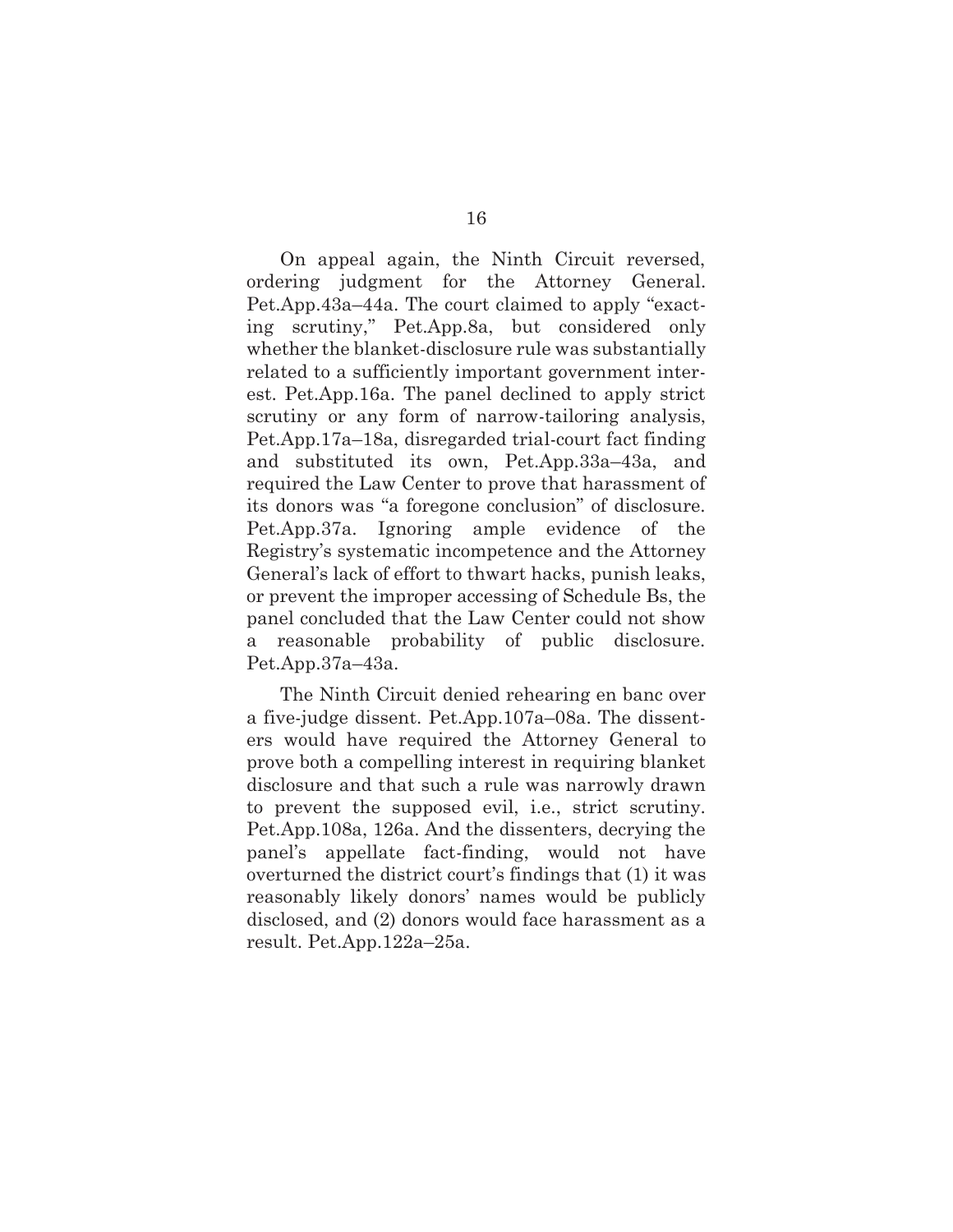#### **SUMMARY OF THE ARGUMENT**

The Thomas More Law Center is entitled to a permanent injunction against the Attorney General's overbroad, no-suspicion, disclosure rule because the rule cannot survive strict scrutiny.

Free association is a fundamental right that protects organizations and their supporters from the potentially devastating consequences of public disclosure. That is why this Court, in *NAACP* v. *Alabama* and its progeny, requires the government to prove that a compelled-disclosure scheme is narrowly tailored to advance a compelling interest.

The Attorney General's compelled-disclosure rule fails strict scrutiny in every application because the rule creates an unnecessary risk of chilling speech. The Attorney General almost never uses Schedule B information for any reason and can easily obtain it in the rare situation where donor information is used at all. The Attorney General's only interest in collecting every charitable organization's Schedule B is, at best, future efficiency. (That's why 47 states successfully oversee charities without a blanket-disclosure scheme.) Governmental efficiency is not a compelling justification to infringe First Amendment rights.

The Attorney General's one-size-fits-all rule also fails strict scrutiny because it is not tailored at all much less narrowly tailored, as the First Amendment requires. California treats thousands of charities as suspected fraudsters rather than employing more precise standards to separate legitimate from illegitimate charities. As the Attorney General's witnesses attest, they virtually never use Schedule B information in enforcement actions.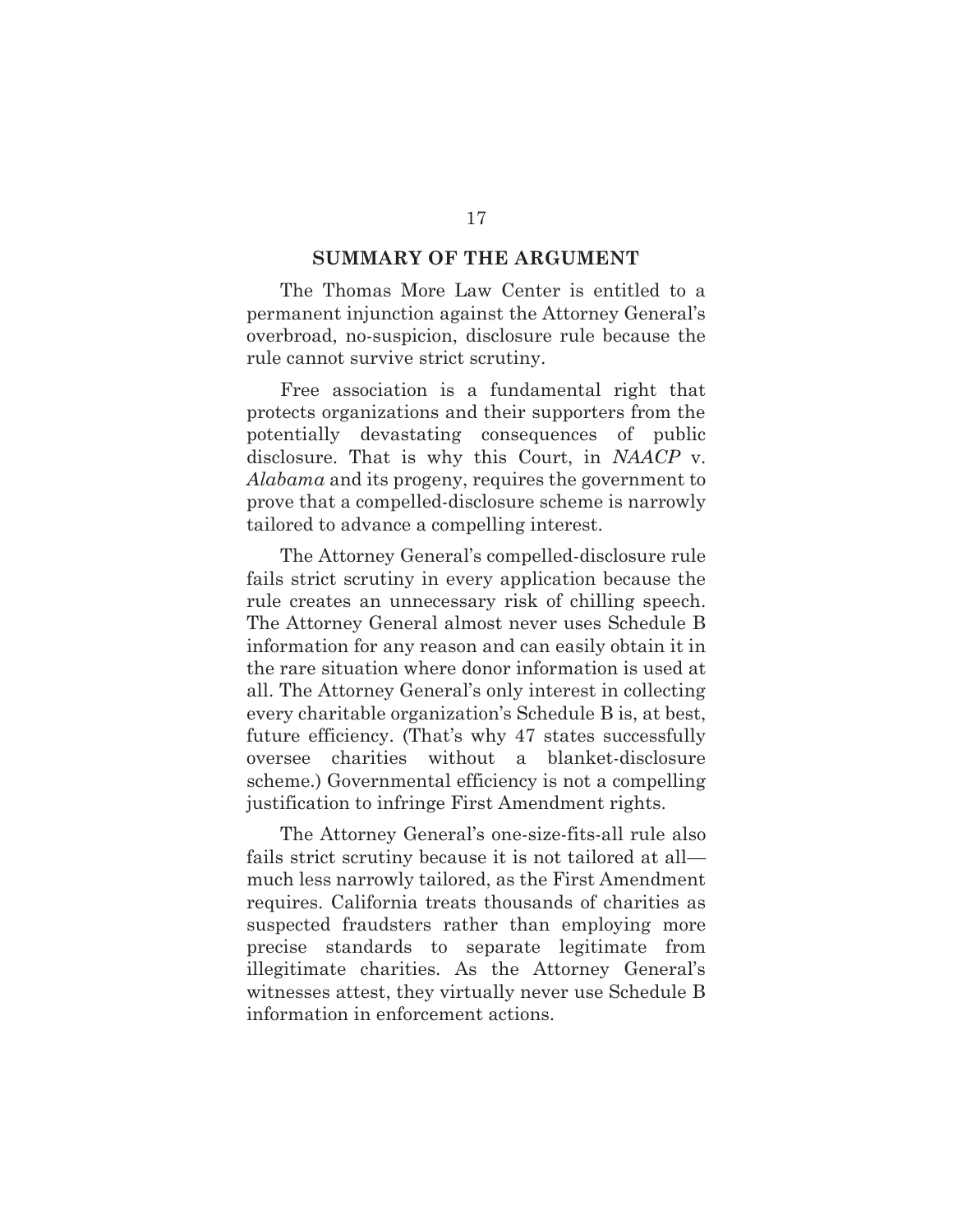The Ninth Circuit's analysis illustrates why strict scrutiny is the appropriate test to evaluate compelled donor disclosure outside the electoral context. Its watered-down attempt at exacting scrutiny is distorted and hazardous to First Amendment rights.

Yet even under the exacting-scrutiny test that this Court has used to evaluate the constitutionality of government-compelled disclosure in the electoral context, such as in *Buckley*, the Attorney General's donor-disclosure scheme is invalid. The Attorney General's charity-policing interest is not sufficiently important to justify the mandate's severe burden on free association. The mandate is also a prophylactic measure of convenience that bears no substantial relation to an interest in monitoring charities. At a minimum, the Law Center and similarly situated charitable organizations are entitled to an as-applied exemption because the blanket-disclosure rule is not narrowly tailored and likely to result in disclosure that would subject donors to harassment. Abundant trial evidence proved this point. The Law Center's clients, donors, and staff have faced outrageous abuse, threats, and even assassination plots because of their views.

Finally, compelled donor disclosure in the taxation context is distinguishable. Whereas the IRS requires donor disclosure as part of a governmentbenefit program, California has no legitimate—let alone compelling—reason to demand this information, especially given the disclosure risks.

This Court should reverse the court of appeals, remanding solely for entry of a permanent injunction.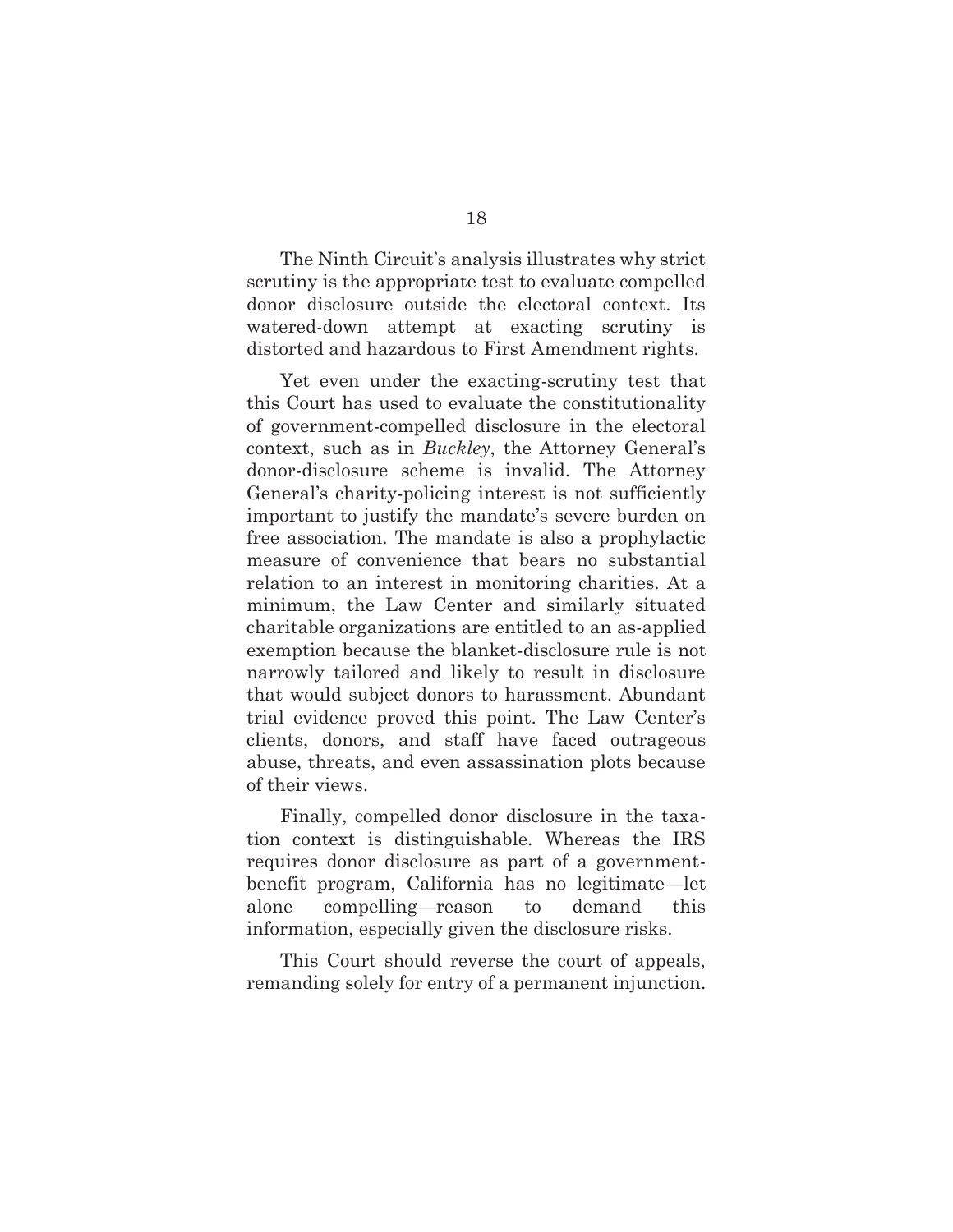#### **ARGUMENT**

**I. California's compelled disclosure of a charitable organization's donors is constitutional only if narrowly tailored to serve a compelling state interest.** 

## **A. Free association is a fundamental right closely related to freedom of speech that safeguards charitable donations.**

The First Amendment guarantees certain rights necessary for democracy to function. At its core is the "freedom to associate . . . for the common advancement of . . . beliefs and ideas." *Kusper* v. *Pontikes*, 414 U.S. 51, 56 (1973). Free association "lies at the foundation of a free society." *Buckley* v. *Valeo*, 424 U.S. 1, 25 (1976) (per curiam). It promotes "free trade in ideas and beliefs." *Gibson* v. *Fla. Legislative Investigation Comm.*, 372 U.S. 539, 555 (1963). And it does so no matter an idea's "truth, popularity, or social utility." *NAACP* v. *Button*, 371 U.S. 415, 444– 45 (1963). Given free association's fundamental importance "to the preservation of our democracy," *Gibson*, 372 U.S. at 558, "the ability of like-minded individuals to associate for the purpose of expressing commonly held views may not be curtailed." *Knox* v. *Serv. Emps. Int'l Union*, 567 U.S. 298, 309 (2012).

Freedom of association is "closely allied to freedom of speech." *Shelton* v. *Tucker*, 364 U.S. 479, 486 (1960). It enjoys a "generous zone of First Amendment protection," *In re Primus*, 436 U.S. 412, 431 (1978). This Court has given three main reasons why these freedoms are "highly prized, and need breathing space to survive." *Gibson*, 372 U.S. at 544 (citation omitted).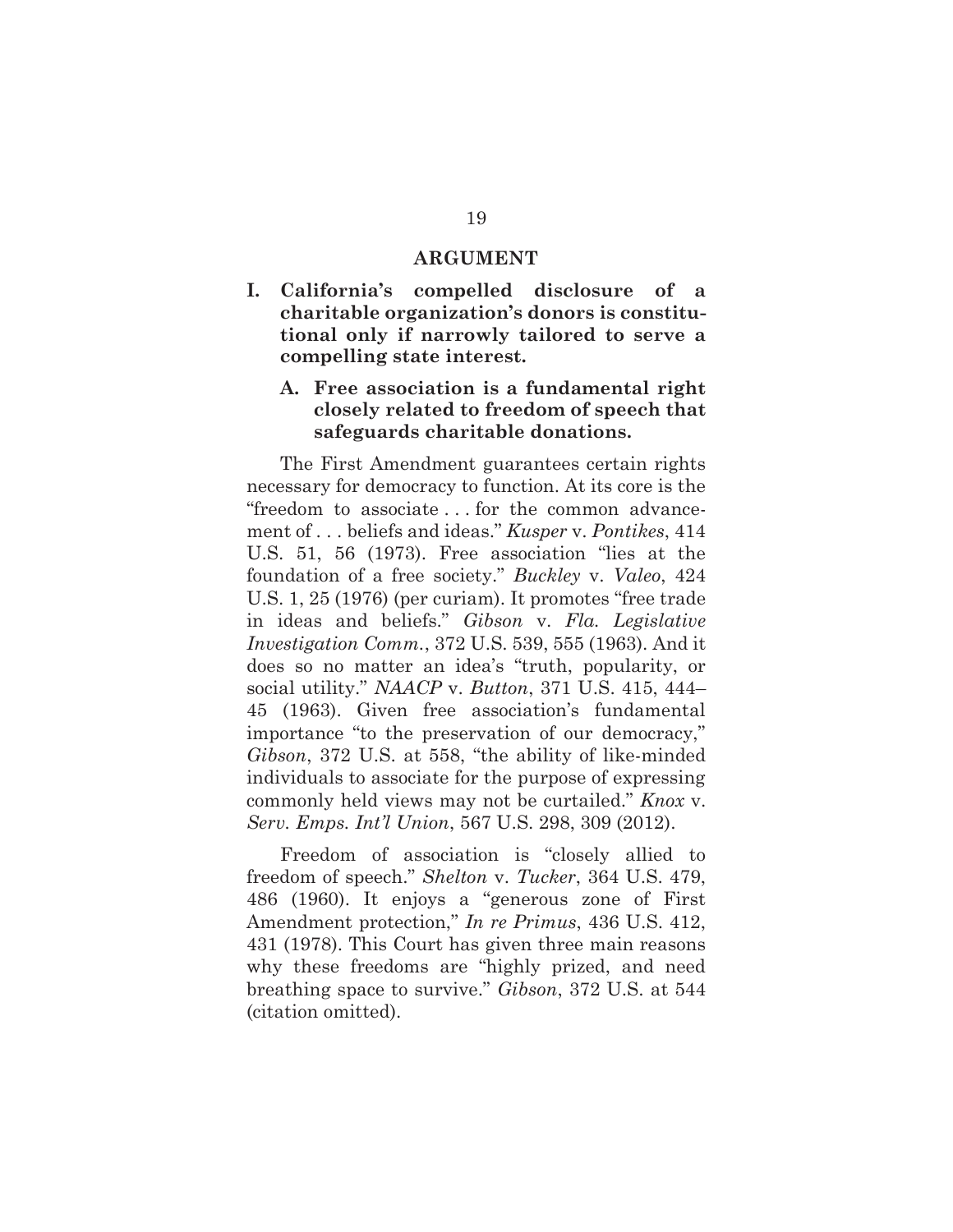First, group association enhances "[e]ffective advocacy of both public and private points of view, particularly controversial ones." *NAACP* v. *Alabama*, 357 U.S. at 460. Groups are better than individuals at "advancing ideas," "airing grievances," *Bates* v. *City of Little Rock*, 361 U.S. 516, 523 (1960), and pursuing "lawful private interests," *NAACP* v. *Alabama*, 357 U.S. at 466, including protected speech, assembly, petition, and religious exercise, *Roberts* v. *U.S. Jaycees*, 468 U.S. 609, 618 (1984).

Second, those espousing minority views are often "placed in fear of exercising their constitutionally protected rights." *Allee* v. *Medrano*, 416 U.S. 802, 814–15 (1974). Joining together allows like-minded persons to advocate on "social, economic, educational, religious, and cultural" matters. *Boy Scouts of Am.* v. *Dale*, 530 U.S. 640, 647 (2000). Freedom of association is especially "crucial in preventing the majority from imposing its view on groups that would rather express other, perhaps unpopular, ideas." *Id.* at 647–48. It helps protect First Amendment activity from obstacles a hostile government may impose. *N.Y. State Club Ass'n, Inc.* v. *City of New York*, 487 U.S. 1, 13 (1988).

Finally, "pooling their resources" allows individuals "to amplify their voices" far beyond what they could achieve alone. *FEC* v. *Nat'l Conservative Political Action Comm.*, 470 U.S. 480, 495 (1985) (*NCPAC*). "[F]unds are often essential if advocacy is to be truly or optimally effective." *Buckley*, 424 U.S. at 65–66 (quotation omitted). Donors "add their voices" by giving to groups that promote views they share. *NCPAC*, 470 U.S. at 495.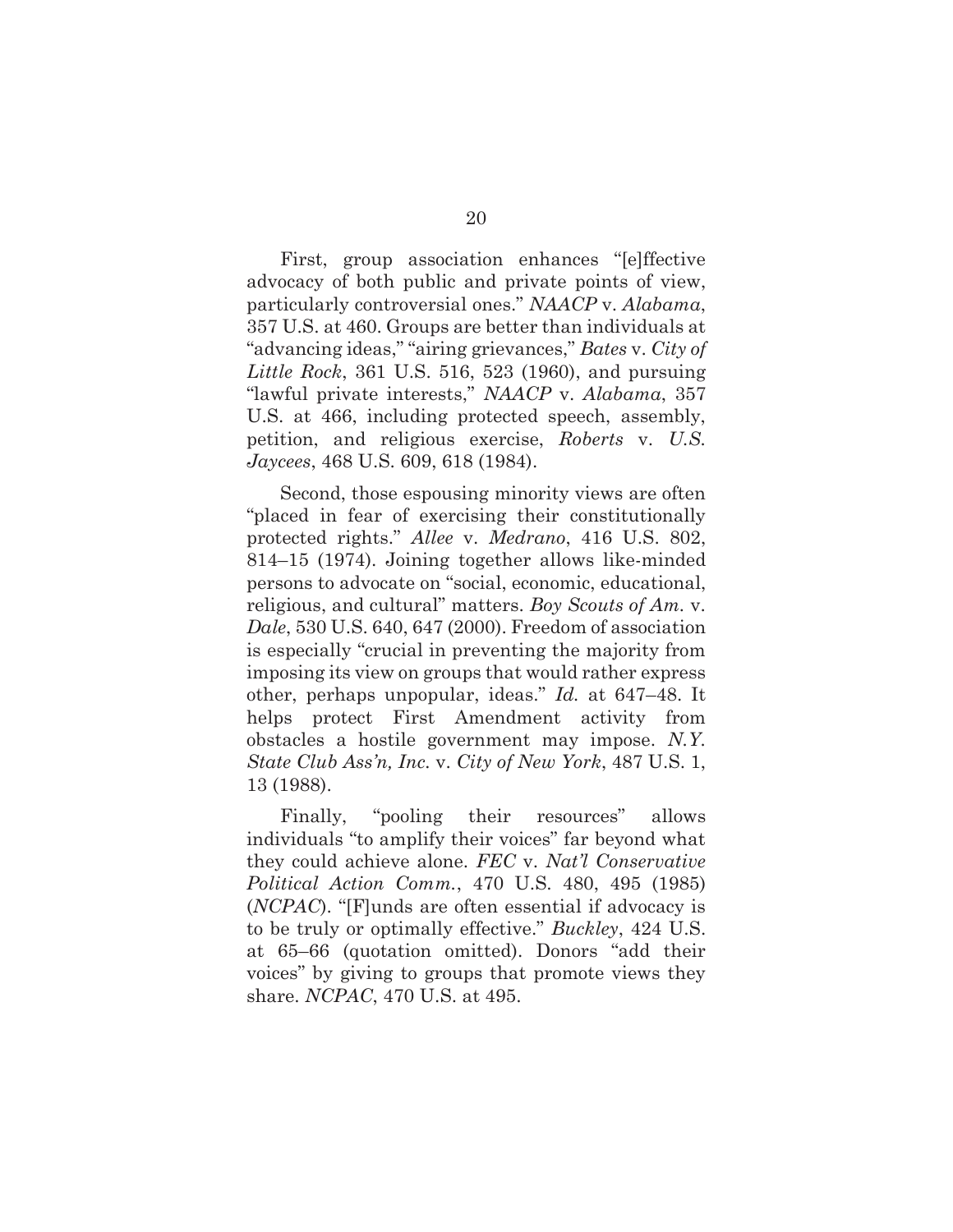Soliciting charitable donations is classic expressive association. Charitable appeals "involve a variety of speech interests," including "disseminat[ing] and propagat[ing] ... views and ideas ..., advocat[ing] causes," and "persuasive speech seeking support for particular causes or . . . views." *Vill. of Schaumburg*  v. *Citizens for a Better Env't*, 444 U.S. 620, 632 (1980). The "flow of . . . information and advocacy" available through charitable solicitations, *id*. at 632, is "fully protected speech," *Bd. of Trustees of State Univ. of N.Y.* v. *Fox*, 492 U.S. 469, 474 (1989). "[S]ubsidiz[ing]" charities' expression is First Amendment protected, too. *Janus* v. *Am. Fed'n of State, Cnty. & Mun. Emps.*, 138 S. Ct. 2448, 2464 (2018). Consequently, the First Amendment safeguards charities' ability "to distribute information to every citizen wherever he desires to receive it." *Martin* v. *City of Struthers*, 319 U.S. 141, 146–47 (1943).

#### **B. Donor privacy is built on venerable precedents protecting anonymous advocacy.**

The founding generation had deep regard for anonymous advocacy. *McIntyre* v. *Ohio Elections Comm'n*, 514 U.S. 334, 360–71 (1995) (Thomas, J., concurring in the judgment). In England and the American Colonies, authorities used press licensing laws to expose the names of writers, printers, and distributors to "lessen the circulation of literature critical of the government." *Talley* v. *California*, 362 U.S. 60, 64 (1960). Before the American Revolution, "colonial patriots frequently had to conceal their authorship or distribution of literature that easily could have brought down on them prosecutions by English-controlled courts." *Id.* at 65.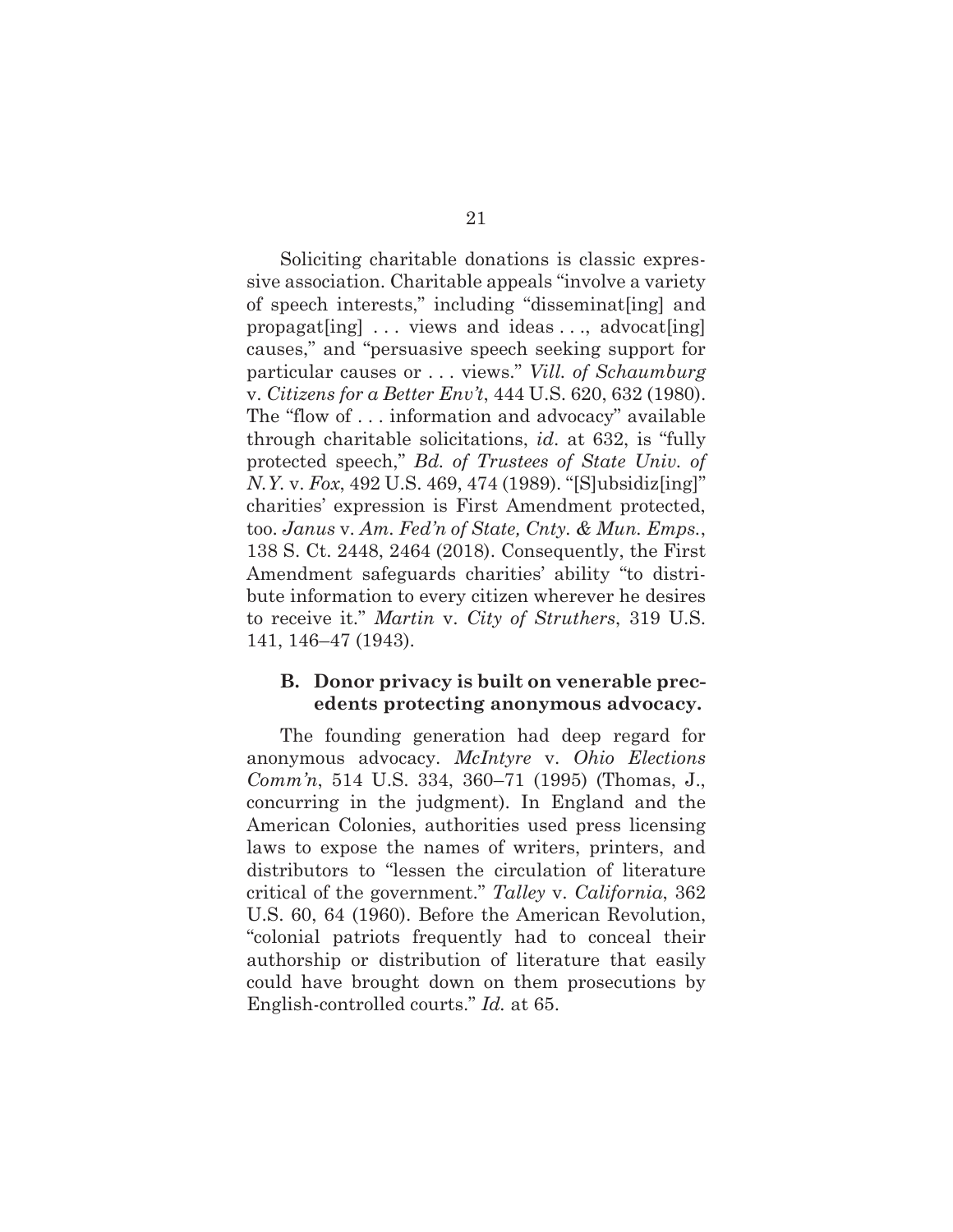Based on these real-world dangers, "some of Thomas Paine's pamphlets were signed with pseudonyms." *Talley*, 362 U.S. at 62 n.3. And his enormously influential work *Common Sense* was originally published anonymously. *Novak* v. *City of Parma*, 932 F.3d 421, 434 (6th Cir. 2019). The *Federalist Papers* were also published under pseudonyms. *Talley*, 362 U.S. at 65. These advocacy pieces are but "the most famous example of the outpouring of anonymous . . . writing that occurred during the ratification of the Constitution." *McIntyre*, 514 U.S. at 360 (Thomas, J., concurring).

Today, some view anonymous advocacy as "pernicious" or "fraudulent," but the founding generation viewed it as "an honorable tradition of advocacy and of dissent." 514 U.S. at 357. In many respects, anonymity was the American norm. *Id.* at 360–71 (Thomas, J., concurring). Thus, the founding generation ratified the First Amendment "to protect unpopular individuals from retaliation—and their ideas from suppression—at the hand of an intolerant society." *Id.* at 357. Our nation has only recently "permitted [state] regulation of anonymous speech." *Id. at* 367 (Thomas, J., concurring). This modern innovation "chills speech by exposing anonymous donors to harassment and threats of reprisal." *Del. Strong Families* v. *Denn*, 136 S. Ct. 2376, 2376 (2016) (Thomas, J., dissenting from denial of cert.). Donordisclosure mandates are a perfect example because they make "group membership less attractive" and impair a "group's ability to express its message," *Rumsfeld* v. *Forum for Acad. & Institutional Rights, Inc.*, 547 U.S. 47, 69 (2006).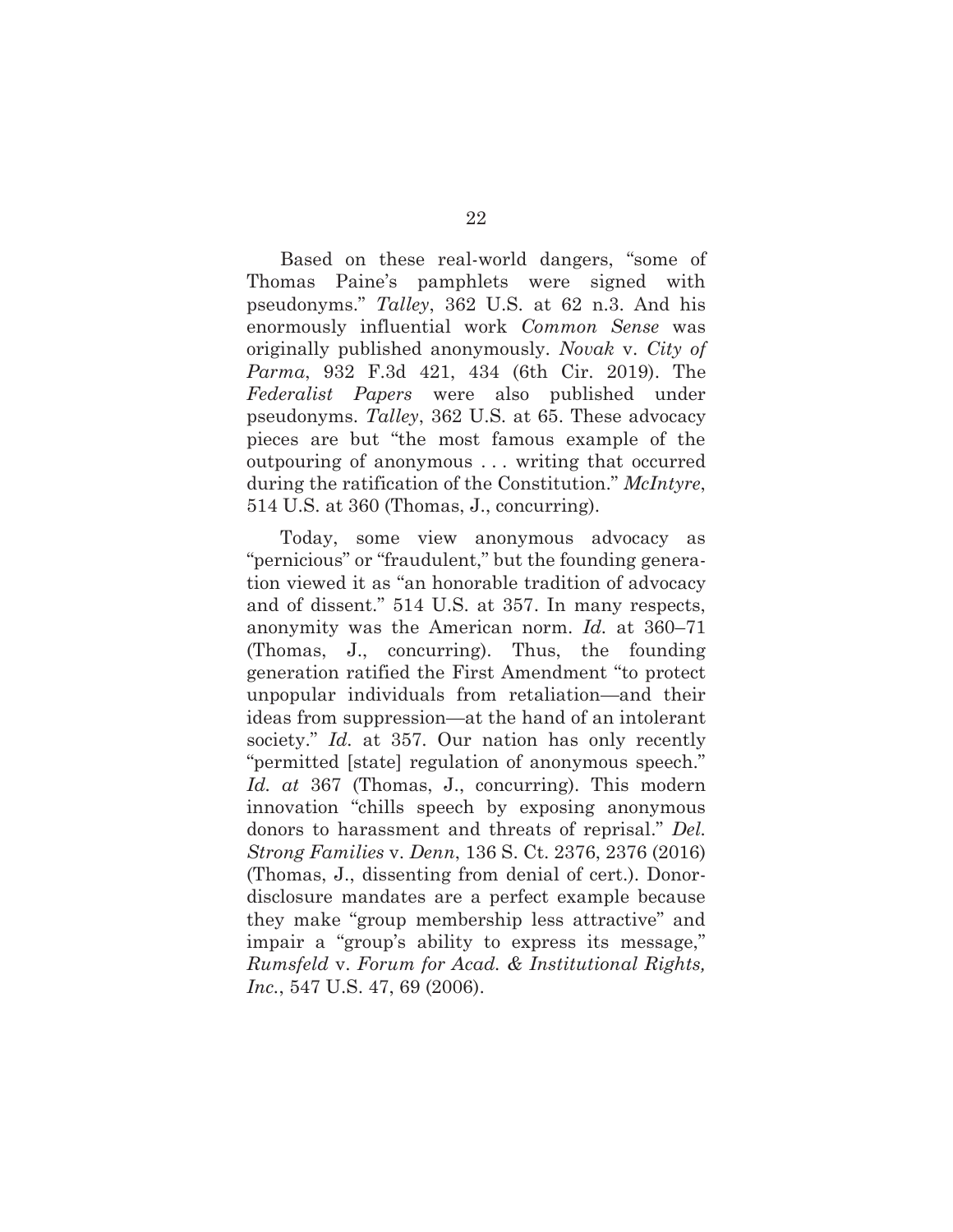## **C. The First Amendment protects donor**s **from the devastating consequences of public disclosure.**

When individuals respond to charitable appeals, another facet of free-association emerges: the right to "privacy in one's associations," which is "indispensable to preservation of freedom of association, particularly where a group espouses dissident beliefs." *Bates*, 361 U.S. at 523. The First Amendment guarantees "privacy of association and belief." *Buckley*, 424 U.S. at 64. Nonprofits have a "strong associational interest in maintaining the privacy of membership [or donor] lists," *Gibson*, 372 U.S. at 555, which this Court treats "interchangeably," *Buckley*, 424 U.S. at 66.

Freedom of association guards donor anonymity and against state requirements to disclose membership. *Roberts*, 468 U.S. at 622–23. This Court "protects against the compelled disclosure of . . . associations and beliefs." *Brown* v. *Socialist Workers '74 Campaign Comm.*, 459 U.S. 87, 91 (1982).

It makes no difference whether the state deprives individuals "of *all* opportunities to associate with" their charity of choice. *Kusper*, 414 U.S. at 58 (emphasis added). "Broad and sweeping state inquiries" that "discourage citizens from exercising" their free-association rights violate the First Amendment. *Baird* v. *State Bar of Ariz.*, 401 US. 1, 6 (1971). One example of such an indiscriminate and unconstitutional burden is the "compelled disclosure of affiliation with groups engaged in advocacy," as the First Amendment protects against "subtle governmental interference," not just "heavy-handed frontal attack." *Bates*, 361 U.S. at 523 (cleaned up).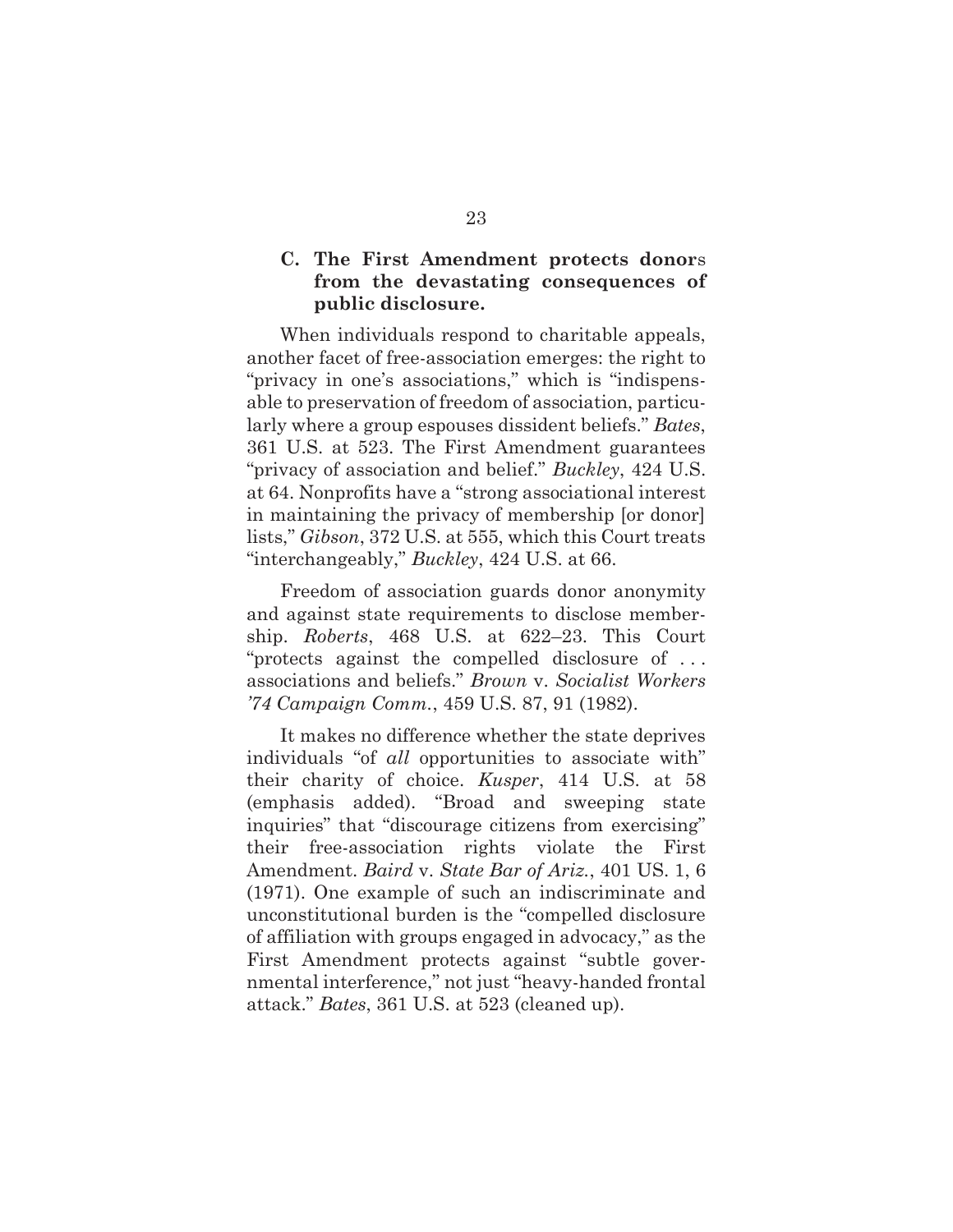There is nothing light-handed about forcing charities to disclose donors. *NAACP* v. *Alabama*, 357 U.S. at 462. Under *Bates*, forced-donor disclosure is highly suspect. 361 U.S. at 523. And for good reason: "[A] vital relationship [exists] between freedom to associate and privacy in one's associations." *NAACP*  v. *Alabama*, 357 U.S. at 462. Donors have "legitimate expectations of privacy" in what they give. *Cal. Bankers Ass'n* v. *Shultz*, 416 U.S. 21, 79 (1974) (Powell, J., concurring). This data reveals "much about a person's activities, associations, and beliefs." *Buckley*, 424 U.S. at 66 (cleaned up). Governments may use this information to target those with disfavored views, as they've done historically. And when donor information intentionally or accidentally becomes public, it often leads to severe forms of (1) harassment, (2) threats of bodily harm, (3) economic reprisals, and (4) public hostility. *Bates*, 361 U.S. at 524; *NAACP* v. *Alabama*, 357 U.S. at 462– 63; accord *John Doe No. 1* v. *Reed*, 561 U.S. 186, 201, 208 (2010) (Alito, J., concurring).

Our society is now so polarized that an entire "cottage industry" revolves around leveraging forcibly disclosed donor information to chill free speech and association and "*pre-empt* citizens' exercise of their First Amendment rights." *Citizens United* v. *FEC*, 558 U.S. 310, 482 (2010) (Thomas, J., concurring in part and dissenting in part). These malicious tactics have cost individuals their livelihoods, damaged their property, and put some in fear of their lives. *Id.* at 485.

Anyone with internet access may research disclosed donors and their families, including their contact information, homes, vehicles, and jobs. *John*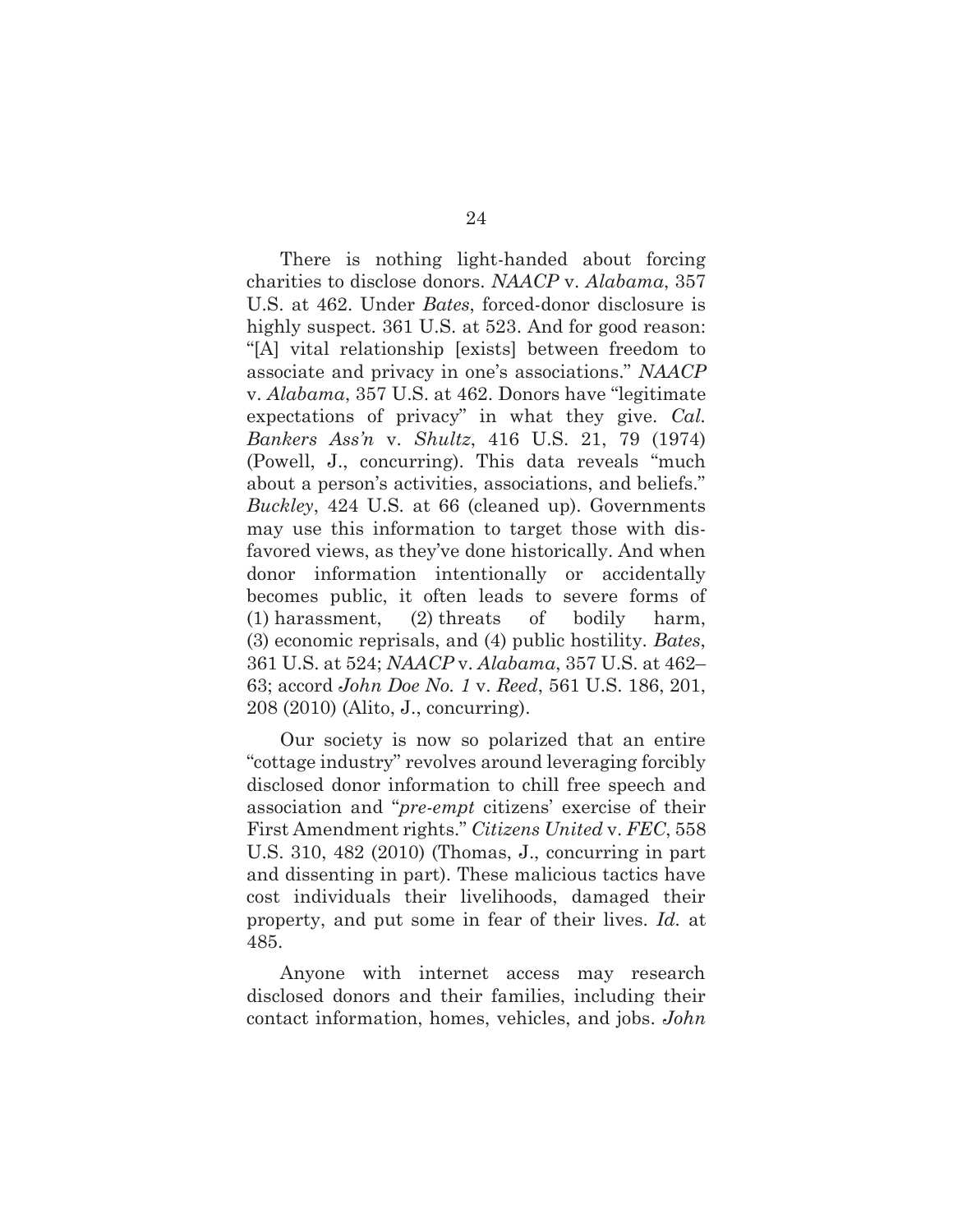*Doe No. 1*, 561 U.S. at 208 (Alito, J., concurring). The potential for harassment, threats, and physical attacks is limitless. *Ibid.*; *Citizens United*, 558 U.S. at 481 (Thomas, J., dissenting). Our society has reached a tipping point where fear of reprisal "may deter contributions to the point where" minority viewpoints cannot survive. *Buckley*, 424 U.S. at 71.

The irony of the Attorney General's nationwide dragnet is that Schedule B was created to *protect*, not breach, donors' identity and safety. Before Schedule B's creation in 2000, the IRS required donor disclosure on Form 990 itself, on Line 1 d; while that information was not supposed to be publicly disclosed, several releases occurred, prompting Schedule B's creation. Gregory L. Colvin & Marcus S. Owens, *Outline on Form 990 Donor Disclosure*, 35 Exempt. Org. Tax Rev. 408, 408 (2002), https://perma.cc/9BJ7- D78D.

The new Schedule B "provide[d] a means for the IRS to capture the non-public donor information, clearly separate it from the otherwise public Form 990 data, and withhold it from public inspection." Owens, *Outline*, 35 Exempt. Org. Tax Rev. at 408. Yet the Attorney General's blanket-disclosure rule creates the very risk that Schedule B was designed to mitigate. The Registry exposes donor identities and private information *en masse* in an electronic warehouse that has repeatedly shown to be more sieve than vault.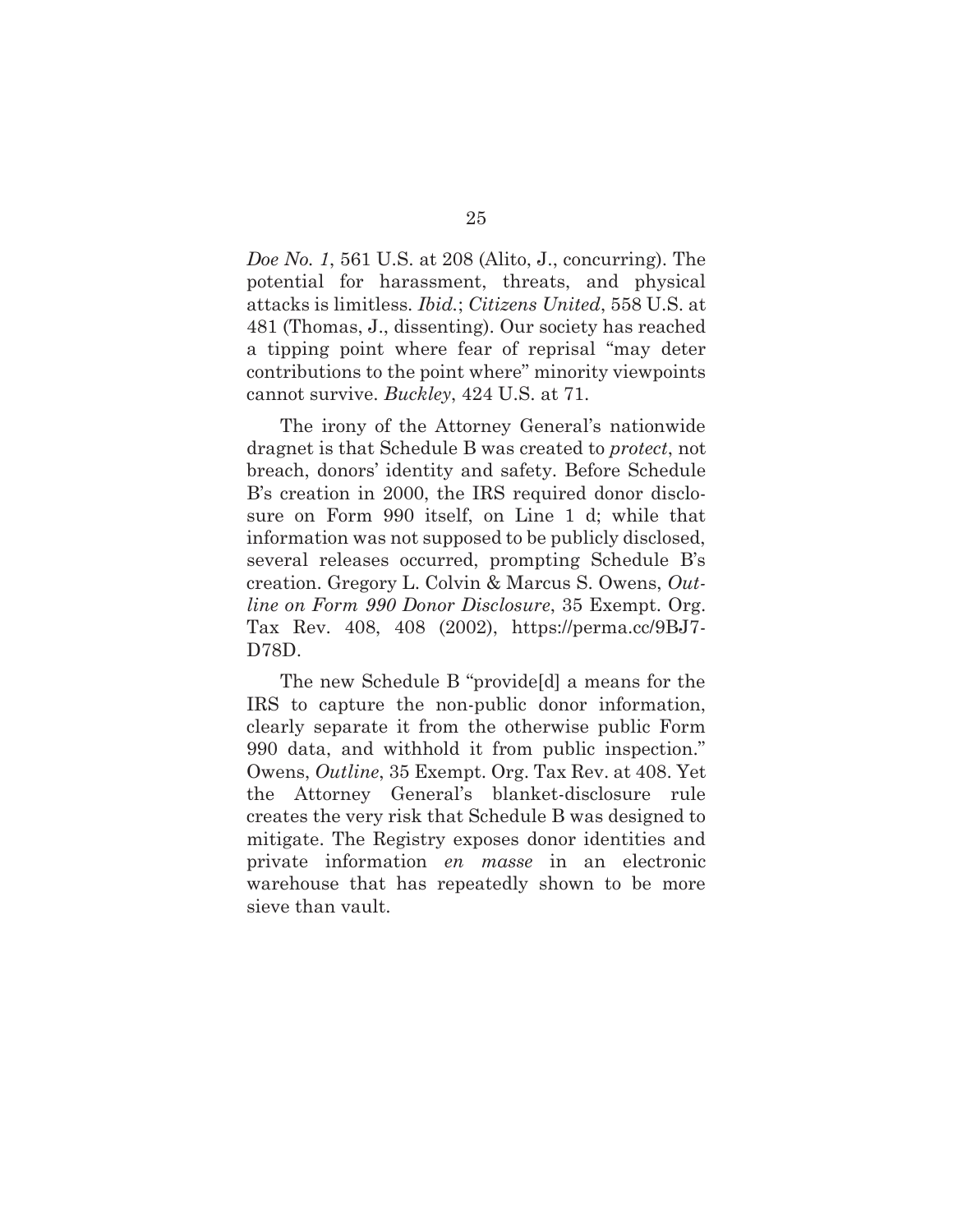#### **D.** *NAACP* **and its progeny require the government to prove that a compelleddisclosure scheme is narrowly tailored to advance a compelling interest.**

For more than 60 years, this Court has vigorously protected free-speech and free-association rights by applying strict scrutiny to laws that compel disclosure of members or donors outside the electoral context. Those precedents begin with *NAACP* v. *Alabama*, 357 U.S. 449 (1958).

In the 1950s, the NAACP was successfully fighting institutionalized racial discrimination. State governments responded with a new weapon: compelled member disclosure. Hostile states began demanding that, as a condition for operating within their states, the NAACP had to turn over its supporters' names. Government officials understood that many would stop supporting the NAACP if it meant risking reprisal from segregationists. They were right; because of compelled disclosure, the NAACP saw a 50% decline in southern-state memberships between 1955 and 1957. Jack Greenberg, *Crusaders in the Courts* 221 (1994).

The NAACP challenged this blanket-disclosure rule and prevailed. This Court began by recognizing that "[e]ffective advocacy of both public and private points of view, particularly controversial ones, is undeniably enhanced by group association." *NAACP*  v. *Alabama*, 357 U.S. at 460 (citations omitted). And "compelled disclosure of affiliation with groups engaged in advocacy may constitute as effective a restraint on freedom of association as" other govern-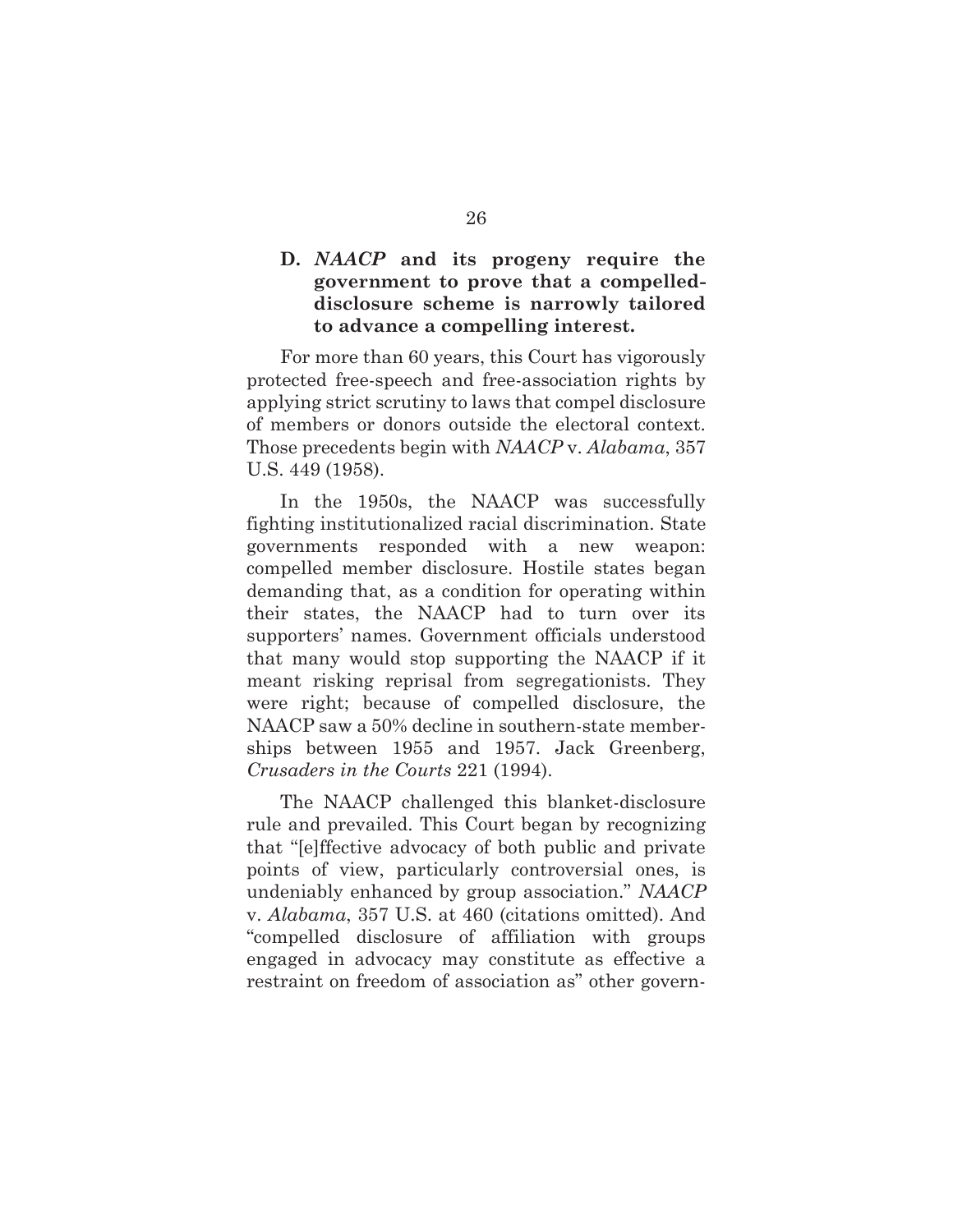ment actions that discourage the exercise of constitutionally-protected rights. *Id.* at 462. "Inviolability of privacy in group association may in many circumstances be indispensable to preservation of freedom of association, particularly where a group espouses" views over which there are avid disagreements. *Ibid.*

Although the Court had not yet used the phrase "strict scrutiny" for First Amendment claims, it applied the now-familiar strict-scrutiny rubric. The Court announced that Alabama had to prove an "interest in obtaining the disclosures" that was "compelling." 357 U.S. at 463. And the Court concluded that Alabama had failed to justify forced membership disclosure because less intrusive means could satisfy the State's "exclusive purpose" in demanding membership lists—"to determine whether [the NAACP] was conducting intrastate business." *Id.* at 464. Compare with *Reed* v. *Town of Gilbert*, 576 U.S. 155, 163 (2015) (strict scrutiny requires the government to show that its actions "are narrowly tailored to serve compelling state interests").

Two years later, this Court relied on *NAACP* in vindicating another NAACP chapter's challenge to local member-disclosure laws in Arkansas. *Bates* v. *City of Little Rock*, 361 U.S. 516 (1960). Again, the Court emphasized the government's burden to prove a "compelling" interest. *Id.* at 524. And the Court held there was no relevant correlation between Arkansas' disclosure demand and the imposition of occupational-license taxes. *Id.* at 525. Accord *Gibson*, 372 U.S. at 546 (requiring a government concern "of overriding and compelling state interest").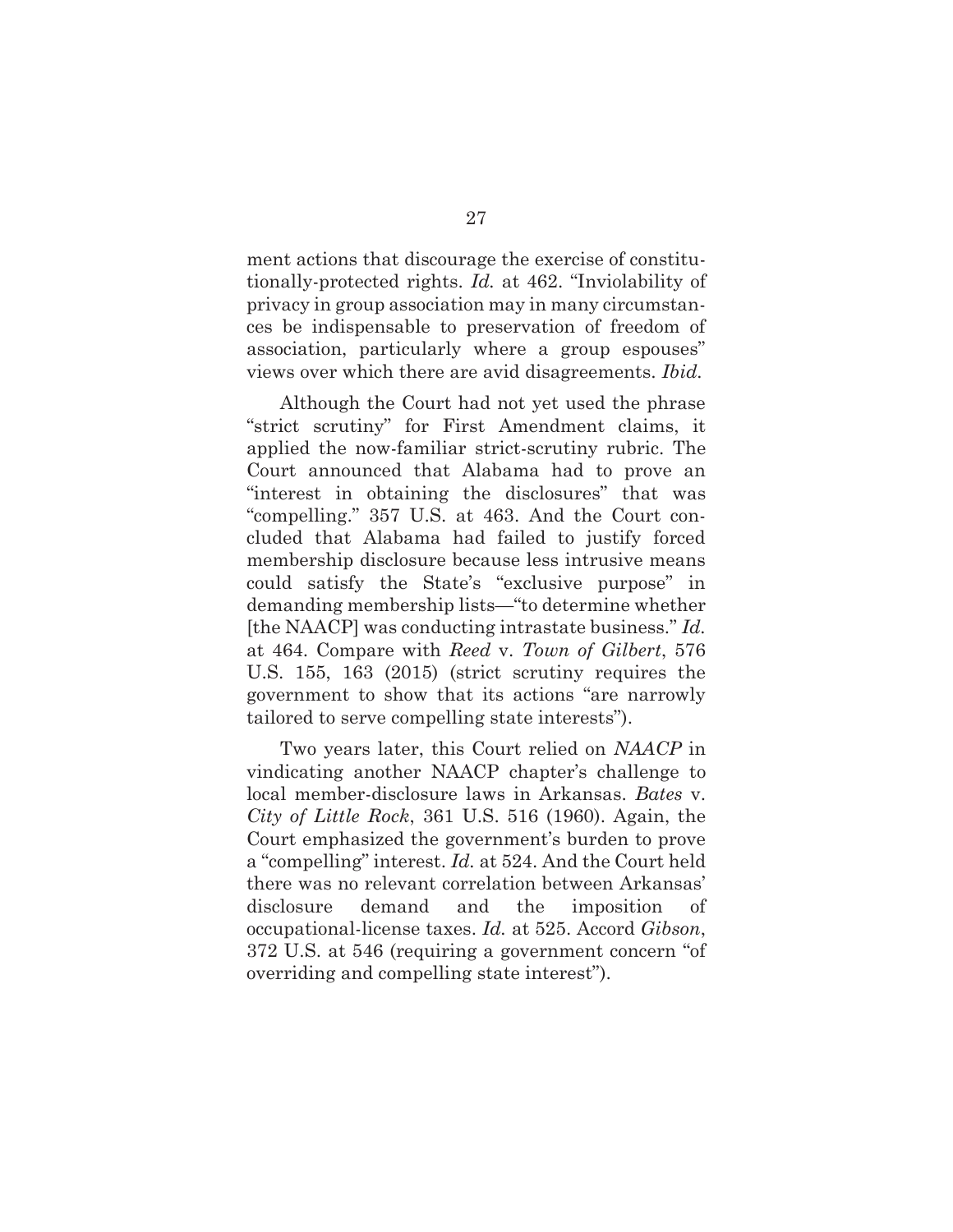Soon after, this Court extended these protections to individuals forced to disclose their memberships for employment purposes. *Shelton* v. *Tucker*, 364 U.S. 479 (1960). In striking down the requirement facially on free-association grounds, the Court confirmed that government infringements of the free-association right must be narrowly tailored: the government's purpose "cannot be pursued by means that broadly stifle fundamental liberties [such as free association] when the end can be more narrowly achieved." *Id.* at 488. And this was so "[e]ven if there were no disclosure to the general public." *Id.* at 486. Just one year later, the Court affirmed that the narrowtailoring requirement also applies to government rules compelling organizational disclosure of associations. *Louisiana ex rel. Gremillion* v. *NAACP*, 366 U.S. 293, 296 (1961) (quoting *Tucker*).

There has been no need for the Court to revisit these non-disclosure cases in recent years. But the Court's other free-association cases generally apply the same rules. *E.g.*, *Roberts*, 468 U.S. at 623 (freeassociation infringements must serve "compelling state interests" that "cannot be achieved through means significantly less restrictive of associational freedoms"); *Elrod* v. *Burns*, 427 U.S. 347, 363 (1976) (government means must be "least restrictive of freedom of belief and association").

The only standard in this Court's lexicon that incorporates both a compelling interest and a narrowtailoring requirement is strict scrutiny. Applying that standard here follows this Court's recognition that "measures burdening the freedom of speech or association must serve a 'compelling interest' and must not be significantly broader than necessary to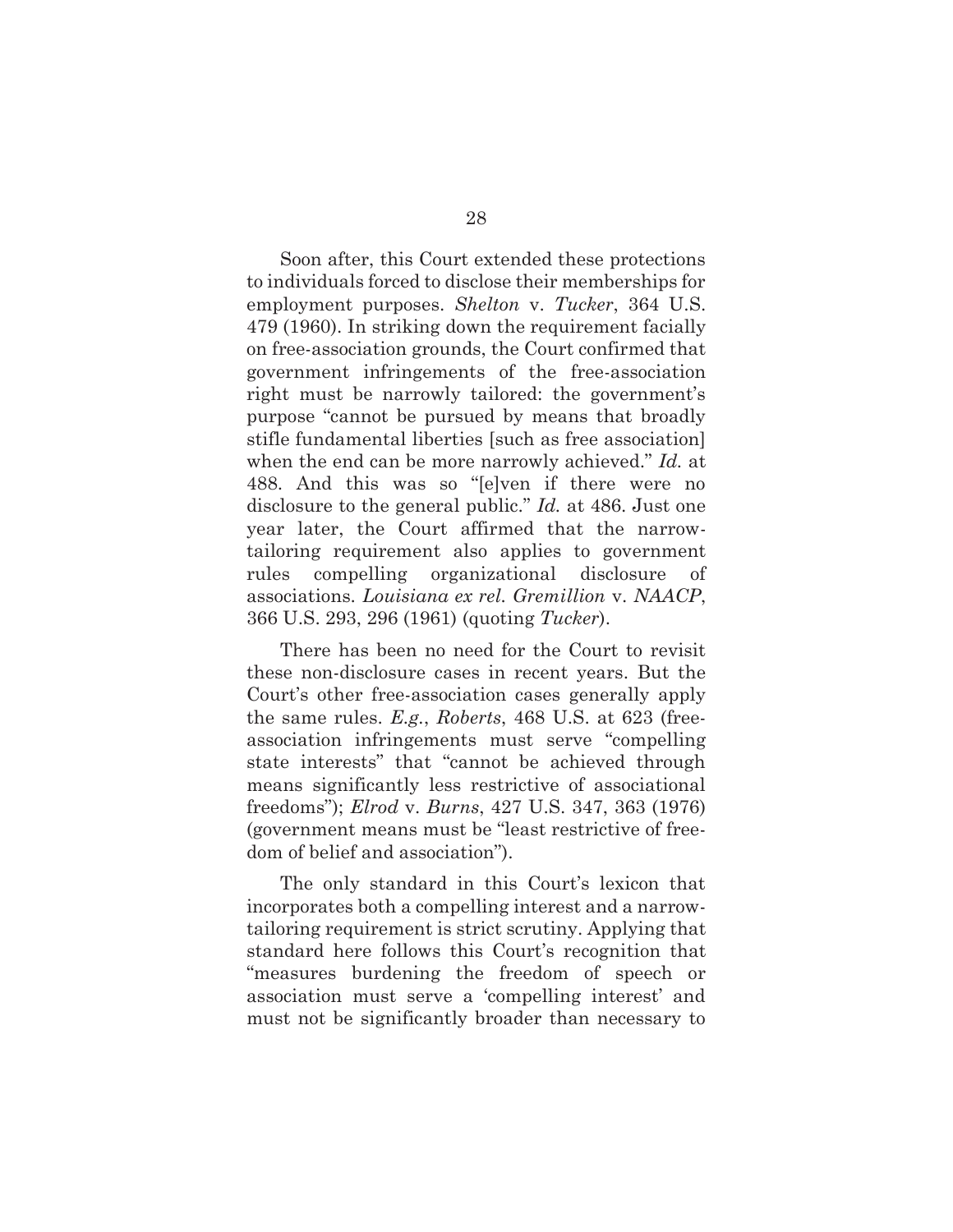serve that interest," *i.e.*, "government means must be 'least restrictive of freedom of belief and association.'" *Knox*, 567 U.S. at 313–14 & n.3 (quoting *Roberts*, 468 U.S. at 623, and *Elrod*, 427 U.S. at 363).

## **E.** *Buckley***'s exacting-scrutiny standard is tailored to preventing corruption in electoral processes. It has no application to 501(c)(3) charities since they are barred from election involvement.**

The government need only survive exacting scrutiny in election-campaign regulations because it has an important interest in preventing electoral corruption. *Buckley*, 424 U.S. at 66. The "exacting scrutiny" rubric first appeared in *Buckley*. There, the Court explained that certain electoral "governmental interests [are] sufficiently important to outweigh the possibility of infringement" of free association. *Ibid.*; accord *id*. at 71.

*Buckley* identified three such critical interests: (1) deterring electoral corruption and the appearance of corruption, such as "'buying' of elections" or "undue influence of large contributors" on government officials, 424 U.S. at 70; (2) aiding voters' evaluation of candidates for office, *id*. at 66–67, 68 n.82; and (3) detecting violations of contribution limits, *id*. at 67–68. Given the weighty government interests at stake, the Court excepted the Federal Election Campaign Act's disclosure provisions from strict scrutiny, holding *NAACP* v. *Alabama* "inapposite." *Id.* at 70.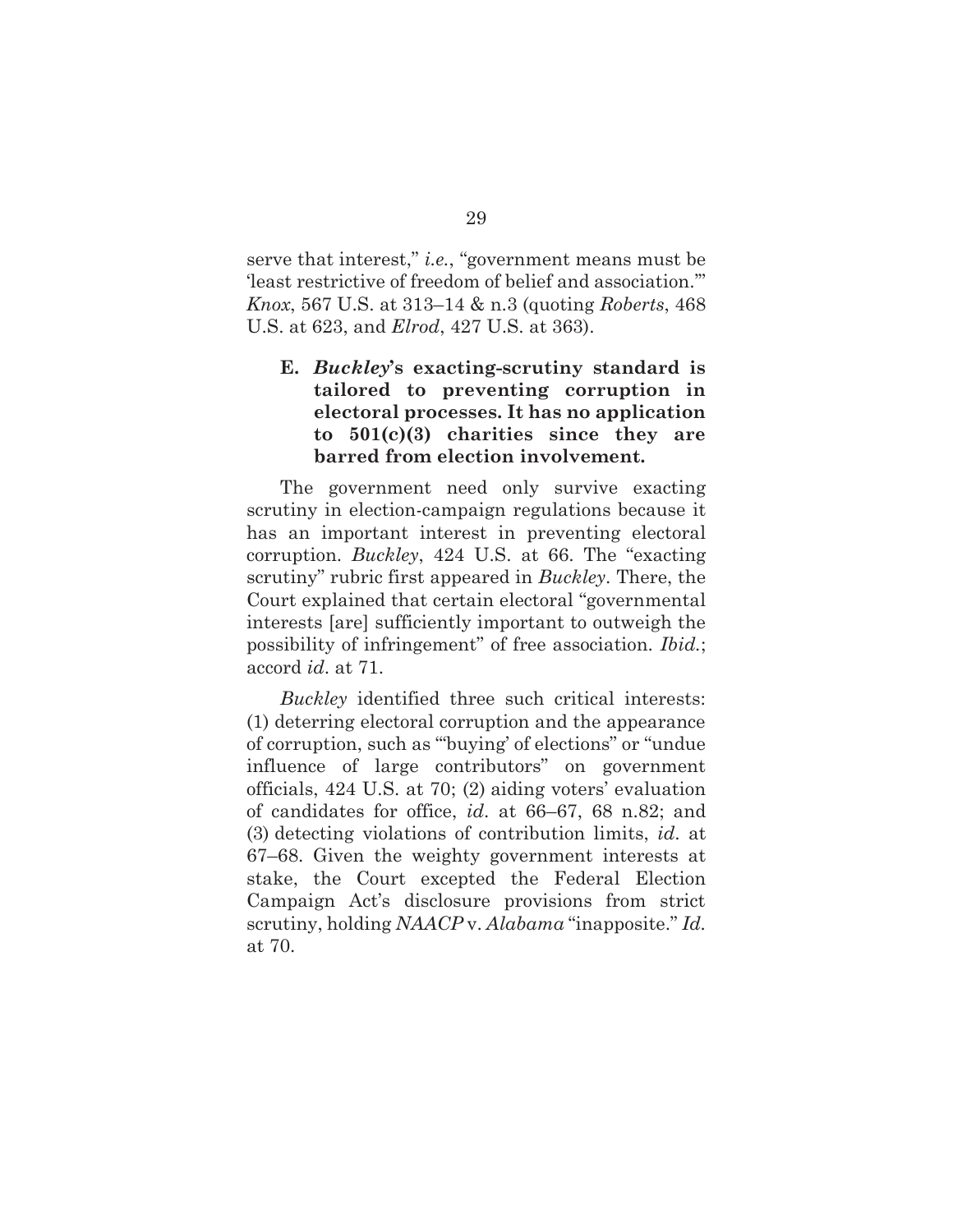The Attorney General cites no interest of similar "magnitude" here. 424 U.S. at 66. Charities can neither buy elections nor exercise governmental power. Their existence is not subject to popular vote. There are no statutory limits on charitable donations. None of *Buckley*'s ostensibly vital interests apply.

Federal law ensures this. The definition of a taxexempt organization excludes nonprofits that "*participate in, or intervene in* (including the publishing or distributing of statements), *any political campaign* on behalf of (or in opposition to) any candidate for public office." 26 U.S.C. 501(c)(3) (emphasis added). Donations to charities that violate this restriction are not tax deductible. 26 U.S.C.  $170(c)(2)(D)$ . The United States may sue to enjoin wayward charities "from further making political expenditures." 26 U.S.C. 7409(a)(1); accord 26 U.S.C.  $7409(a)(2)(B)(i)$ . Based on these severe consequences, charities give political campaigns a wide berth.

Applying *Buckley*'s election-based holding to charities barred from electoral interference—thereby side-lining *NAACP* v. *Alabama* and its progeny makes little sense. *Buckley* established a disclosure rule for "campaign contributors," *Brown*, 459 U.S. at 98, not nonprofit donors. That "context" matters because the Court "allow[s] States significant flexibility in implementing their own voting systems." *John Doe No. 1*, 561 U.S. at 195. The same is not true of forced disclosure of charities' donors. *Buckley*'s conclusion that disclosure requirements are always "the least restrictive means" of preventing "campaign" evils is election specific, 424 U.S. at 68, unrelated to charitable-oversight efforts.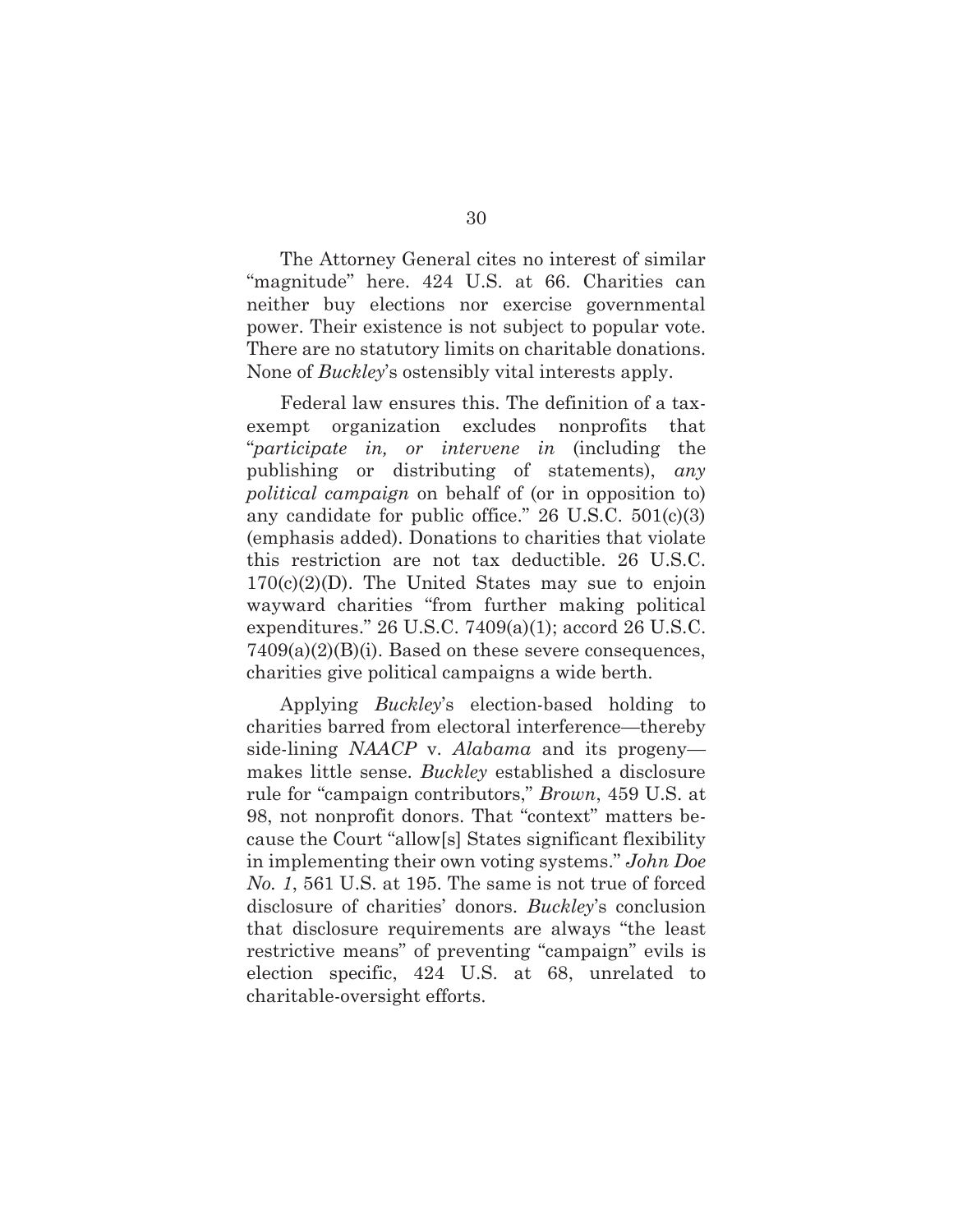Transforming *Buckley*'s limited exception for those associated with "minor [political] parties" into a universal disclosure test also contradicts this Court's precedent. *Brown*, 459 U.S. at 94. Over the last 20 years, this Court has consistently taught that *Buckley*: (1) applies "to disclosure requirements in the electoral context," *John Doe No. 1*, 561 U.S. at 196; (2) was designed for "campaign-related activities," *Citizens United*, 558 U.S. at 366 (quoting *Buckley*, 424 U.S. at 64); and (3) regulates only the "compelled disclosure of campaign-related payments," *Buckley* v. *Am. Const. Law Found., Inc.*, 525 U.S. 182, 202 (1999); accord *McCutcheon* v. *FEC*, 572 U.S. 185, 224 (2014) (assuaging political donors' concerns about exposure by suggesting they "contribute unlimited amounts to 501(c) organizations" anonymously instead).

Strict—not exacting—scrutiny is the proper standard here. The Court has never applied exacting scrutiny outside the electoral context and for good reason: courts should not scrutinize *any* disclosure rule imposed by *any* agency in a state's vast bureaucratic network the same as statutes designed to ensure free and fair elections and the functioning of our democracy.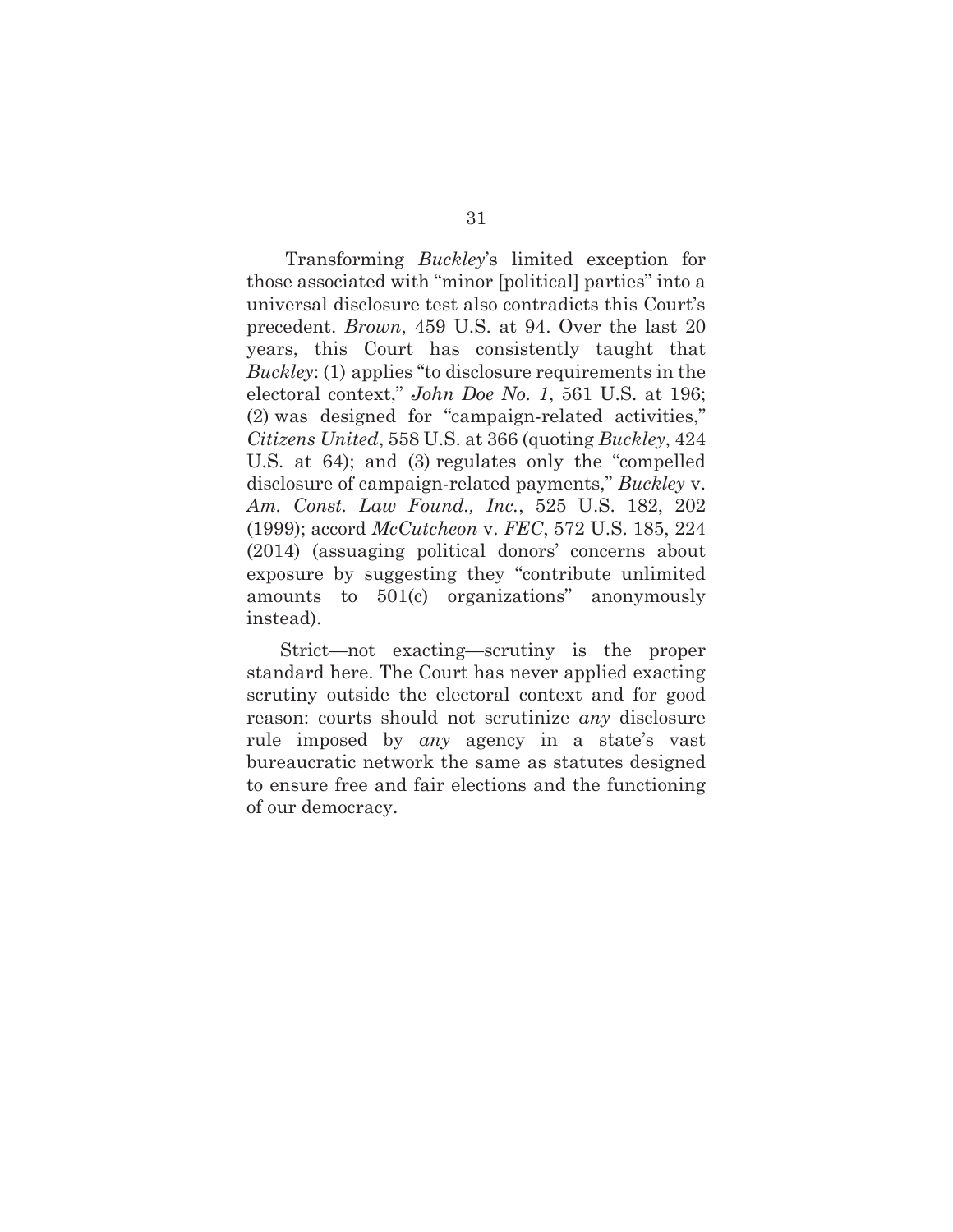#### **F. At a minimum, compelled-disclosure schemes must be narrowly tailored.**

Rather than require the government to prove a "compelling interest," the *Buckley* exacting-scrutiny rubric requires only a "substantial governmental interest[ ]." 424 U.S. at 68. But the Court still recognized a narrow-tailoring requirement; the Court concluded that the disclosure requirements at issue "appear[ed] to be *the least restrictive means* of curbing the evils of campaign ignorance and corruption that Congress found to exist." *Ibid.* (emphasis added).

Because *Buckley* held that the disclosures in that case were *per se* the least restrictive means of addressing the government's concern, the Court had no need to evaluate the narrow-tailoring requirement in later cases involving election-related disclosures. *E.g.*, *John Doe No. 1*, 561 U.S. at 197–98; *Citizens United*, 558 U.S. at 367, 369. And in another, judicialelection case, the Court did not specify whether it was applying strict scrutiny or exacting scrutiny, but it unquestionably required narrow tailoring. *E.g.*, *Williams-Yulee* v. *Fla. Bar*, 575 U.S. 433, 441–42 (2015) (requiring speech limitation to be "narrowly tailored to serve [a] compelling interest").

At a minimum, then, the Attorney General must satisfy narrow tailoring here. If the phrase is to have any substance, it cannot mean forced disclosure of nationwide donors for every charity that desires to solicit in California.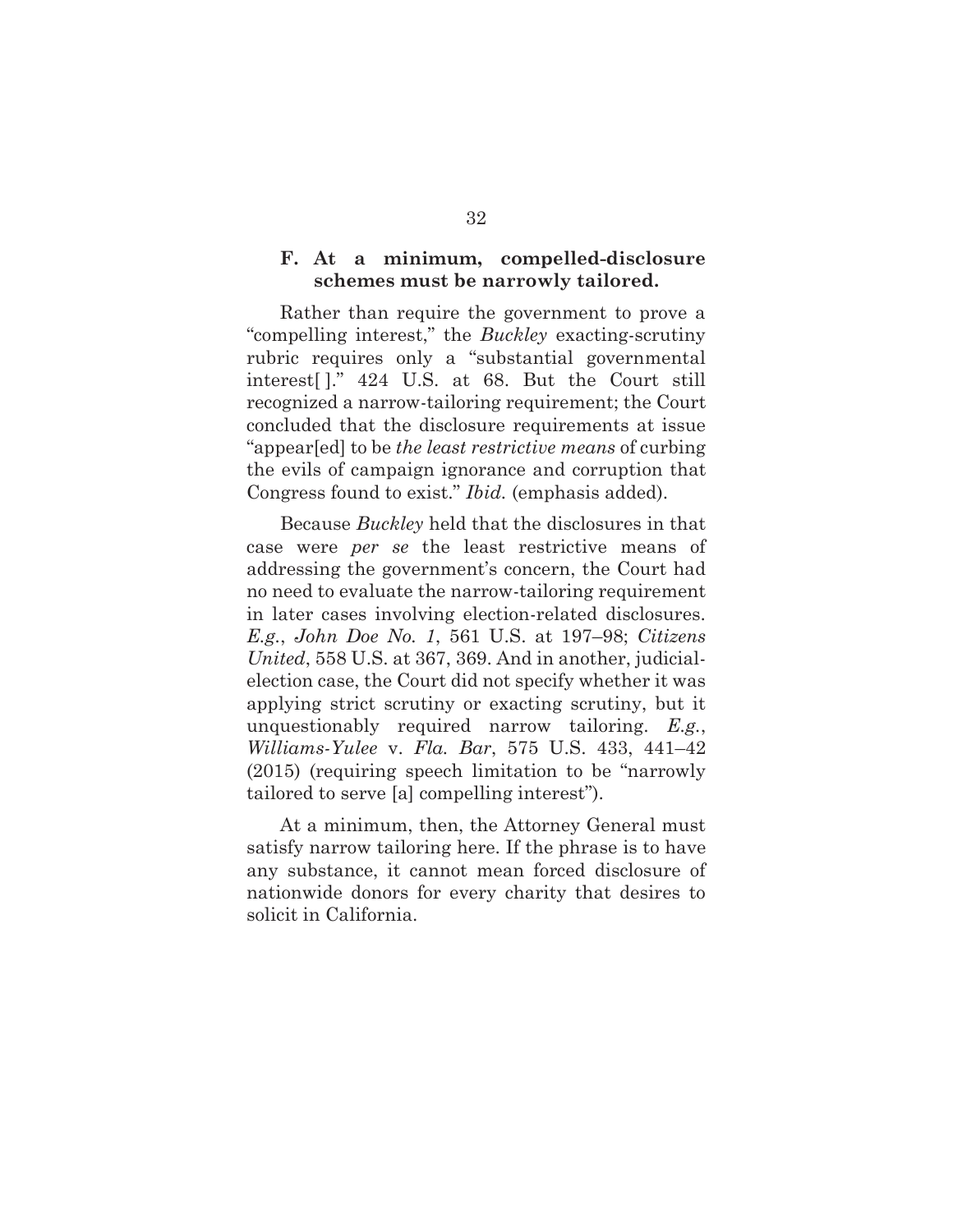## **II. California's blanket donor-disclosure mandate is unconstitutional under either standard of scrutiny.**

#### **A. The mandate is facially invalid.**

"Precision of regulation must be the touchstone" where free speech and free association rights are concerned, and prophylactic rules are naturally suspect. *Riley* v. *Nat'l Fed'n of the Blind of N.C.*, 487 U.S. 781, 801 (1988) (quoting *NAACP* v. *Button*, 371 U.S. 415, 438 (1963)). "Mere convenience" is not a reason to adopt a broad, prophylactic measure. *McCullen* v. *Coakley*, 573 U.S. 464, 486 (2014). When the government infringes those rights, officials bear the "heavy burden" to "demonstrate the appropriateness" of their actions. *Healy* v. *James*, 408 U.S. 169, 184 (1972). California cannot meet the heavy burden of justifying its blanket-disclosure mandate.

## **1. On its face, the mandate fails strict scrutiny because in all its applications it creates an unnecessary risk of chilling speech.**

1. Where "a statute imposes a direct restriction on protected First Amendment activity, and where the defect in the statute is that the means chosen to accomplish the State's objectives are too imprecise, so that in all its applications the statute creates an unnecessary risk of chilling free speech, the statute is properly subject to facial attack." *Sec'y of State of Md.*  v. *Joseph H. Munson Co., Inc.*, 467 U.S. 947, 967–68 (1984). That was the case in *Munson*, where this Court considered a Maryland statute imposing a 25% limit on charitable fund-raising expense.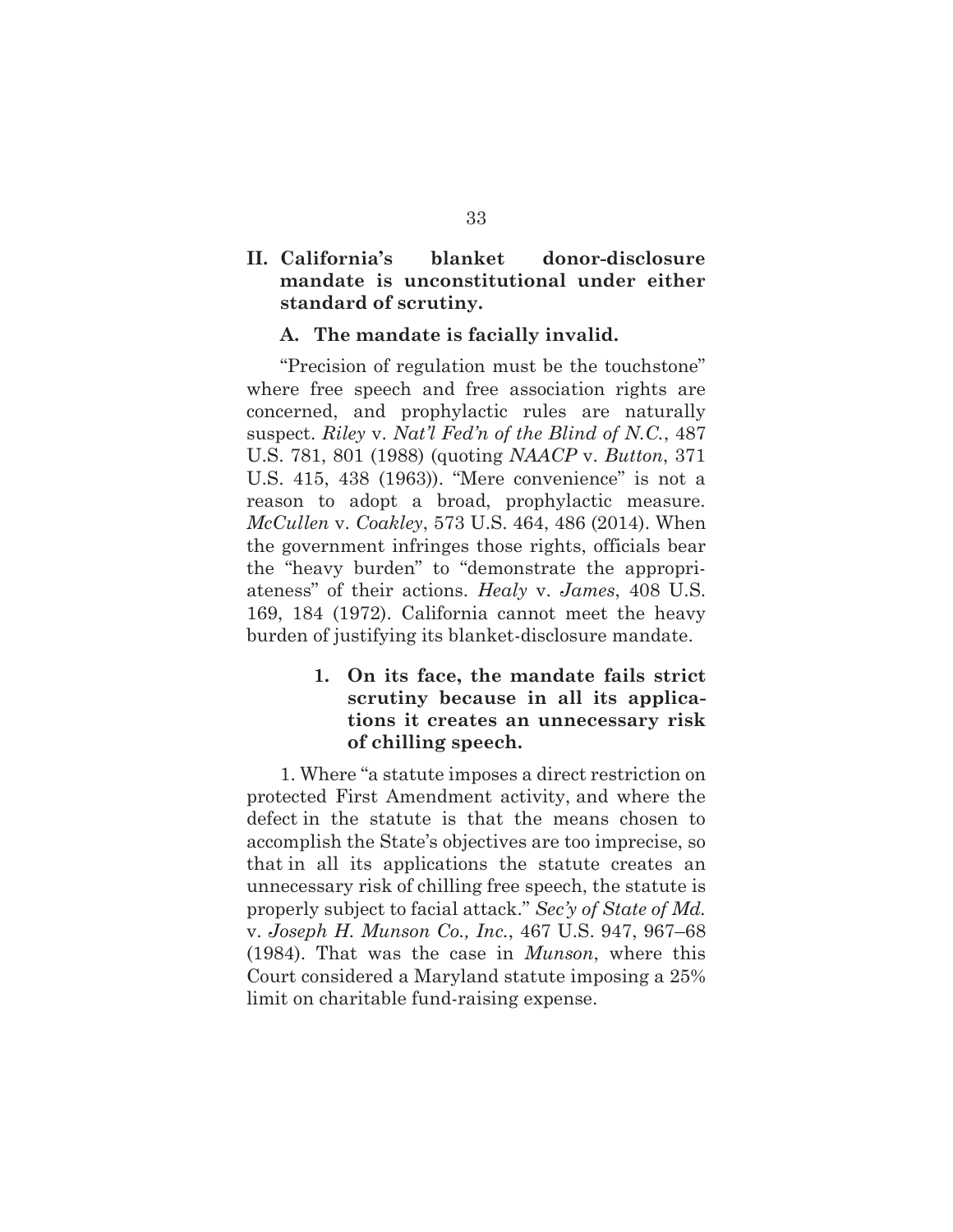The Court began by distinguishing statutes that, "despite some possibly impermissible application," also cover "a whole range of easily identifiable and constitutionally proscribable conduct." 467 U.S. at 964–65 (cleaned up). In these cases, the Court has often required a plaintiff to show the statute is unconstitutional as applied to her. *Id.* at 965.

As for the 25% limit, the Court found "no core of easily identifiable and constitutionally proscribable conduct that the statute prohibits." 467 U.S. at 965– 66. While there may be some organizations whose high fundraising costs are "not due to protected First Amendment activity," the statute could not distinguish those organizations from those who had high fundraising costs "due to protected First Amendment activity." *Id.* at 966. "The flaw in the statute is not simply that it includes within its sweep some impermissible applications, but that in all its applications it operates on a fundamentally mistaken premise that high solicitation costs are an accurate measure of fraud." *Ibid.* "That the statute in some of its applications actually prevents the misdirection of funds from the organization's purported charitable goal is little more than fortuitous." *Ibid.*

What's more, "if an organization indulges in fraud, there is nothing in the percentage limitation that prevents it from misdirecting funds. In either event, the percentage limitation, though restricting solicitation costs, will have done nothing to prevent fraud." 467 U.S. at 967. Accordingly, this Court struck down Maryland's statute as facially unconstitutional. *Id.* at 967–68.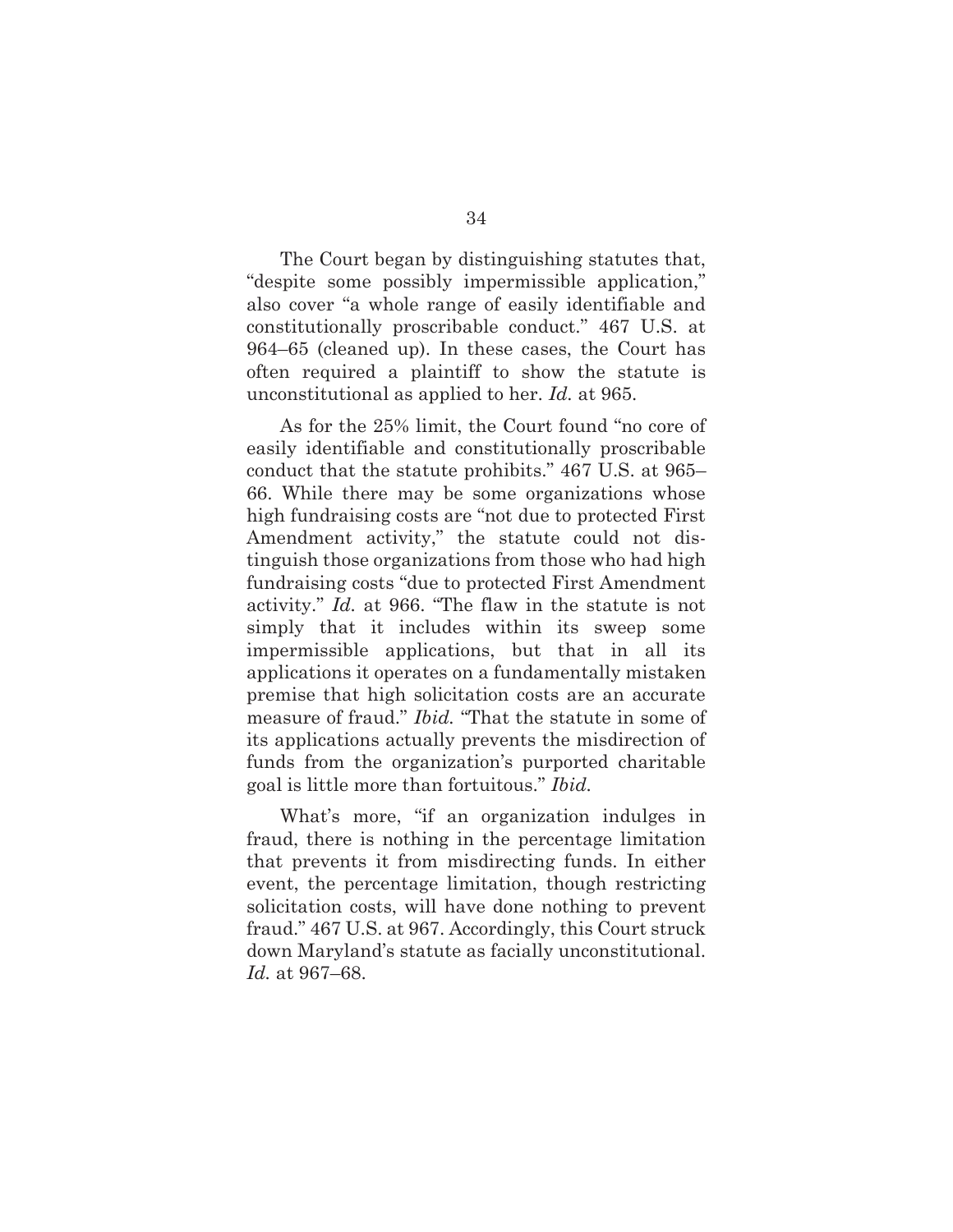2. The Attorney General's overbroad disclosure rule suffers from the same defects. On its face, the rule severely burdens free speech and association, and "create[s] an unacceptable risk of the suppression of ideas." *Munson*, 467 U.S. at 965 n.13 (quotation omitted); accord *McIntyre*, 514 U.S. at 341–42 (donors who desire anonymity "may be motivated by fear of economic or official retaliation, by concern about social ostracism, or merely by a desire to preserve as much of one's privacy as possible"). "[C]ompelled disclosure of affiliation with groups engaged in advocacy may constitute [an] effective . . . restraint on freedom of association," especially when "a group espouses dissident beliefs." *NAACP* v. *Alabama*, 357 U.S. at 462; accord *Brown*, 459 U.S. at 91 ("compelled disclosure of political associations and beliefs . . . can seriously infringe on privacy of association and belief guaranteed by the First Amendment") (quotation omitted). This is a particularly harsh infringement when, as here, those who support a group may face retaliation or intimidation because of their deeply held religious beliefs.

The rule's flaw is "not simply that it includes within its sweep some impermissible applications, but that in all its applications it operates on a fundamentally mistaken premise," *Munson*, 467 U.S. at 966—that revealing the names of donors will accurately reveal fraud after it has occurred. As a result, California's blanket-disclosure mandate fails strict scrutiny in three ways.

First, California cannot satisfy its heavy burden of showing that it has a "compelling" interest. *NAACP*  v. *Alabama*, 357 U.S. at 463. California says this is about preventing fraud. But the Court should take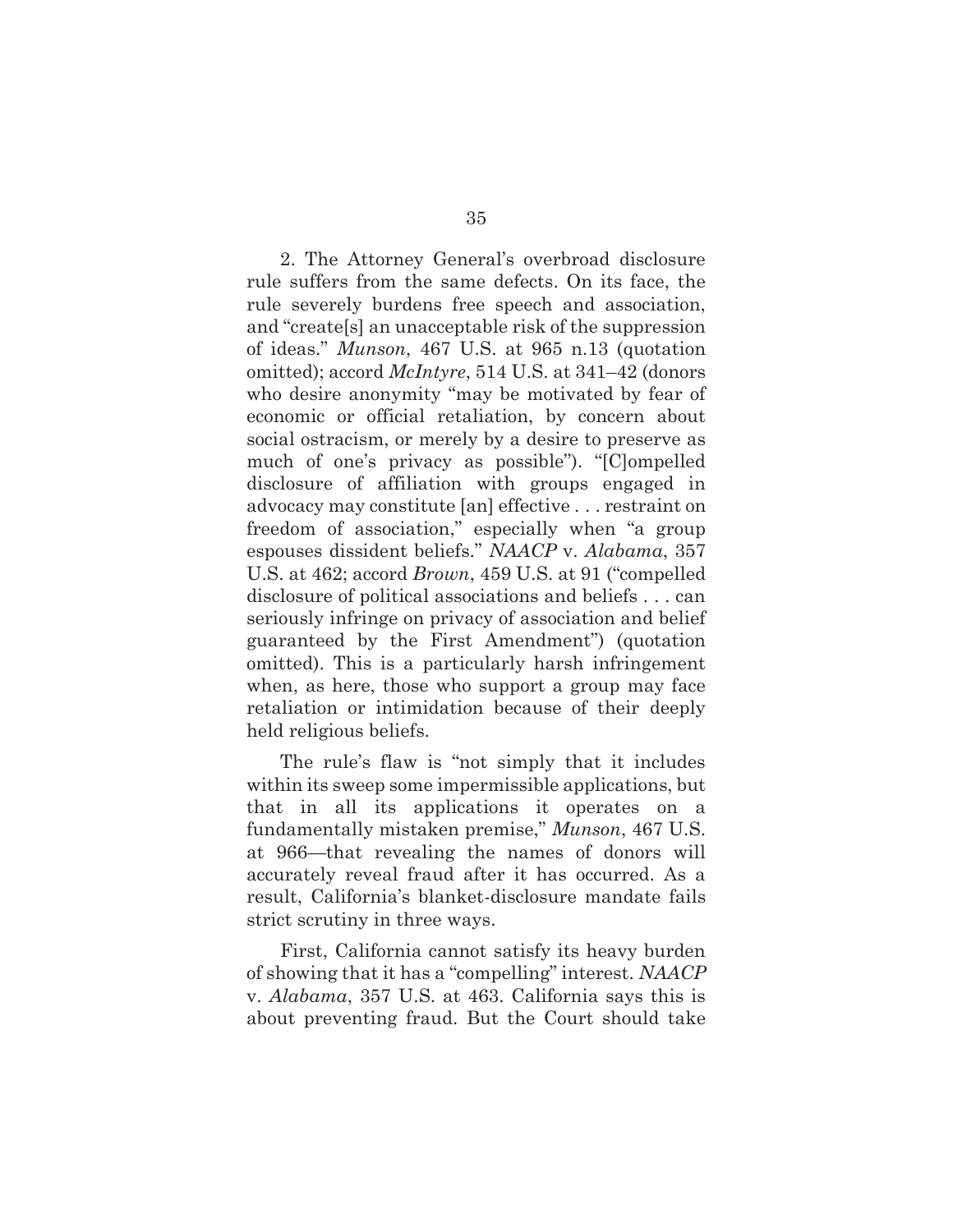that claimed interest with a grain of salt because *all* states have rules to prevent charitable fraud, yet only California and two others require intrusive donor disclosures. And the Attorney General fails to "explain what makes the California [charitableoversight] system so peculiar that it is virtually the only State that has determined that" blanket donor disclosure "is necessary." *Eu* v. *S.F. Cnty. Democratic Cent. Comm.*, 489 U.S. 214, 226 (1989).

We know that the overbroad disclosure mandate is not actually about preventing fraud but merely about efficiency or convenience because that's what California's officials candidly said at trial. J.A.294– 95. But "the prime objective of the First Amendment is not efficiency." *McCullen*, 573 U.S. at 495. "[T]he First Amendment does not permit the State to sacrifice speech for efficiency." *Riley*, 487 U.S. at 795 (citations omitted).

Second, California cannot satisfy its burden of showing the blanket-disclosure mandate substantially advances any interest in regulating charitable fraud. *Gibson*, 372 U.S. at 546. As this Court has recognized, a "broad prophylactic rule" lacks "any nexus" to the likelihood of fraudulent solicitation. *Illinois, ex rel. Madigan* v. *Telemarketing Assocs.*, 538 U.S. 600, 619 (2003) (cleaned up). Here, a four-day bench trial proved California's "blunderbuss approach," *McIntyre*, 514 U.S. at 357, does "nothing to prevent fraud," *Munson*, 467 U.S. at 967.

The Attorney General's staff admitted this. The Charitable Trust Section has never used a Schedule B to initiate an investigation. J.A.457. Quite the opposite, Schedule Bs (1) are examined by the Section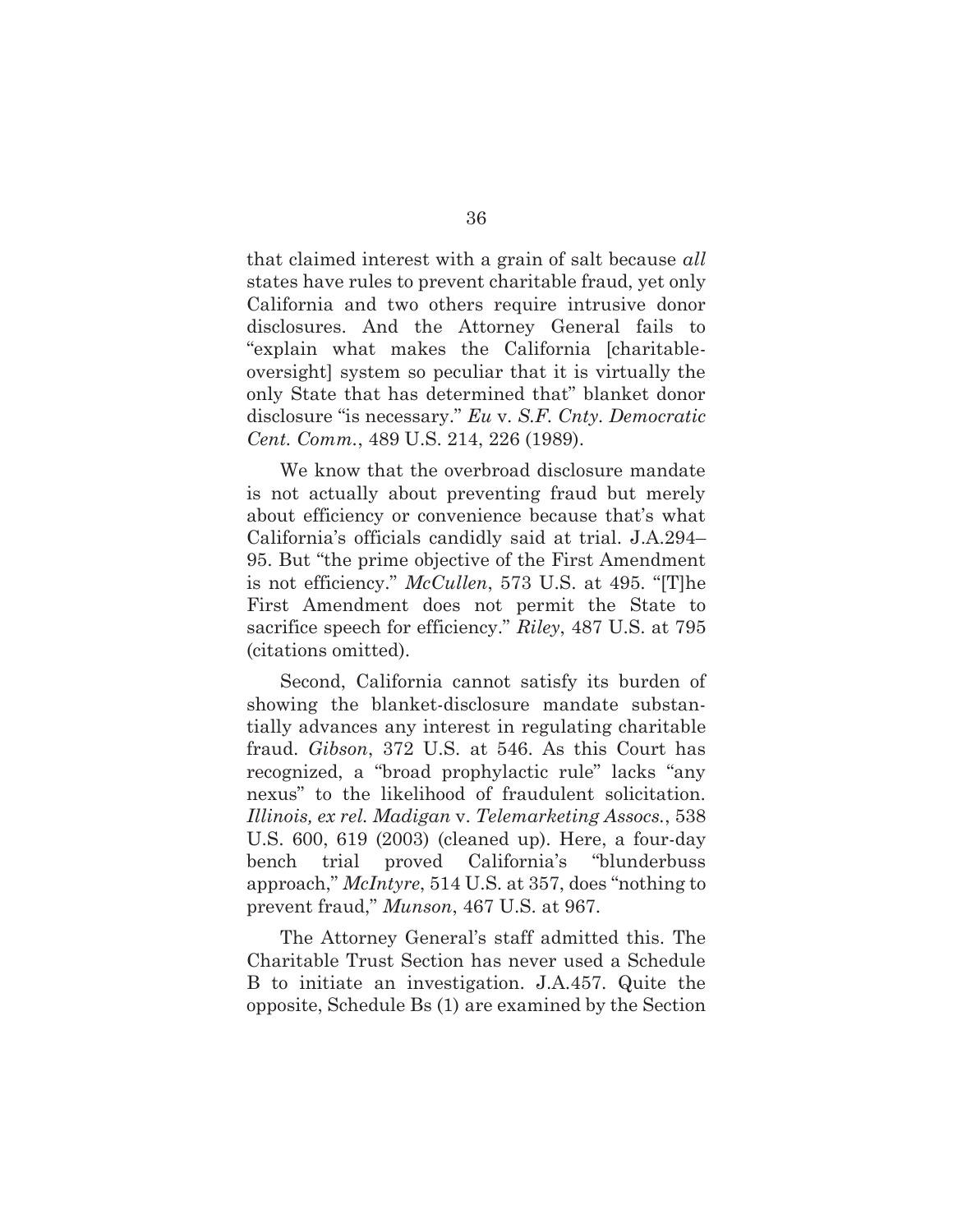only *after* a complaint arrives, J.A.462–63, (2) are relevant in less than 1% of investigations, J.A.459– 60, and (3) are not an "important document" in *any* investigation, J.A.458. When asked, "How many times have you used Schedule B in the last year?", one of the Attorney General's investigative attorneys couldn't provide a single example. J.A.273. And to the extent the Section needs particularized information, organizations have always provided such data on request. J.A.465–66.

Given all this, it is not clear that the Attorney General's overbroad disclosure mandate advances California's interest in regulating charitable fraud *at all*, much less substantially. And that's unsurprising because there is a fundamental mismatch between this type of donor information and rooting out "bad" charities. Perhaps a nonprofit's leadership is funneling money to contractors owned by family members, or skimming money for its own pockets. But this fraud would not be detected by looking at a donor list.

Third, the Attorney General bears the burden of proving (but cannot) that his blanket-disclosure mandate is narrowly tailored to advance his purported interest. *Gremillion*, 366 U.S. at 297. He requires all charities that fundraise in California to disclose major donor names and addresses even though (1) there is no reason to suspect tens of thousands of nonprofits of wrongdoing; (2) the IRS and often charities' home states already police their activities; and (3) as just summarized, California virtually never uses donors' information in enforcement actions. The rule is "prophylactic, imprecise, and unduly burdensome." *Riley*, 487 U.S. at 800.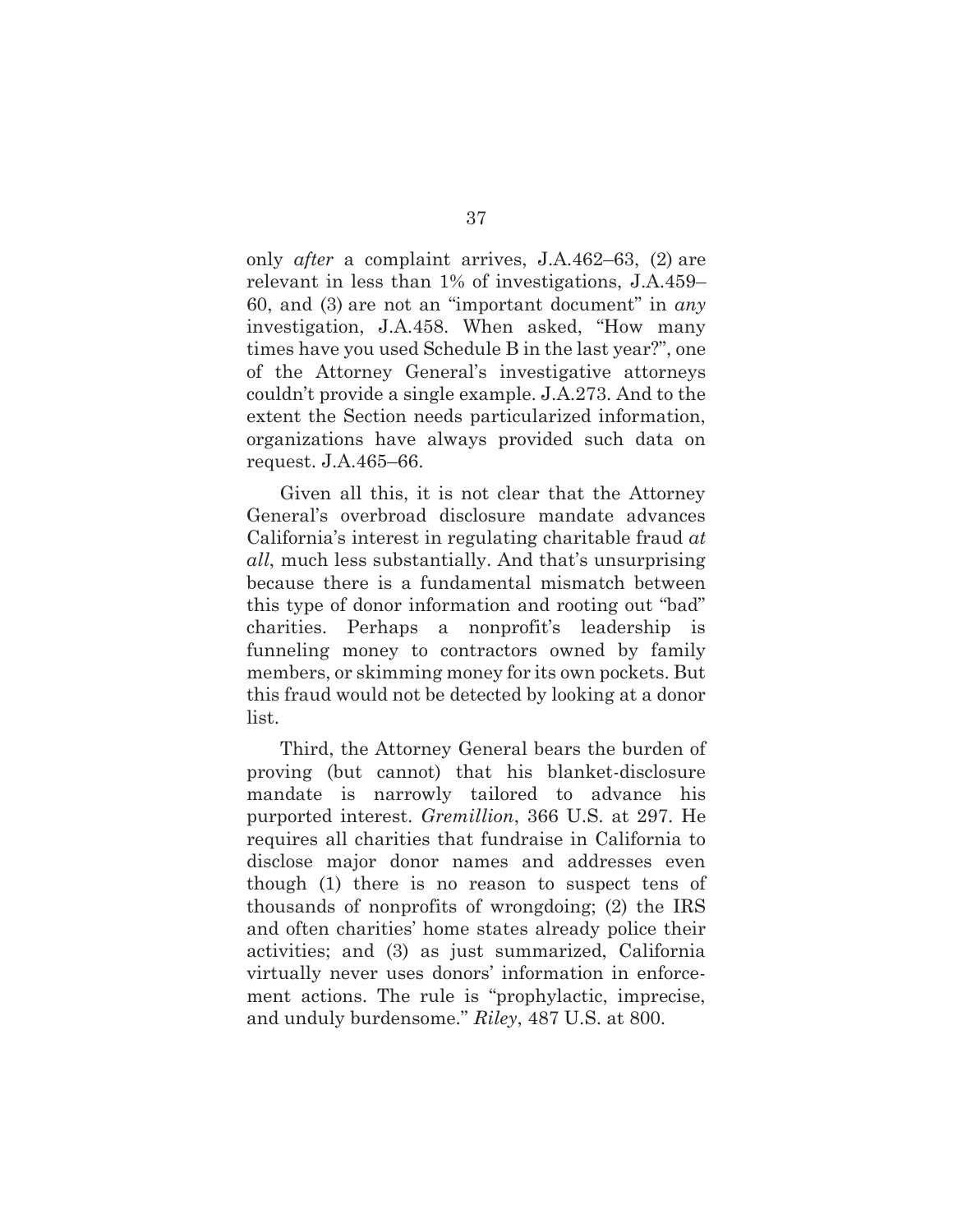By lumping good- and bad-acting charities together and refusing "to employ more precise measures to separate one kind from the other," *Vill. of Schaumburg*, 444 U.S. at 637, California treats thousands of charities as suspected fraudsters. There is nothing wrong with enacting and enforcing antifraud laws. *E.g.*, *ibid.*; *Riley*, 487 U.S. at 800. But California's indiscriminate treatment fails to "employ means narrowly tailored to serve a compelling governmental interest." *Munson*, 467 U.S. at 965 n.13.

If the Attorney General is concerned with charitable fraud, that concern would be better addressed by data-specific inquiries to individual charities.2 Or the Attorney General could require disclosures more targeted at actual fraud, *e.g.*, disclosing executive salaries or related-party transactions. The Attorney General's witnesses offered no reason why such targeted approaches are unworkable, presumably because there are none.

It was the Attorney General's "burden of showing the District Court that the proposed alternative[s are] less effective." *Ashcroft* v. *ACLU*, 542 U.S. 656, 668 (2004). Yet the Attorney General did not even try to satisfy that burden below, choosing instead to impinge on constitutional rights.

Because the Attorney General's disclosure mandate fails strict scrutiny in three ways, it should be permanently enjoined.

<sup>2</sup> The Attorney General has conceded this is a less invasive alternative than the blanket-disclosure scheme. Oral Argument at 22:30–23:30, *Center for Competitive Politics* v. *Harris*, No. 14- 15978 (Dec. 5, 2014), *available at* https://perma.cc/45YQ-5DXF.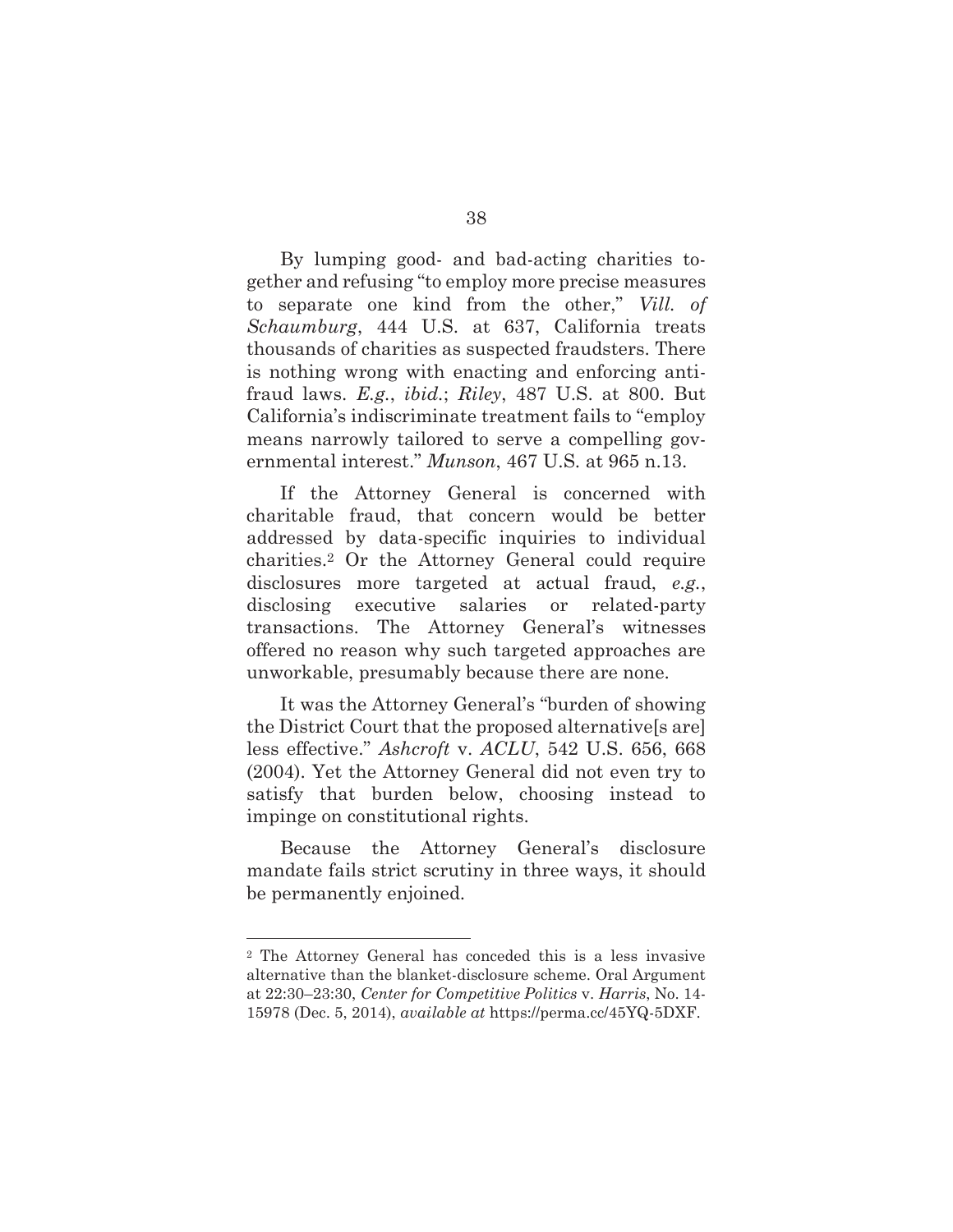## **2. On its face, California's blanketdisclosure mandate fails** *Buckley***'s exacting-scrutiny standard.**

Donor-disclosure mandates must clear significant hurdles even under *Buckley* and its progeny. This Court subjects them to "close[ ]" or "exacting scrutiny," *Davis* v. *FEC*, 554 U.S. 724, 744 (2008), and the analysis is three-pronged. First, the State's interest must be "sufficiently important" to justify the disclosure. *John Doe No. 1*, 561 U.S. at 196 (quoting *Citizens United*, 558 U.S. at 336, quoting *Buckley*, 424 U.S. at 64, 66). In other words, the strength of the government's interest "must reflect the seriousness of the actual burden on First Amendment rights." *Davis*, 554 U.S. at 744 (citing *Buckley*, 424 U.S. at 68).

Second, there must be "a relevant correlation or substantial relation" between the State's "interest and the information required to be disclosed." 554 U.S. at 744 (quoting *Buckley*, 424 U.S. at 64). What's more, as discussed above, the disclosure requirements must "be the least restrictive means" of advancing the government's interest. *Buckley*, 424 U.S. at 68.

Third, even if a disclosure mandate survives the first two hurdles, groups merit an as-applied exemption once they "show *only a reasonable probability* that the compelled disclosure . . . will subject them to threats, harassment, or reprisals from either Government officials or private parties." *Buckley*, 424 U.S. at 74 (emphasis added); accord *Citizens United*, 558 U.S. at 370; *Brown*, 459 U.S. at 100–02.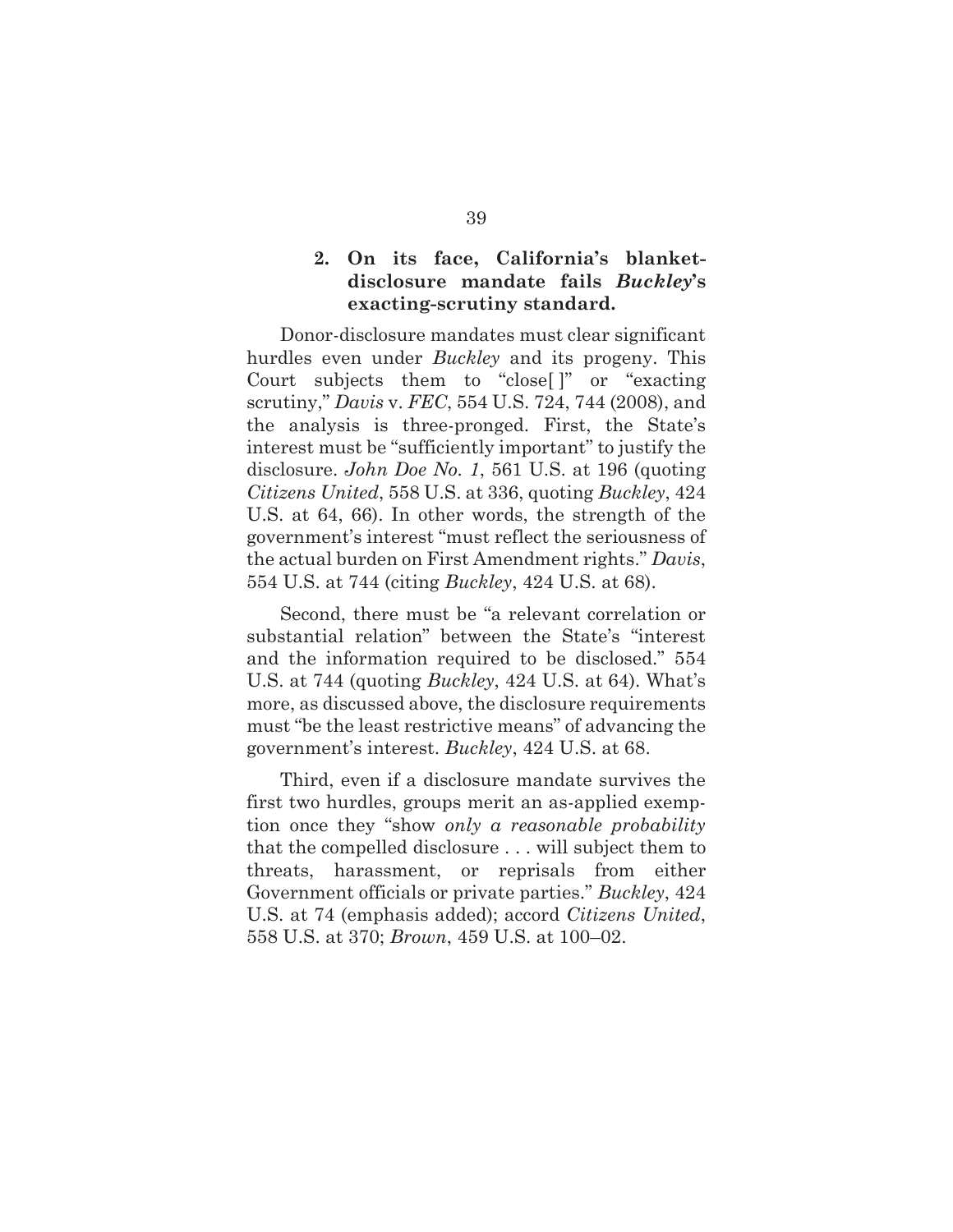Here, California's mandate is facially invalid because the State's interest in policing charitable fraud does not justify a blanket disclosure requirement and because that requirement is neither sufficiently related nor narrowly tailored to that interest. Since the disclosure requirement is facially invalid, this Court need not consider whether the Law Center is entitled to an as-applied exemption. But that exemption applies when, as here, there is a reasonable probability of threats and reprisals.

## **a. The Attorney General's charitypolicing interest is not sufficiently important to justify the mandate's severe burden on free association.**

This Court has "long . . . recognized that significant encroachments on First Amendment rights of the sort that compelled disclosure imposes cannot be justified by a mere showing of some legitimate governmental interest." *Buckley*, 424 U.S. at 64. Here, any interests in overseeing charities raising funds within California's borders cannot justify the severe associational harm caused by exposing donors of thousands of charities nationwide.

The Attorney General has not shown that charitable fraud is a problem of sufficient importance to merit a blanket donor-disclosure law. Any fraudprevention interest is merely one of possible future convenience; it does not go to "the free functioning of our national institutions," *Buckley*, 424 U.S. at 66. This "less powerful" interest fails to justify the severe speech burden. *McIntyre*, 514 U.S. at 356.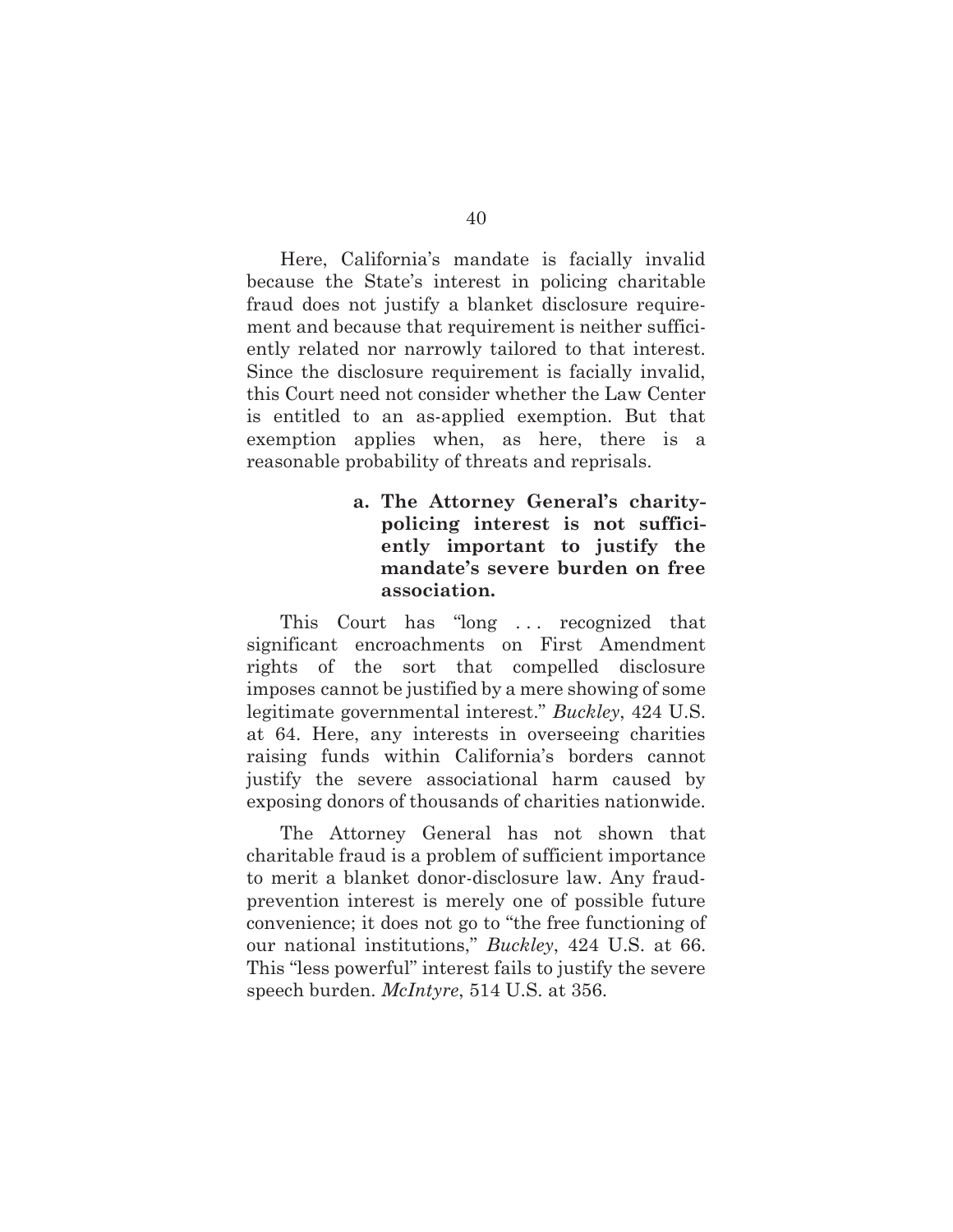Many nonprofits—like the Law Center—are based in other states and have no office in California. In the rare instance of charitable fraud, the State is unlikely to accomplish more than barring a charity from fundraising in its borders. California has no effective way to enforce that decree, as evidenced by the thousands of charities that fundraise in the State without registering at all. J.A.255–56.

Even for California-based nonprofits, the State's charity-policing interest in collecting Schedule Bs is minimal. Nearly all the fraud the Charitable Trust Section investigates is uncovered and reported by private individuals or the media. J.A.467–68. Those impacted by charitable fraud may file their own civil actions for damages. Cal. Civil Code 1709. To the extent the Attorney General's efforts are needed to stop charitable abuse, the State has no trouble obtaining Schedule Bs when it needs them, J.A.465– 68, and private foundations' donor information is already a matter of public record. 26 U.S.C. 6104(b).

Charities' and donors' fundamental right to free association "lies at the foundation of a free society." *Shelton*, 364 U.S. at 486–86; accord *supra* Part I.A. Compelled disclosure "seriously infringe[s] on privacy of association and belief guaranteed by the First Amendment." *Buckley*, 424 U.S. at 64. Its natural result is the cancel culture this Court has repeatedly warned against. *E.g.*, *Bates*, 361 U.S. at 524; *NAACP*  v. *Alabama*, 357 U.S. at 462–63; *Watkins* v. *United States*, 354 U.S. 178, 197 (1957); accord Part I.C. Charities' and donors' "strong associational interest in maintaining . . . privacy . . . may not be substantially infringed upon such a slender showing" as the Attorney General's here. *Gibson*, 372 U.S. at 555–56.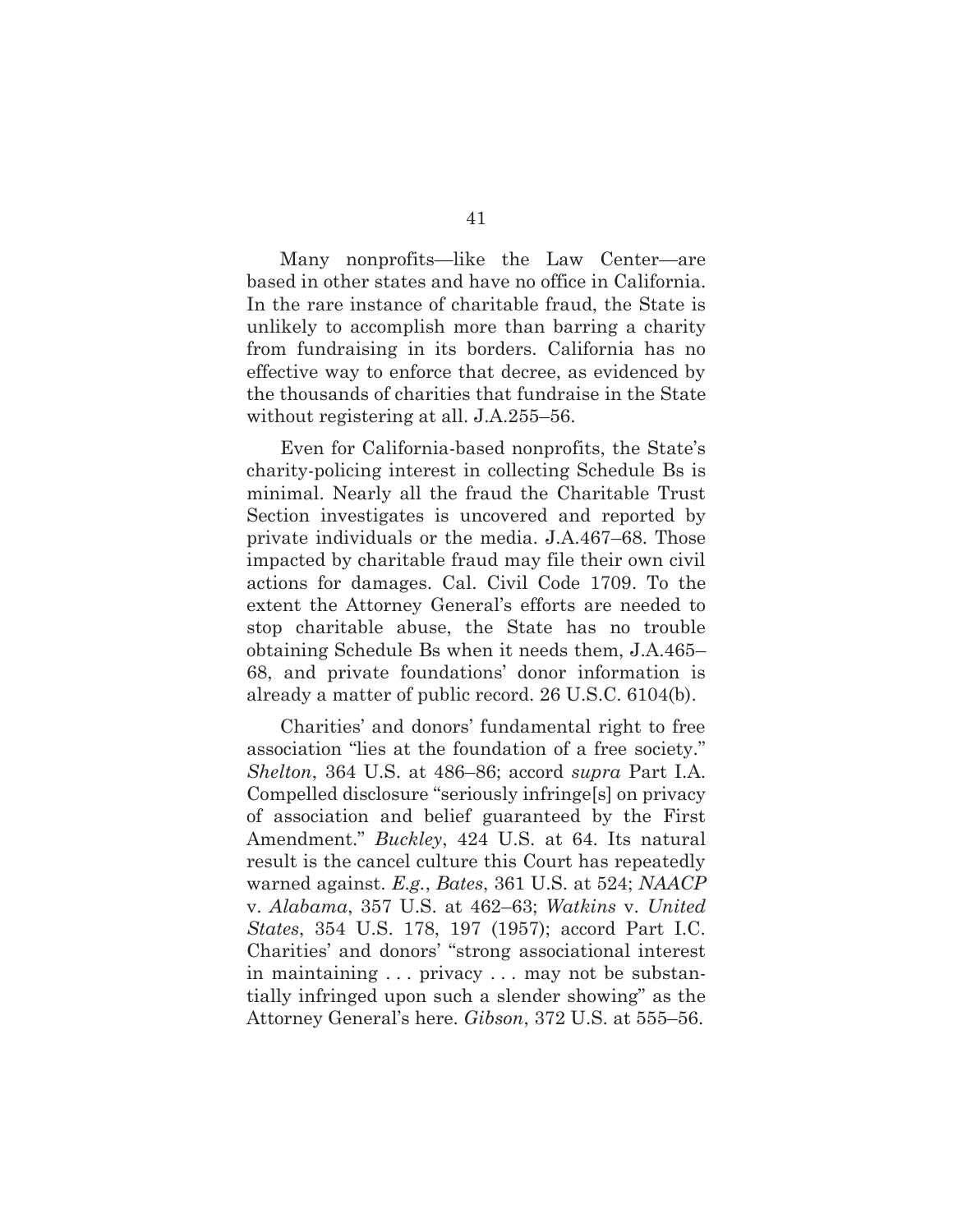In sum, the Attorney General's interest in enforcing the donor-disclosure mandate does not rise to the level of protecting "the free functioning of our national institutions." *Buckley*, 424 U.S. at 66 (citation omitted). California's interests are "different and less powerful," *McIntyre*, 514 U.S. at 356, and fail even exacting scrutiny when considered against charities' and donors' right to "pursue their lawful private interests privately and to associate freely with others in so doing," *NAACP* v. *Alabama*, 357 U.S. at 466.

> **b. The Attorney General's disclosure mandate is a prophylactic measure of convenience that bears no substantial relation to any interest in policing charities and is not narrowly tailored.**

The Attorney General's blanket-disclosure mandate is not "complaint driven." J.A.269. The Registry "collects [the] universe of [Schedule B] documents from every charity, the good, the bad and the ugly," J.A.463, and stores it online, J.A.418, 423–27. Although the Registry uploads private donor information, the Charitable Trust Section almost never consults it in conducting investigations. J.A.457.

Schedule Bs collect dust in cyberspace, an attracttive target for hackers, *unless* the Section receives an outside complaint about a charity. J.A.463. Then an employee *might* review them less than 1% of the time. J.A.459–60. The Section successfully audits charities who do not have Schedule Bs on file. J.A.463–64. And employees have no trouble obtaining Schedule Bs upon request. J.A.465–67.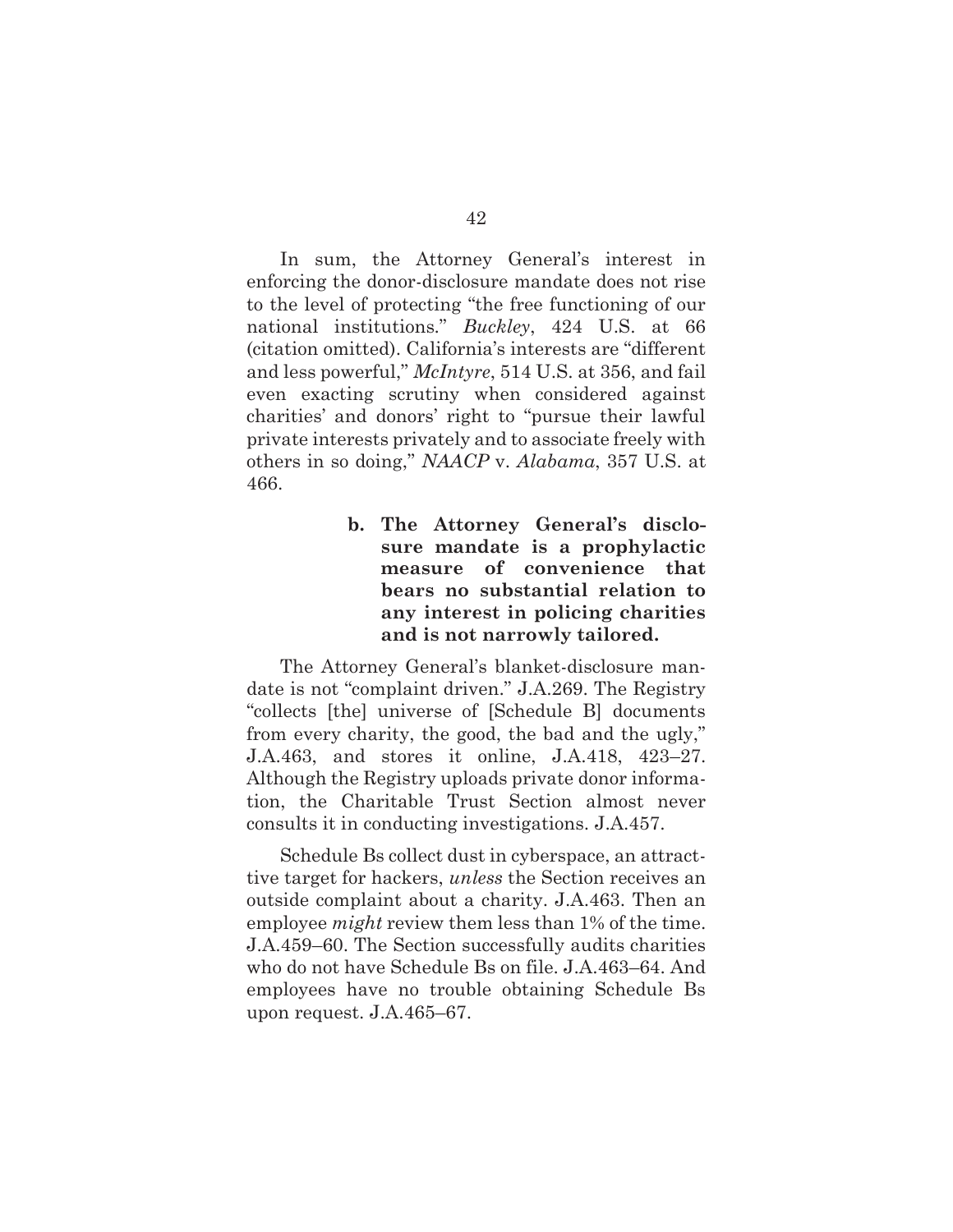No substantial relation exists between this nationwide dragnet and any interest in policing charitable fraud and abuse. It is inconceivable that a charity engaged in fraud would evade detection by filing only the Form 990 but would be caught based on a Schedule B. The disclosure mandate is just an expedient way to have charities' donor info at hand in the (highly) unlikely event a complaint is filed.

Such an overbroad measure is not substantially related to the Attorney General's charity-policing efforts. The mandate treats *all* charities like suspected fraudsters regardless of their individual track records. *Cf. Vill. of Schaumburg*, 444 U.S. at 637. It applies no matter "the character or strength of [a group's] interest in anonymity." *McIntyre*, 514 U.S. at 352. The disclosure mandate's lone discernible purpose is convenience, not any tangible benefit to charity investigations.

Further, the mandate is hardly narrowly tailored, as explained above. The Attorney General has not met his burden to prove there are no less intrusive ways to obtain Schedule Bs in the unlikely event one might aid fraud-prevention or prosecution.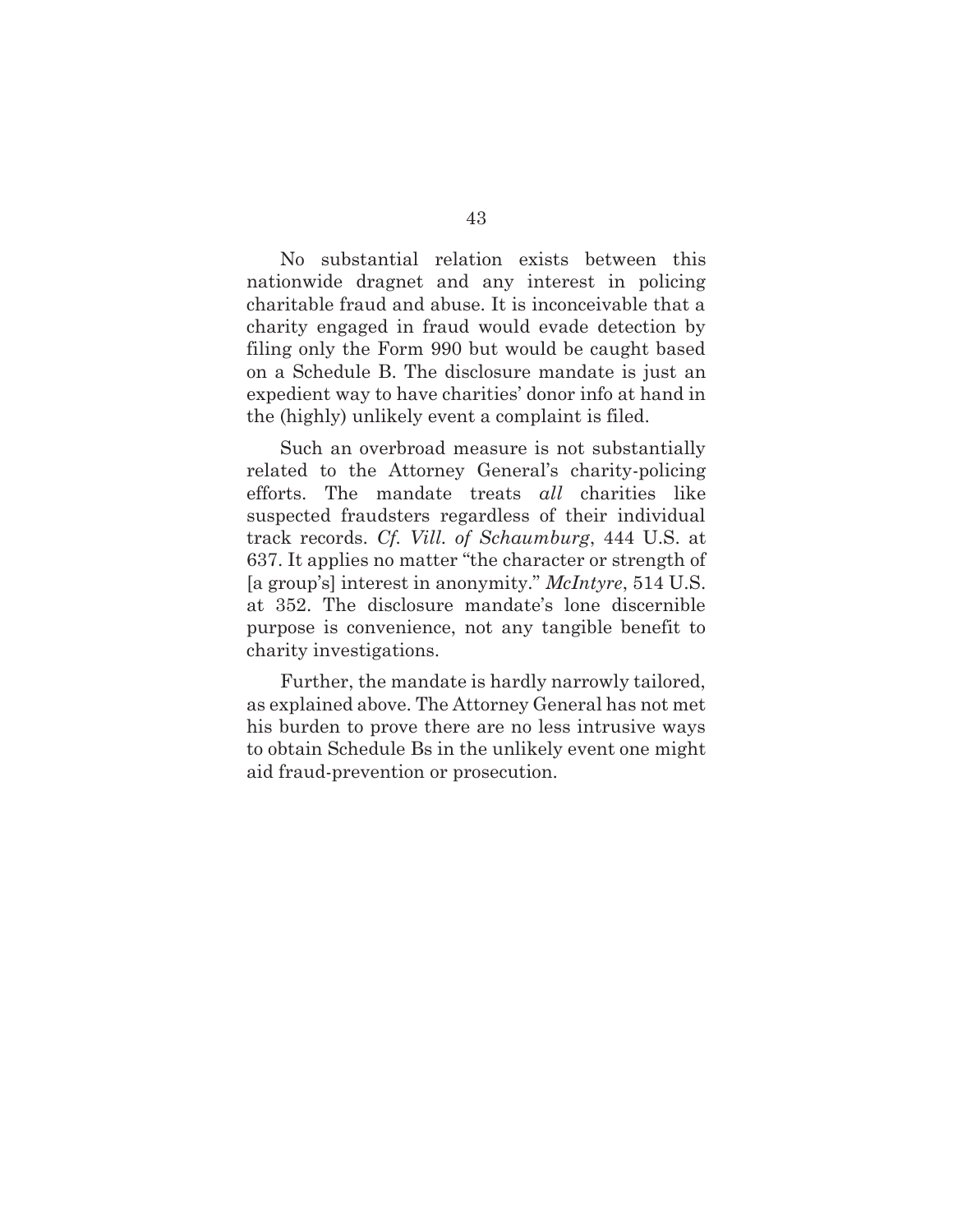## **B. At a minimum, the Law Center is entitled to an as-applied exemption because it showed at trial a reasonable probability that disclosure would subject donors to harassment.**

Although the challenged provisions in *Buckley* "were facially upheld, [this] Court acknowledged that as-applied challenges would be available if a group could show *a reasonable probability* that disclosure of its contributors' names will subject them to threats, harassment, or reprisals from either Government officials or private parties." *Citizens United*, 558 U.S. at 367 (emphasis added, cleaned up). This is not an "onerous" showing. *John Doe No. 1*, 561 U.S. at 204 (Alito, J., concurring). For the as-applied exemption to be effective, "the burden of proof must be low," *id*. at 212, and "courts should be generous in granting asapplied relief," *id*. at 206.

Associations may show this "reasonable probability" in many ways. *Buckley* gave several examples, including: (a) "past or present harassment of members due to their associational ties," (b) "harassment directed against the organization itself," or (c) "[a] pattern of threats or specific manifestations of public hostility." 424 U.S. at 74.

The Law Center presented substantial evidence of all three at trial, and the district court concluded that it satisfied the as-applied exemption standard. Pet.App.58a–63a. Its donors face magnified threats because of the Center's advocacy for traditional faith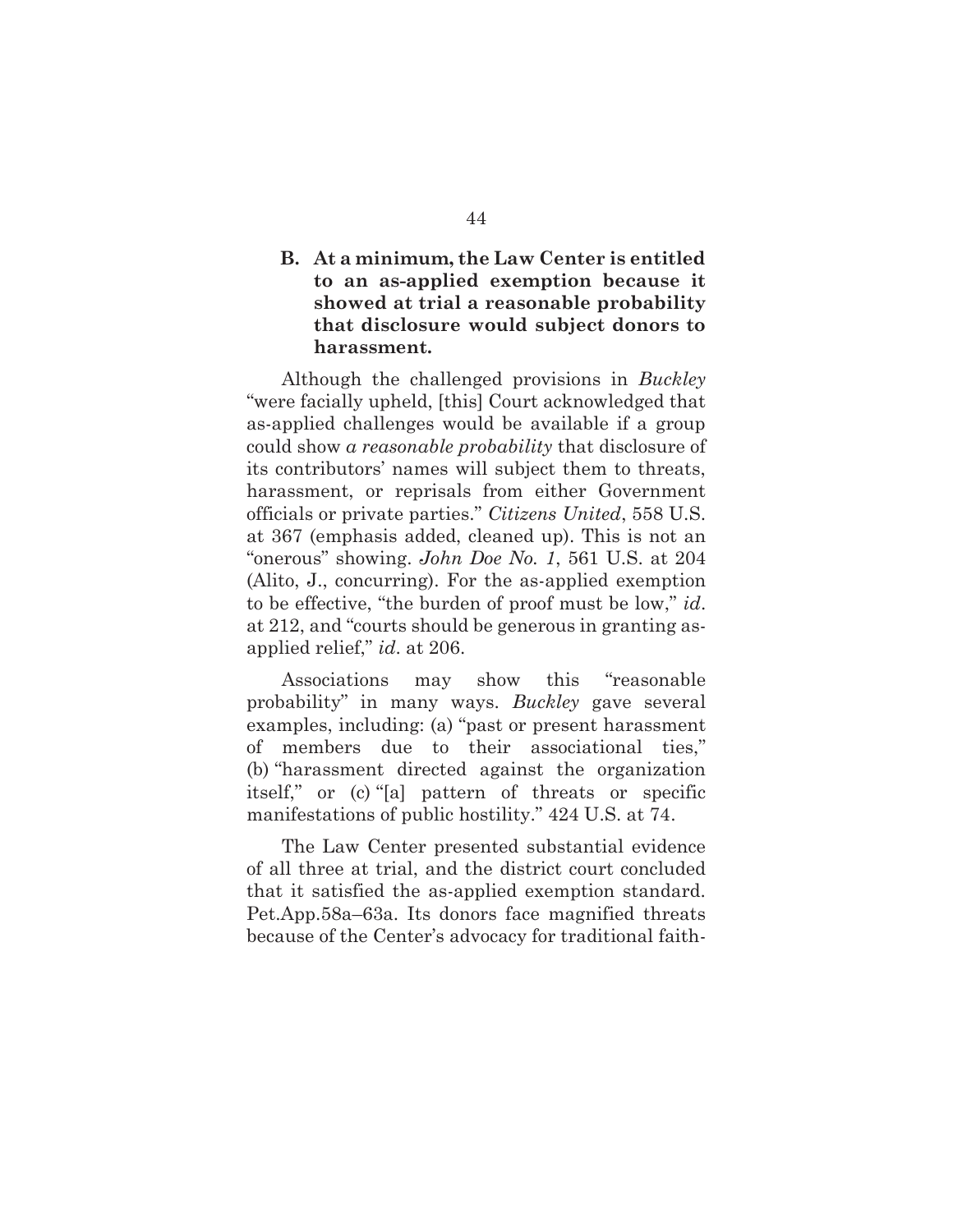based principles, the clientele it serves, and the devout convictions of its personnel.3

#### **1. The Law Center's advocacy has led to threats and harassment.**

The Law Center supports and advocates views that divide public opinion out of the sincere belief that public ethics and morality are in decline. The Law Center was founded as a public-interest law firm, based on Catholic teachings, to advocate and litigate conservative principles. J.A.87–88. It represents likeminded persons regardless of their faiths.

Based on its convictions, the Law Center has taken public positions on many issues that arouse strong passions. These matters include the definition of marriage, the contraceptive mandate under the Affordable Care Act, and the free speech rights of right-to-life advocates, J.A.95–96, 101, 104, all issues on which the California Attorney General has taken opposite positions, *e.g.*, J.A.132–34, 210–13, 360–63. Thomas More also provides legal support to American military families, which should not be controversial, but at times conflicts with notions of political correctness, as shown by the Wood family's case.

<sup>3</sup> Regarding the Law Center's as-applied claim, the Ninth Circuit criticized the Law Center's return preparers for listing on its federally filed Schedule B anyone who contributed \$5,000 or more, when the Law Center *could* have listed only those who gave more than 2% of annual contributions. Pet.App.30a. But this honest misunderstanding based on cryptic IRS regulations is immaterial. Whereas the Law Center had every reason to believe the IRS would protect its donor information from public disclosure, the exact opposite is true of the Attorney General.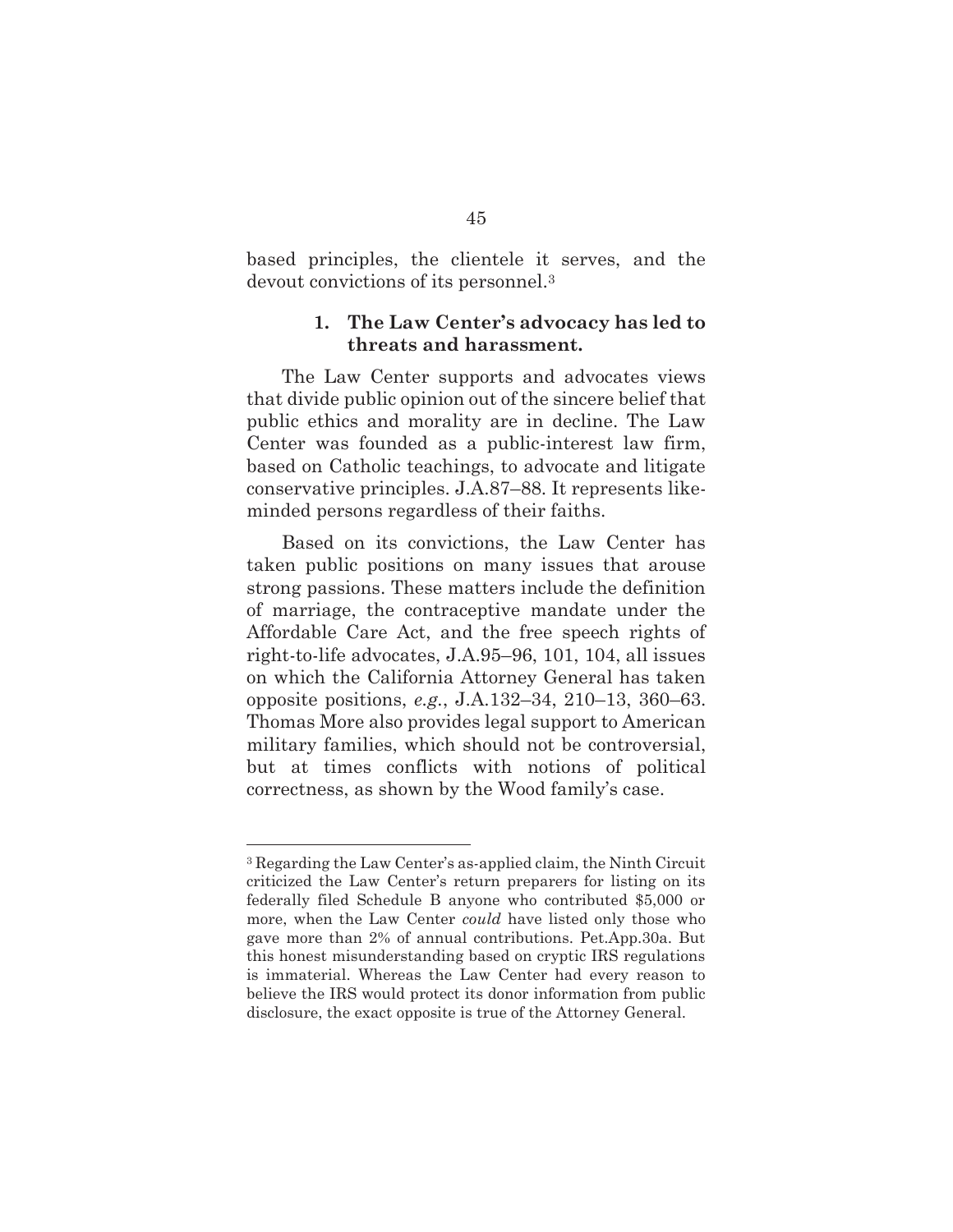After a four-day trial, the district court found that (1) "the evidence of threats and harassment directed toward TMLC because of their views indicates a high likelihood of similar treatment towards donors," Pet.App.59a, (2) "the compelled disclosure of the identity of TMLC donors would burden the donor's First Amendment [r]ights," Pet.App.61a, and (3) donors would fear disclosure regardless of the Attorney General's new "protective" regulation because the Registry had a "proven and substantial history of inadvertent disclosures" under the same policy. Pet.App.62a–63a. These findings control because they are abundantly supported by the record and not clearly erroneous. *Anderson* v. *Bessemer City*, 470 U.S. 564, 573 (1985).

## **2. The Law Center's clients have received death threats in response to their religious exercise.**

The Law Center assures donors that their identities will be kept confidential. It cannot make the same promise to its clients. Clients are the immediate beneficiaries of donors' generosity, and, as the two groups' interests are aligned, the scorn, financial losses, and severe threats that clients have bravely endured foretell the public obloquy donors would face if their identities were known.

As explained above, Thomas More clients provided alarming evidence at trial of the severe consequences resulting from expressing their beliefs. Former Oklahoma State Representative Sally Kern was bombarded with 30,000 hateful, harassing, and threatening emails and phone calls and a death threat. J.A.151–60. Melissa Wood and her husband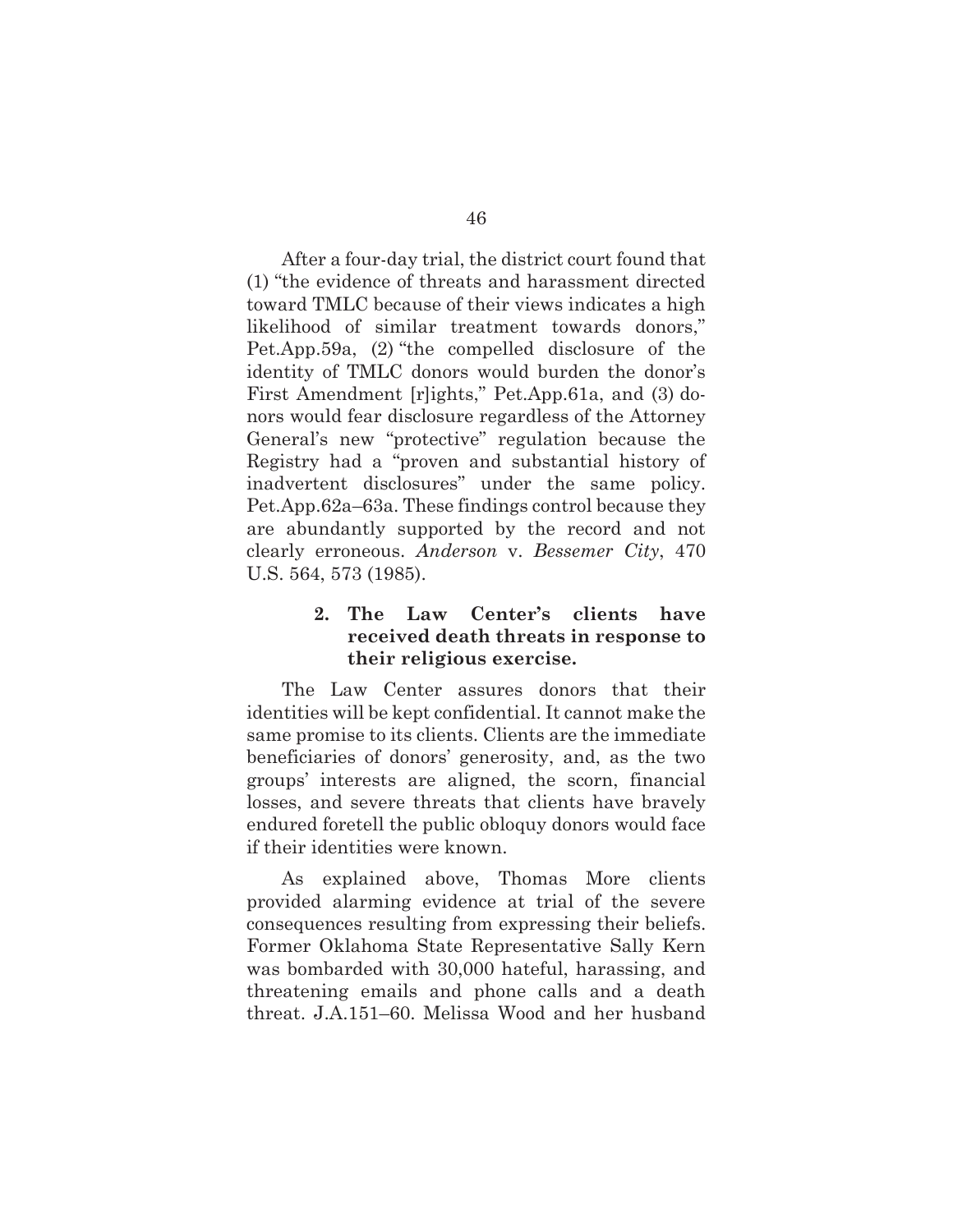received many hateful messages, including a threat from someone claiming to be a schoolmate to kidnap, torture, and kill their teenage daughter in the most gruesome way possible. J.A.339–40.

Pamela Geller was the subject of two assassination plots, one in Garland, Texas, and one in New York. Later, organizers of events where Geller was scheduled to speak canceled her speaking engagements for fear of what would occur if they hosted her. J.A.238, 247. And an ISIS Ayatollah issued a fatwa commanding operatives to kill Geller and condemning anyone who "protect[s] her," "houses her events," or "gives her a platform to spill her filth" as "legitimate targets." J.A.235, 329.

Harassment of an organization's known associates may show potential chill to unknown donors. *E.g.*, *Brown*, 459 U.S. at 100 ("evidence of private and government hostility toward the [plaintiff-organization] and its members establishes a reasonable probability that disclosing the names of contributors and recipients will subject them to threats, harassment, and reprisals"); accord *Shelton*, 364 U.S. at 487–90; *Talley*, 362 U.S. at 63–66. That is certainly true about the Law Center.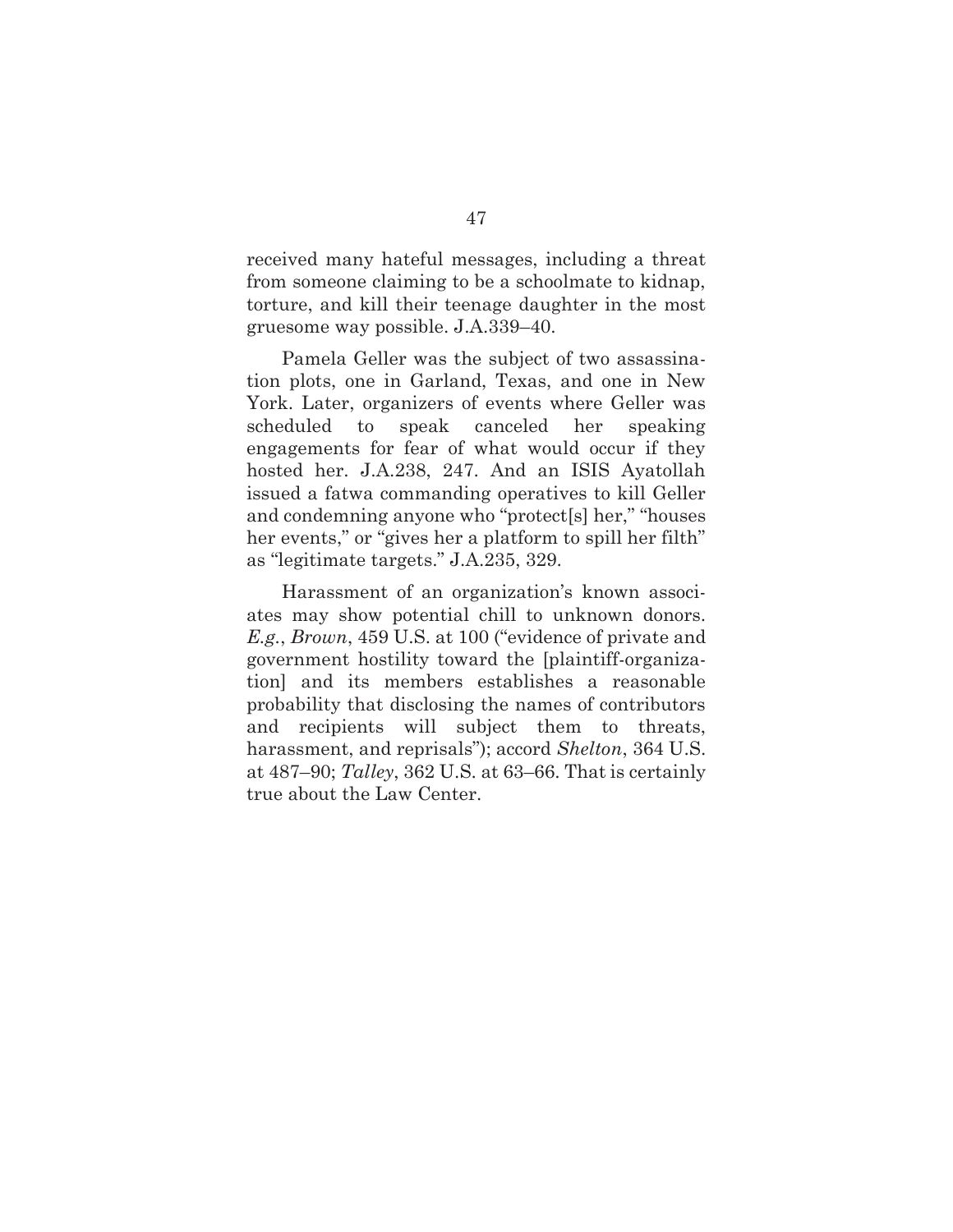## **3. Law Center donors and staff have been boycotted and subjected to vile communications.**

The Law Center could not interview its donors about the chilling effect of California's donor disclosure directive—doing so would only deepen the chill—but it did present evidence from two donors, one well-known, the other anonymous, as well as evidence about threats made to staff.

Mr. Tom Monaghan, the Law Center's co-founder and a significant donor, was wrongfully defamed as one of the "most antigay persons in the country." J.A.441. Domino's Pizza, the business he founded, was boycotted for his pro-life views. J.A.446–47.

The Law Center's other donor remains anonymous. The donor was concerned that ISIS would "break" in, obtain "a big list of donors," and target donors "one at a time," so the donor mailed cash with "no clues"—not even a "finger print"—about the donor's identity. J.A.111, 303.

As for Law Center staff, they routinely receive hate mail, abusive phone calls, and vulgar and vile electronic communications. *E.g.*, J.A.100–01, 302, 304–19. And one of the Law Center's attorneys was the subject of an unfounded state bar complaint because of a legitimate legal matter on which the attorney worked. J.A.105–07.

Reflecting on all this testimony, the district court found it "illustrative" that "the anonymous donor" "was afraid of the repercussions of being affiliated with TMLC as a donor." Pet.App.61a. "It is highly likely," the court reasoned, "that other donors felt the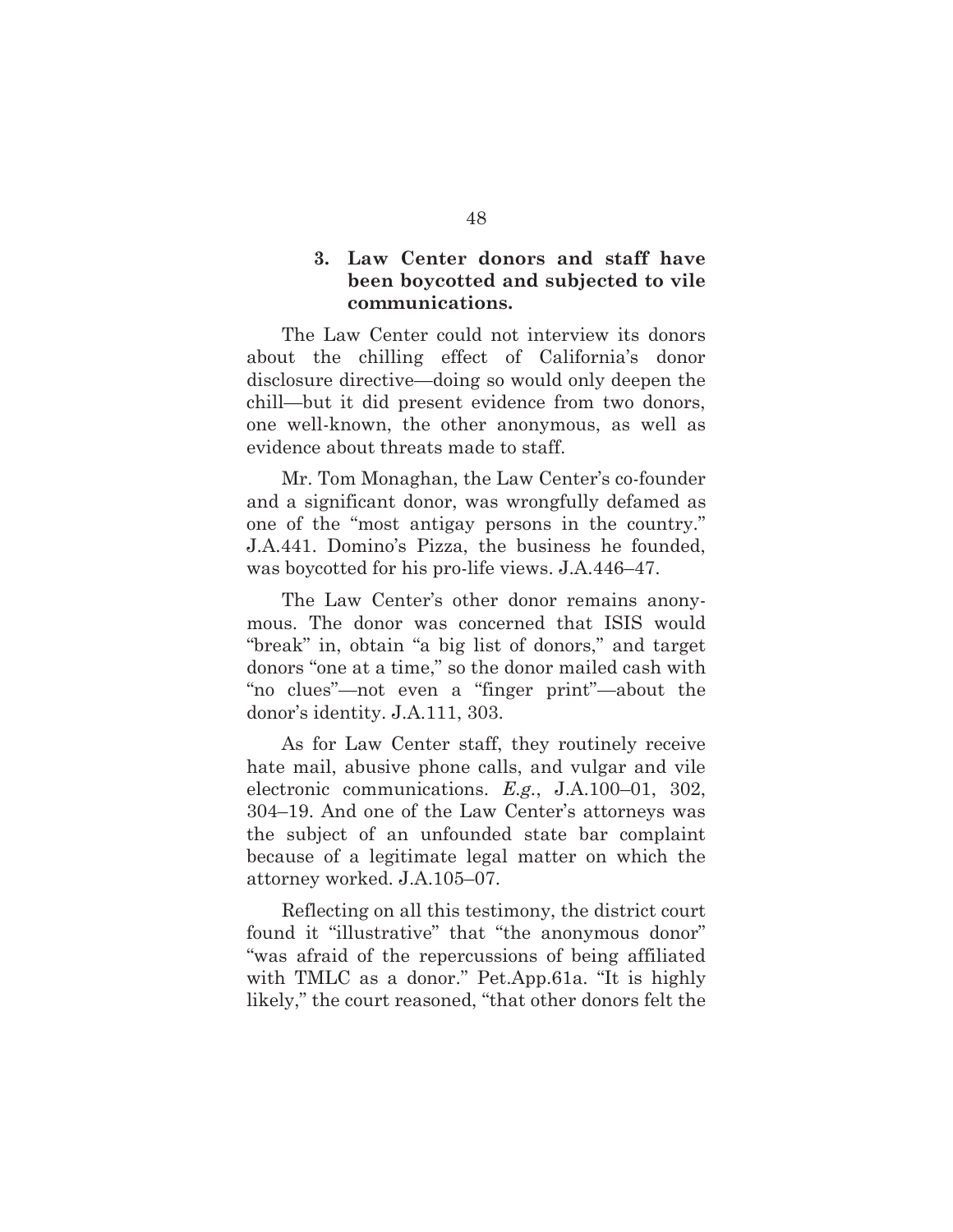same fear as this anonymous donor and equally likely that at least some of those donors withheld contributions because of that fear. Compelling the disclosure of donors' identities would only compound such fears and difficulties." *Ibid.*

## **4. Religious exercise can lead to harassment and even harm to those who try to live their faith in the public square.**

The district court heard expert testimony from Dr. Paul Schervish, a retired faculty member at Boston College, and author of the only peer-reviewed sociological study of anonymous donor behavior. J.A.167, 186–87. Dr. Schervish testified that:

- Donors "have a legitimate and reasonable desire, and indeed expectation . . . when promised it, to have their names, addresses, [and] contact information held confidentially by the organization, not to be made known to third parties." J.A.188.
- Donors' desire for anonymity heightens the need for protection when it has a religious basis, because "[r]eligion is like fire" in that it can "lead to intense hatred" and even result in "physical bodily harm" to those living their faith in society. J.A.189.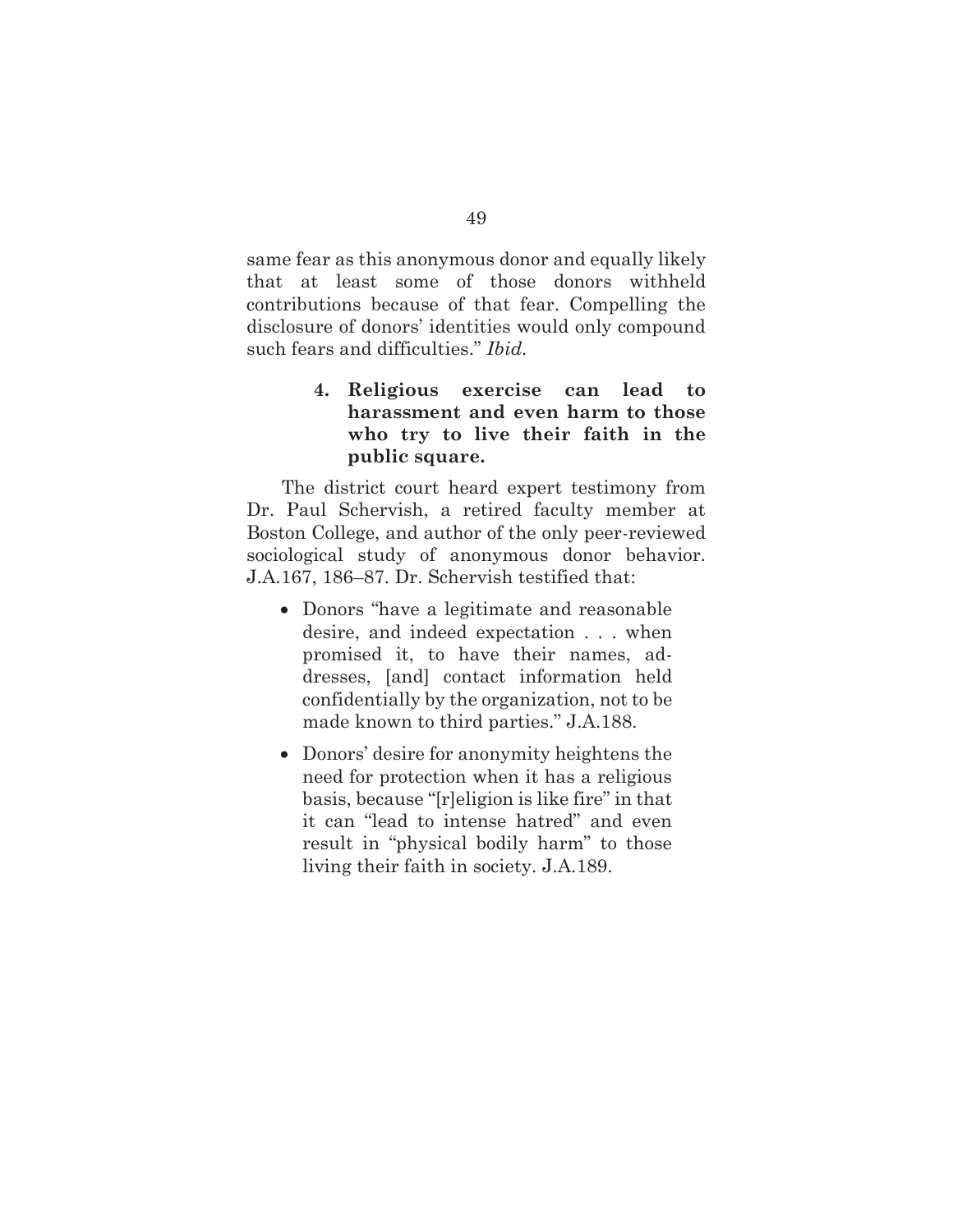- "[H]ighly controversial issues" gain the "attention of militant groups, partisan groups, and mentally ill individuals," and have led to catastrophic consequences. J.A.188–89. Donors would "reasonably fear that disclosure of their names and addresses" will lead to harassment or harm. J.A.188.
- Disclosure of the Law Center's Schedule B donors *to the Registry* (*i.e.*, not even to third parties) would "chill contributions" to the Law Center. J.A.190.
- With current technology, the public may easily obtain confidential information about a donor and broadcast it to others who want to solicit or do harm. J.A.189.4

In sum, abundant evidence and uncontroverted expert testimony supports the district court's findings that there is "a reasonable probability" that disclosure of the Law Center's donors will "subject them to threats, harassment, or reprisals." *Citizens United*, 558 U.S. at 367 (cleaned up). The Law Center is entitled to an as-applied exemption.

<sup>4</sup> One of California's own Deputy Attorneys General complained that *she* received unwanted solicitations when her identity as a donor was made public against her wishes. J.A.265–66.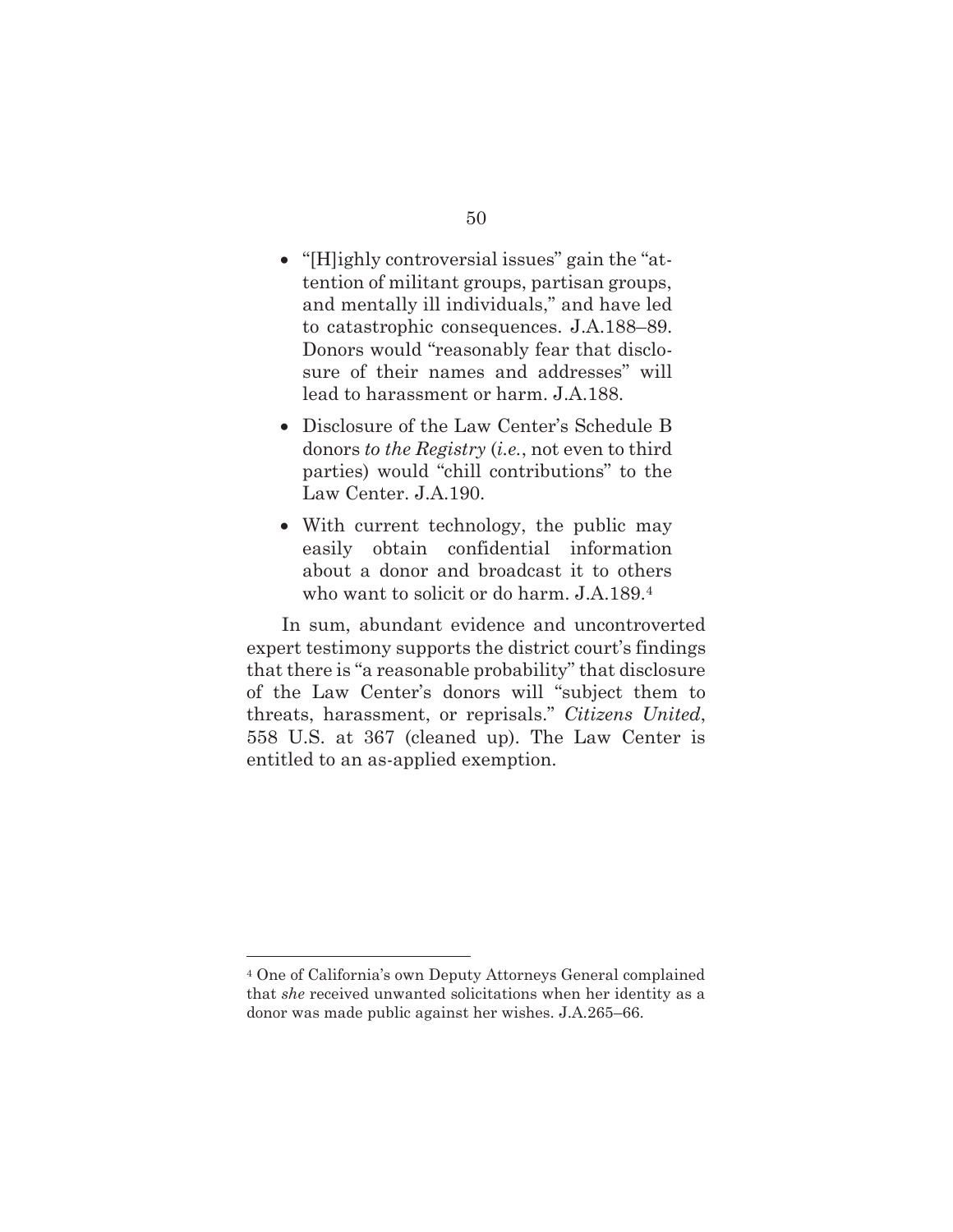## **C. The Ninth Circuit's version of exacting scrutiny is distorted, free-form, and hazardous to First Amendment rights.**

The Ninth Circuit wrongly construed exacting scrutiny as a sliding-scale test: "the interest and tailoring required . . . varies from case to case" depending on the judges' subjective perception of associational harm. Pet.App.134a (panel response to dissent from denial of reh'g en banc). If the court deems the burden "great, the interest and the fit must be as well." *Ibid*. But if the court views the burden as "slight, a weaker interest and a looser fit will suffice." *Id.* at 135a.

*Buckley* held no such thing. In every case, the State's interest must be strong enough to justify the disclosure's actual burden on associational rights, there must be a substantial relation between the State's interest and the information disclosed, and the regulation at issue must be narrowly tailored. *Supra* Parts I.E., F. Further, *Buckley* recognized that "compelled disclosure, in itself, can seriously infringe on privacy of association and belief." 424 U.S. at 64. So the real questions are whether disclosure is truly needed and if the government's interest can justify serious damage to "basic constitutional" rights. *Id.* at 25. Few interests can hurdle that bar.

Violating donors' privacy is always a severe burden on free association. *Supra* Part I.A. Judges lack discretion to minimize that harm based on ad hoc interest balancing. Just as this Court rejected a "balancing of the value of . . . speech against its societal costs," it should reject the Ninth Circuit's "free-floating test" for associational freedoms, *United*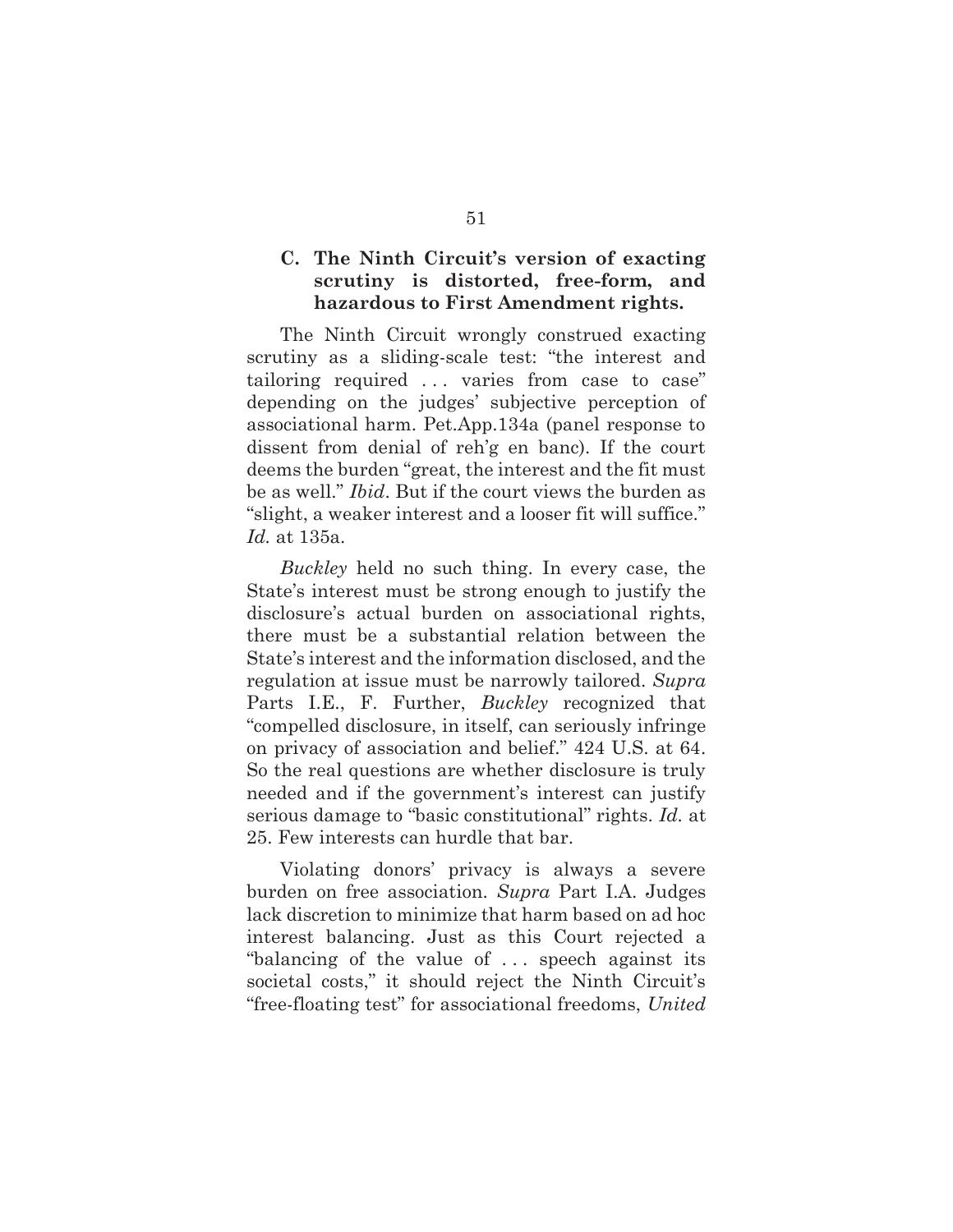*States* v. *Stevens*, 559 U.S. 460, 470 (2010) (cleaned up), a test the Ninth Circuit has now applied three times outside the electoral context: here, in the companion *Americans for Prosperity Foundation* case (No. 19-251), and in *Center for Competitive Politics* v. *Harris*, 784 F.3d 1307 (9th Cir. 2015).

"The First Amendment itself reflects a judgment by the American people that the benefits of its restrictions on the Government outweigh the costs." *Stevens*, 559 U.S. at 470; accord, *e.g.*, *Knox*, 567 U.S. at 313–14 (rejecting the Ninth Circuit's balancing test for mandatory association with a union). Nothing in the First Amendment's text—which protects free speech and assembly—authorizes the Ninth Circuit's free-form analysis.

Freedom of association "is entitled to no less protection than any other First Amendment right." *Bates*, 361 U.S. at 528 (Black and Douglas, JJ. concurring). Yet exacting scrutiny fails to offer a meaningful or consistent standard. Often "'exacting scrutiny' means no scrutiny at all," *Del. Strong Families*, 136 S. Ct. at 2378 (Thomas, J., dissenting), as the Ninth Circuit's order exemplified.

That is reason enough not to extend the exactingscrutiny standard outside the electoral context, and in all events, to reject the unmoored and subjective version of the exacting-scrutiny test the Ninth Circuit employed below.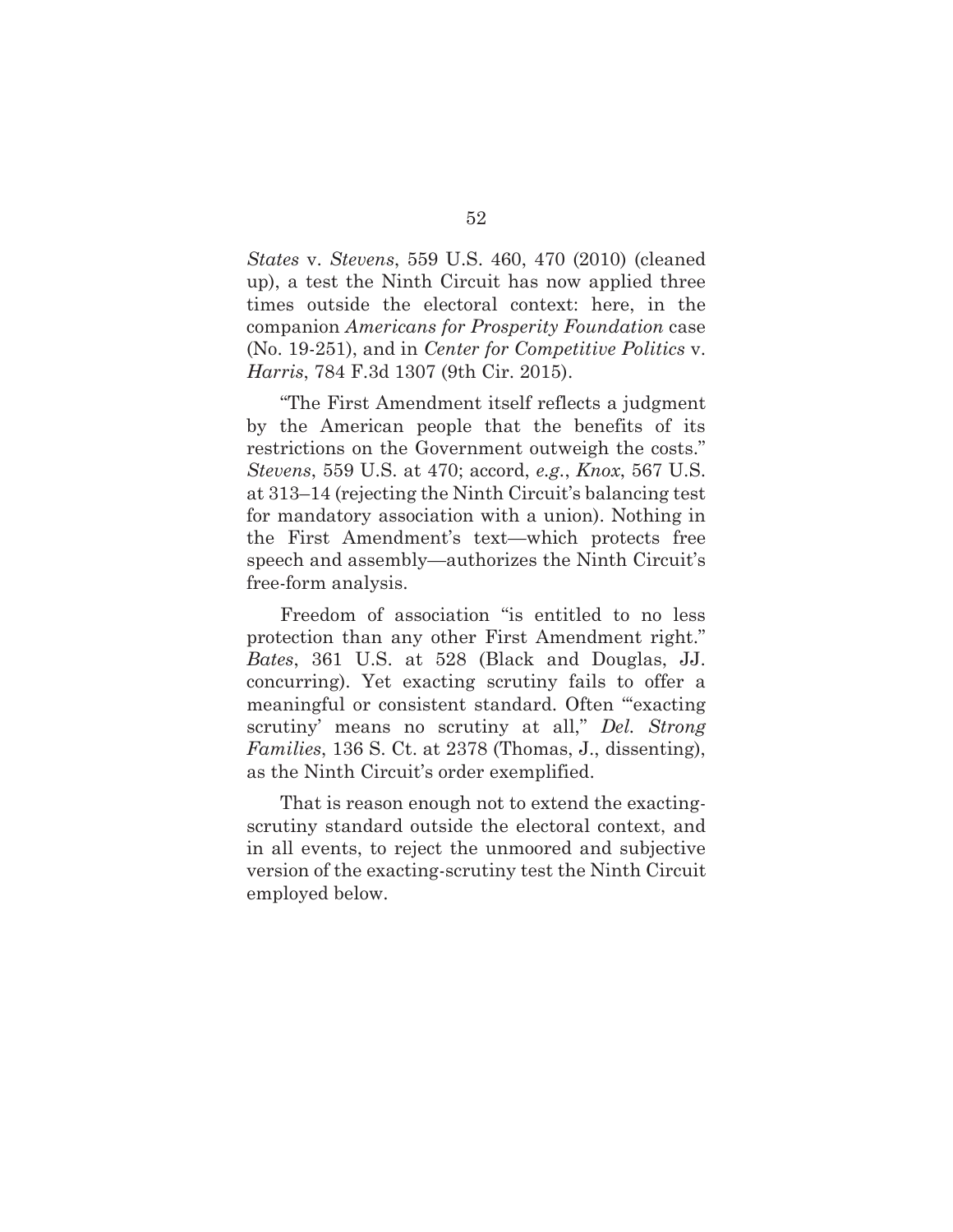#### **D. The Law Center satisfies the remaining injunction factors.**

Once this Court determines that the Attorney General's blanket disclosure rule is unconstitutional, there is no real dispute about the propriety of an injunction. The district court found that the Law Center "has suffered an irreparable injury as a result of its required disclosure of Schedule B." Pet.App.64a. In addition, that constitutional injury "cannot adequately be compensated by damages or any other remedy available at law." *Id.* at 65a. The Attorney General's loss of "convenience and efficiency" is "far outweighed by the hardship placed on" the Law Center by mandating it to disclose its donors. *Id.* at 66a. And "the public interest favors an injunction." *Ibid.* Accordingly, the Law Center is entitled to a permanent injunction.

## **III. The Internal Revenue Service does not seek to control charities' speech and its donordisclosure rule is readily distinguishable from the Attorney General's.**

The context, design, purpose, and effect of the Internal Revenue Service's donor-disclosure rule is quite different from the Attorney General's. The Attorney General cannot rely on the IRS's disclosure requirement to justify his own.

As to context, the IRS's disclosure mandate is connected to a government tax-benefit program. Federal law gives  $501(c)(3)$  organizations, like the Law Center, two valuable advantages: (1) an exemption from income taxes and (2) taxdeductibility of donations. *Regan* v. *Taxation With*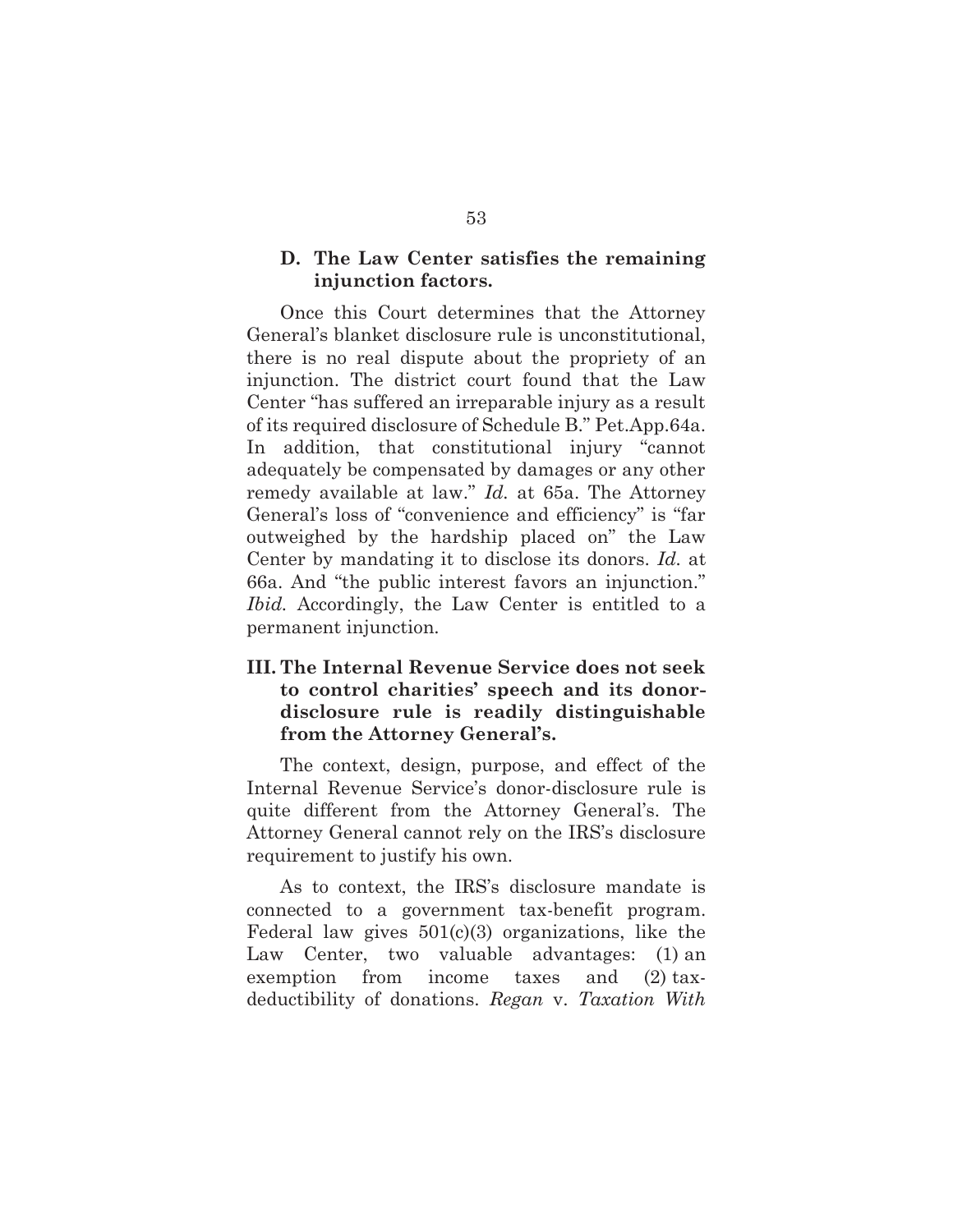*Representation of Wash.*, 461 U.S. 540, 543–44 (1983). The IRS defines tax-exempt charities, requires them to make tax filings, and oversees a disclosure regime that concerns tax benefits.

In contrast, the Attorney General's Office is not a tax authority and oversees no tax benefits. The Law Center—a foreign nonprofit that does not "do[ ] business" in California for tax purposes—is not subject to California tax. Cal. Rev. & Tax. Code 23151(a). Even for out-of-state charities that do business in California, the Franchise Tax Board relies on the IRS's exemption-determination letter and makes no independent assessment of tax-exempt status. Cal. Franchise Tax Bd., FTB 927 Publication, Tax-Exempt Status and Federal Exemption (Dec. 2020), https://perma.cc/S9EV-68VG.

The only benefit the Attorney General's Office offers the Law Center is the ability to speak and fundraise in California. But this "benefit" is a constitutional right, not a matter of state grace. *Madigan*, 538 U.S. at 610. California lacks the power to keep "foreign" charities from "associat[ing] for the collective advocacy of ideas." *NAACP* v. *Alabama ex rel. Flowers*, 377 U.S. 288, 309 (1964). Under the First Amendment, the Law Center and its donors have the right to "express their views, by words and lawful conduct, on . . . subject[s] of vital constitutional concern." *Ibid.*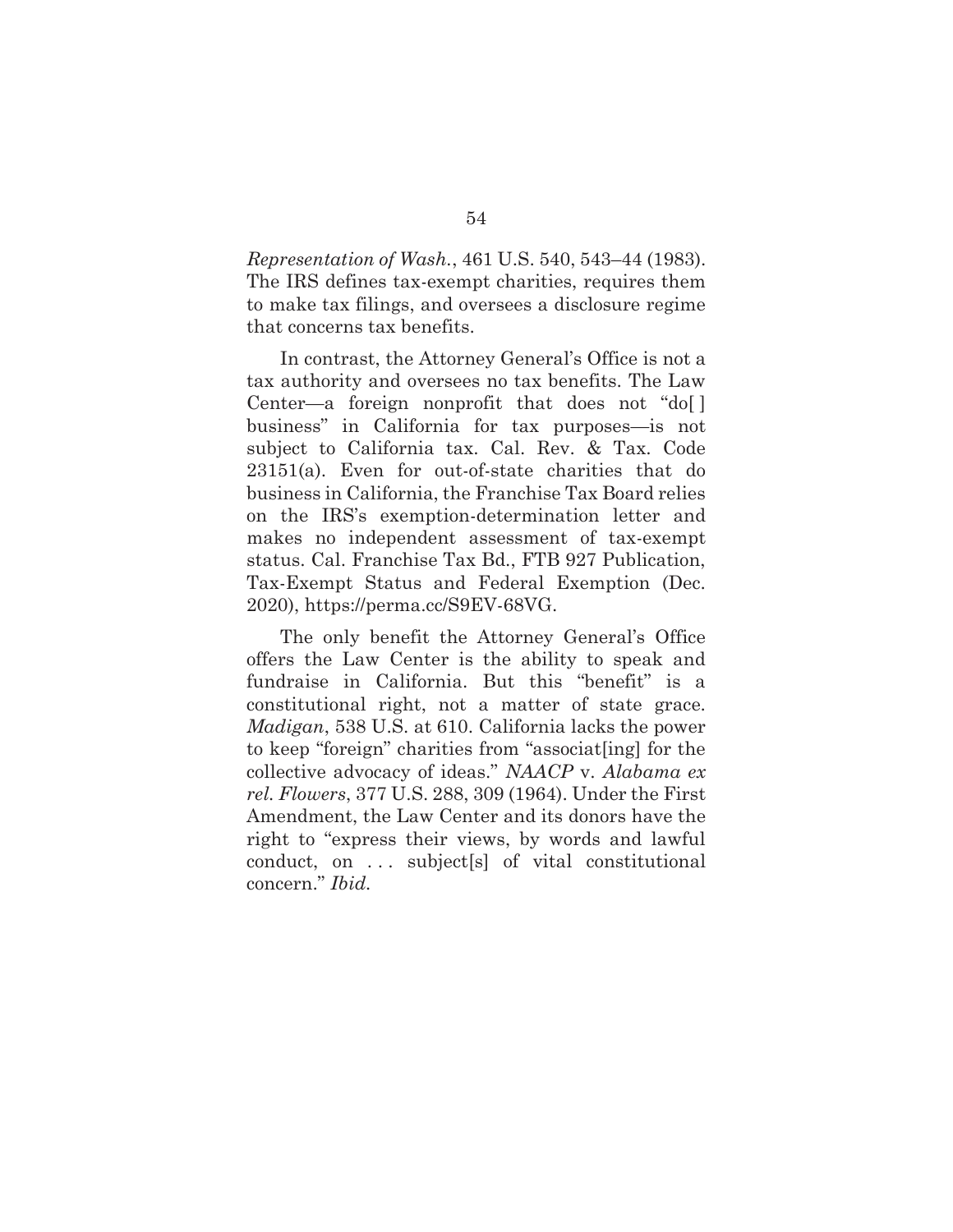When it comes to design, the differences between the IRS's and Attorney General's disclosure regimes are equally stark. Congress requires tax-exempt charities to disclose their top donors by statute. 26 U.S.C. 6033(b)(5). But it did so only *after* enacting a comprehensive system of legal protections to guard the confidentiality of donor information, including an explicit ban on disclosing donors' names or addresses, 26 U.S.C. 6104(b) & (d)(3)(A), on pain of fines, job loss, and potential imprisonment, 26 U.S.C. 7213(a)(1)  $\&$ 7213A. But California has no laws that punish disclosure by the Attorney General's Office. Rather, the Attorney General unilaterally imposed the blanket-disclosure requirement and has instituted no penalty, even for an intentional leak. J.A.285–86.

Finally, the purpose and effect of the two disclosure mandates are dissimilar. The IRS uses confidential donor information to ensure that entities are operated for a charitable purpose and publicly supported, and therefore merit the benefits of 501(c)(3) status. It does not directly try to identify and punish fraud. Nor does the IRS generally seek to regulate charities' issue advocacy. Limits on charities' campaign-related statements simply reflect the taxexempt program's boundaries. *Regan*, 461 U.S. at 545–48. Federal tax law does not prohibit any group's speech, nor could it. *Id.* at 545–46; accord *F.C.C.* v. *League of Women Voters of Cal.*, 468 U.S. 364, 381–83 (1984); *Grosjean* v. *Am. Press Co.*, 297 U.S. 233, 243– 51 (1936). It simply requires charities to accept related conditions, like donor disclosure, to obtain financial benefits. *Regan*, 461 U.S. at 546.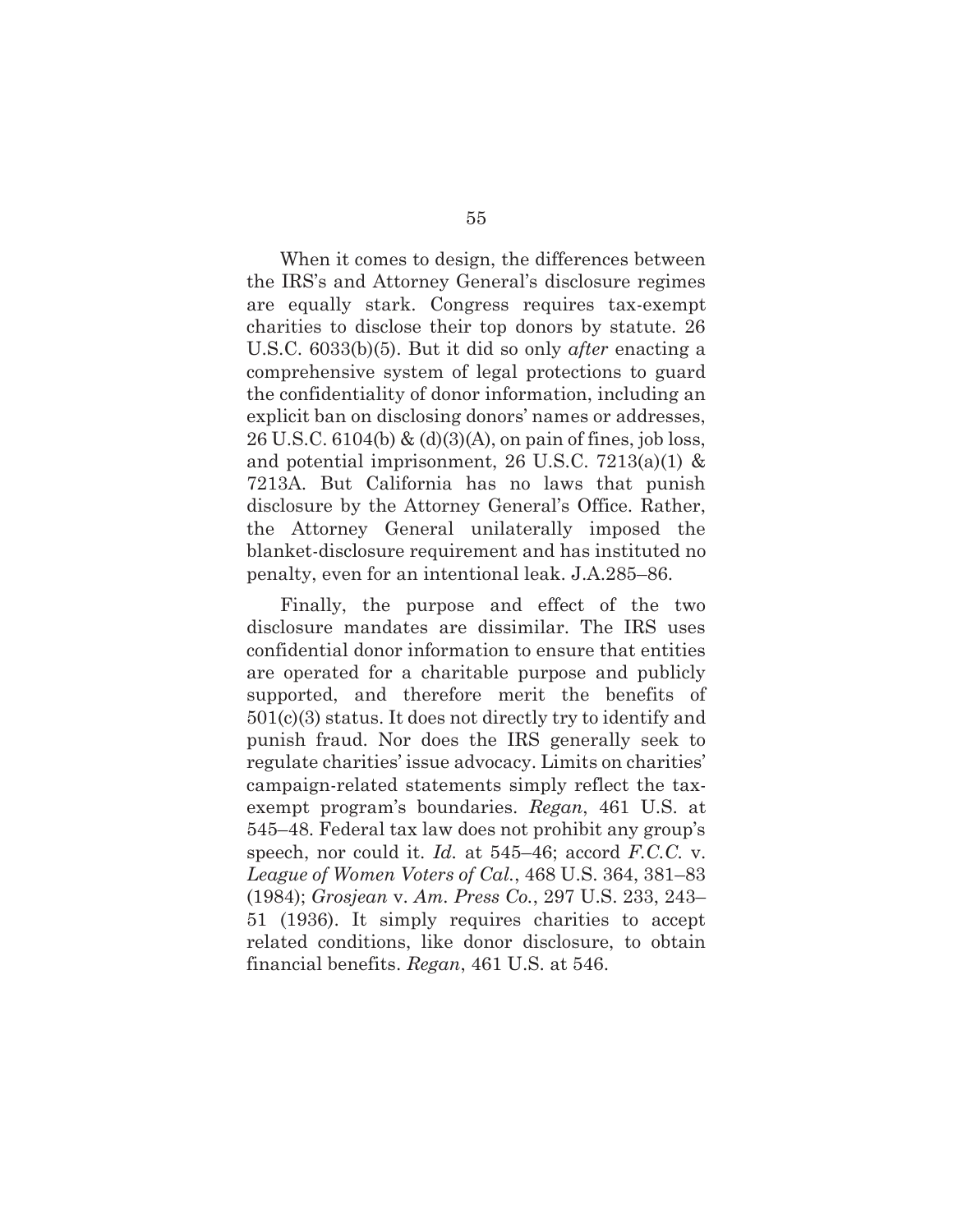Conversely, the Attorney General's disclosure mandate is part and parcel of California's effort to regulate protected speech and association. Charities must register with and receive permission from the State to fundraise, which is speech intrinsically tied to issue advocacy. *Madigan*, 538 U.S. at 611–12, 622. If nonprofits refuse to provide the State with their major donors' names and addresses, California bars them from communicating or associating with those within its borders—*i.e.*, nearly 40 million people—and subjects charities and their officers to potential fees, penalties, suspension, injunctions, and attorney's fees and costs. Cal. Gov. Code 12586.1, 12591.1, 12598.

The Attorney General's disclosure rule forces the Law Center and other charities to sacrifice a core First Amendment right for zero benefit. Either (1) nonprofits disclose their major donors and violate their right to associational privacy, or (2) charities refuse to disclose their donors and the State bars them from engaging in protected speech and association within its borders. This "unconstitutional condition" raises the highest of "constitutional concerns" because California is "attempt[ing] to impose its will by force of law," not by offering incentives. *Regan*, 461 U.S. at 545, 550 (cleaned up).

In sum, the IRS and California disclosure rules are unrelated. This Court may overturn the Attorney General's coercive disclosure mandate without invalidating the IRS's rule.

\* \* \*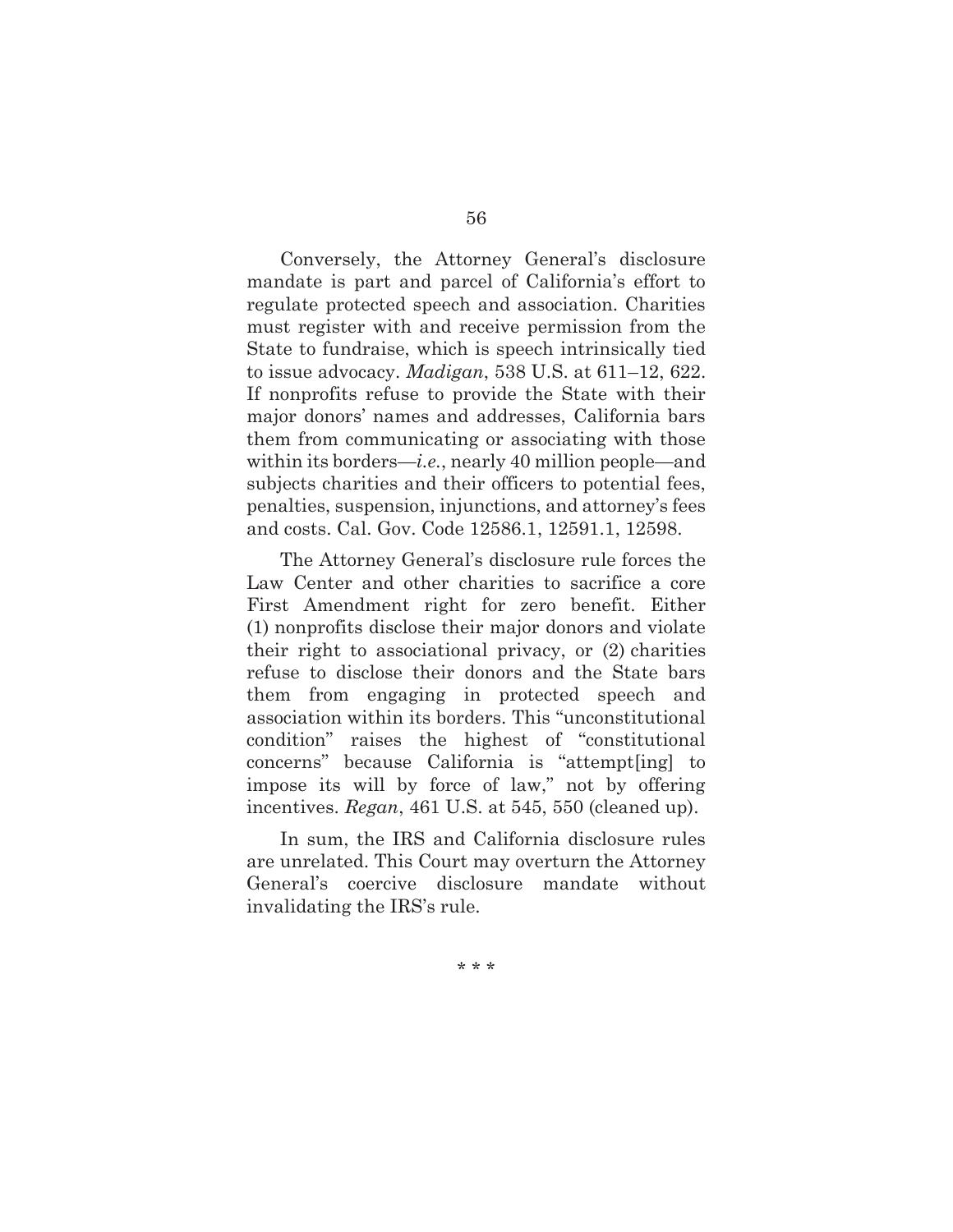The Attorney General compels disclosure of highly sensitive donor information that he does not need, then trusts that information to the care of students, seasonal workers, and the Internet, all with predictable results. When confidential information is released, it places donors in imminent danger of hate mail, violence, ostracization, and boycotts. Yet the Attorney General has no safeguards in place and relies on charitable organizations to discover when the Registry makes a mistake—too late for those whose confidential information has already been leaked to the public.

Many supporters will consider the Attorney General's scheme and reasonably conclude that the risks of disclosure are too great. The result will be that those who make the most threats will effectively shut down those with whom they disagree, whether that be the March for Life or the Sierra Club.

This Court should reject the Attorney General's blanket-disclosure scheme because it chills speech and diminishes free expression. As in *NAACP* v. *Alabama*, this Court should again recognize the right to speak not only publicly and standing alone, but also anonymously through donations to and memberships in organizations that publicly advocate. The Constitution protects donor privacy, and it should remain that way.

The court of appeals should be reversed, and the case remanded only for the entry of a permanent injunction.